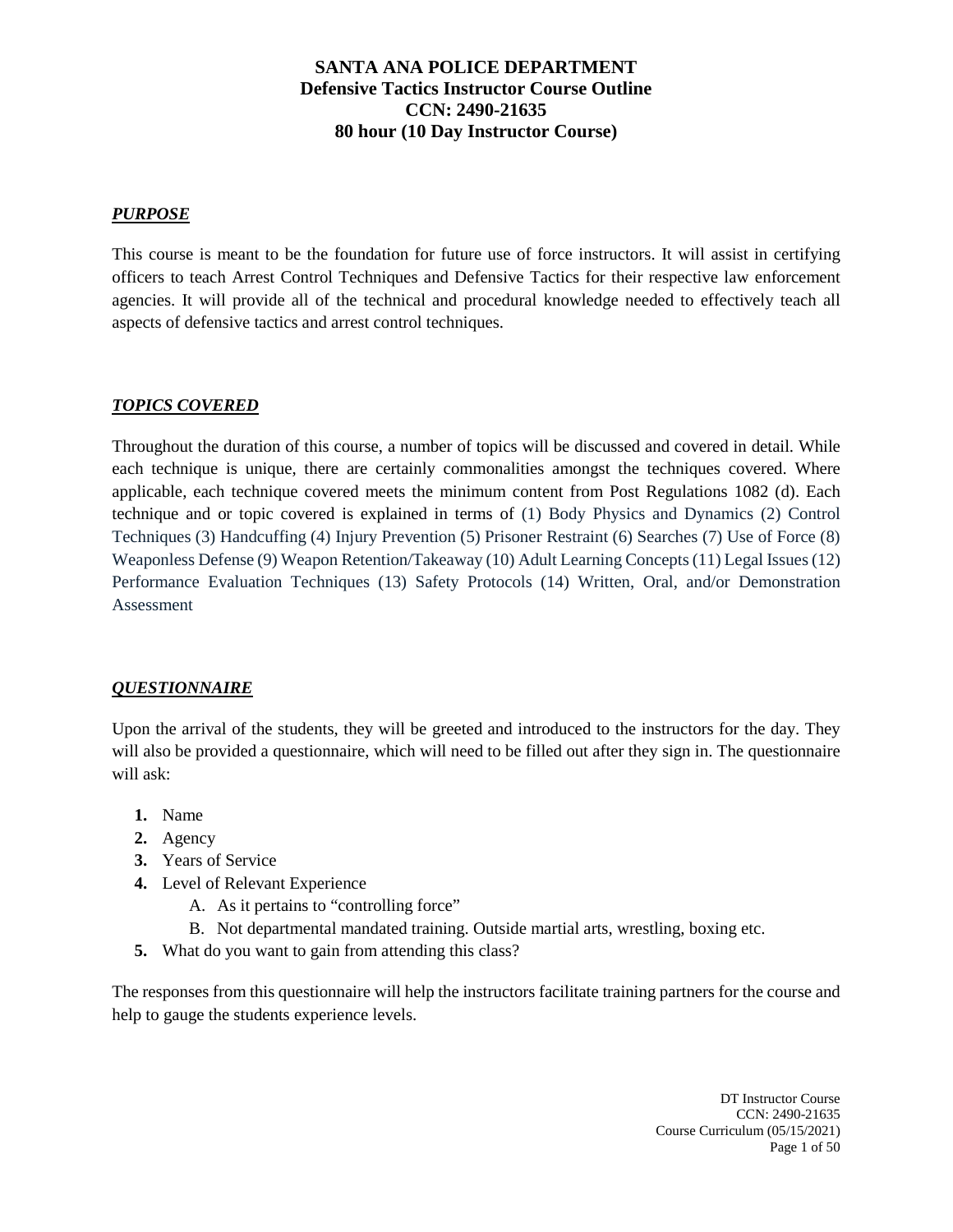#### *INTRODUCTIONS*

- **1.** Introduction to Staff
	- A. History and credentials
- **2.** Introduction to classmates
	- A. History and credentials

## *INTRODUCTIONS TO STUDENTS*

- **1.** Blackout Bingo
	- A. Handout provided in Student Binder

# *DAY ONE – AICC FOR DT INSTRUCTOR*

The purpose of this course is to provide the student with the knowledge and ability to return to their respective agencies and provide Arrest Control and Defensive Tactics training. Use of force instructors are expected to be the most knowledgeable and proficient in use of force amongst the law enforcement community, their respective agency and their peers. To meet the standard of that expectation, law enforcement use of force instructors must understand the basic components of laws, policies, adult learning concepts and current modes of application

#### *INTRODUCTION TO CT<sup>2</sup>*

- **1.** Close the Distance.
- **2.** Take the suspect down.
- **3.** Control them when you get them down.
- **4.** Take them into custody.

The CT<sup>2</sup> approach and De-escalation through transition will be our main point of emphasis and primary concern throughout the class, our calling card or take away we hope to leave every student with. If we can utilize this approach with the students to such an extent they walk away from the class with a complete understanding then we have been successful as instructors. The PEP approach is nothing different from what we already do as seasoned police officers. However, PEP was given an acronym and utilized by many

> DT Instructor Course CCN: 2490-21635 Course Curriculum (05/15/2021) Page 2 of 50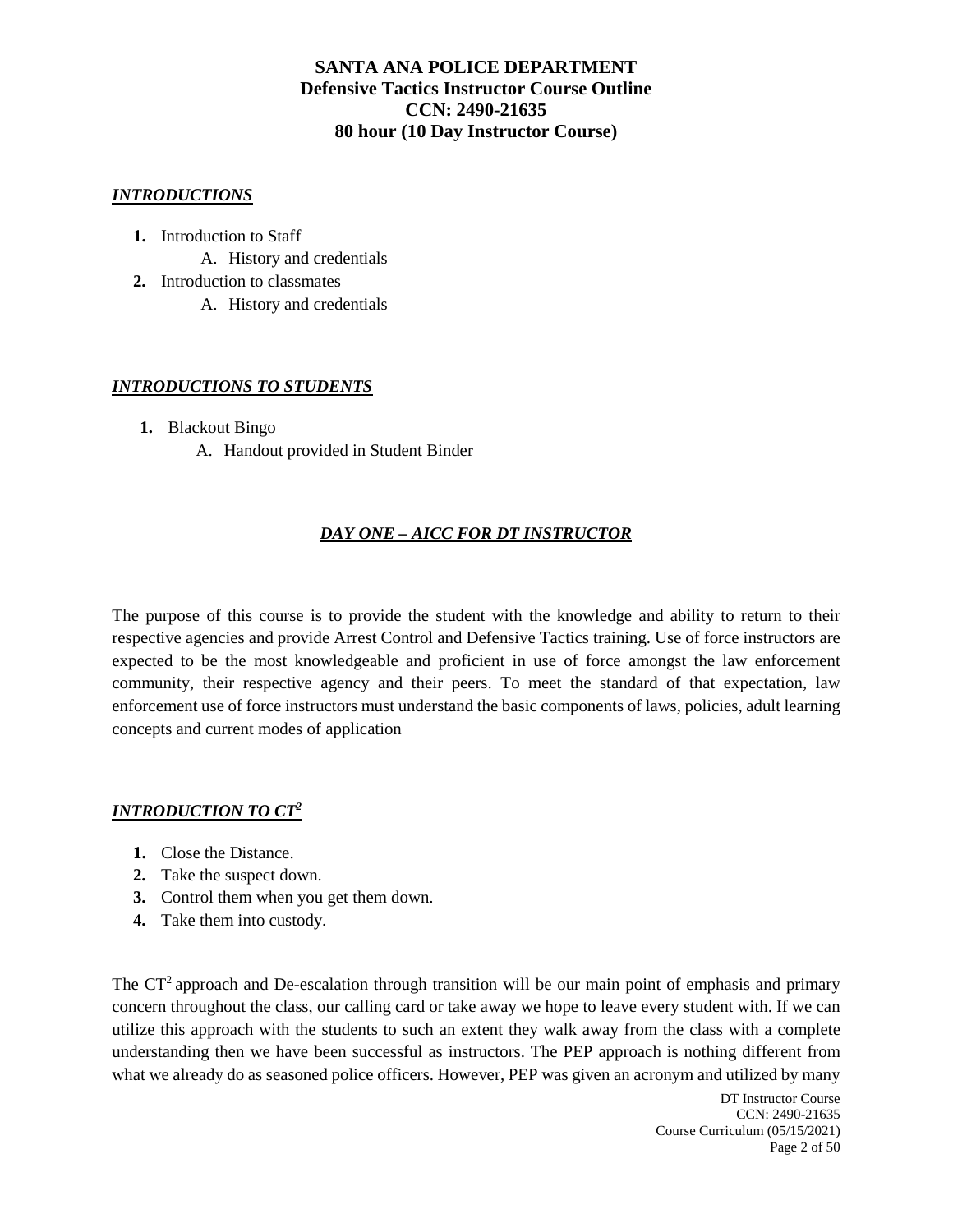local police departments across a wide array of dynamic situations. This pushed their agenda: CT<sup>2</sup> will push ours.

# *INSTRUCTOR DEVELOPMENT*

## **Adult Learning Concepts**

- **1.** Instructional Systems Design
	- A. IPAT: Introduce, Presentation, Application, Test
	- B. IDEA: Introduce, Demonstrate, Explain, Application / Evaluate
		- These first two designs are where we typically live teaching defensive tactics and use of force techniques
	- C. ADDIE : Analyze, Develop, Design, Implement, Evaluate
		- More typically seen when doing case studies.

#### **2.** Learning Modalities

- A. Visual learner
	- Learning through seeing or watching.
	- Handouts can be an asset to this student.
	- Use video case studies, slide presentations, power point, or other visual props.
- B. Auditory Learner
	- Learning through listening or hearing.
	- Benefits from oral presentations and discussions.
	- Facilitated discussion and lecture is also readily accepted by this group.
- C. Kinesthetic Learner
	- Learning through doing or manipulation.
	- Benefit from hands on activities.
	- Scenarios and role playing can be highly successful.

DT Instructor Course CCN: 2490-21635 Course Curriculum (05/15/2021) Page 3 of 50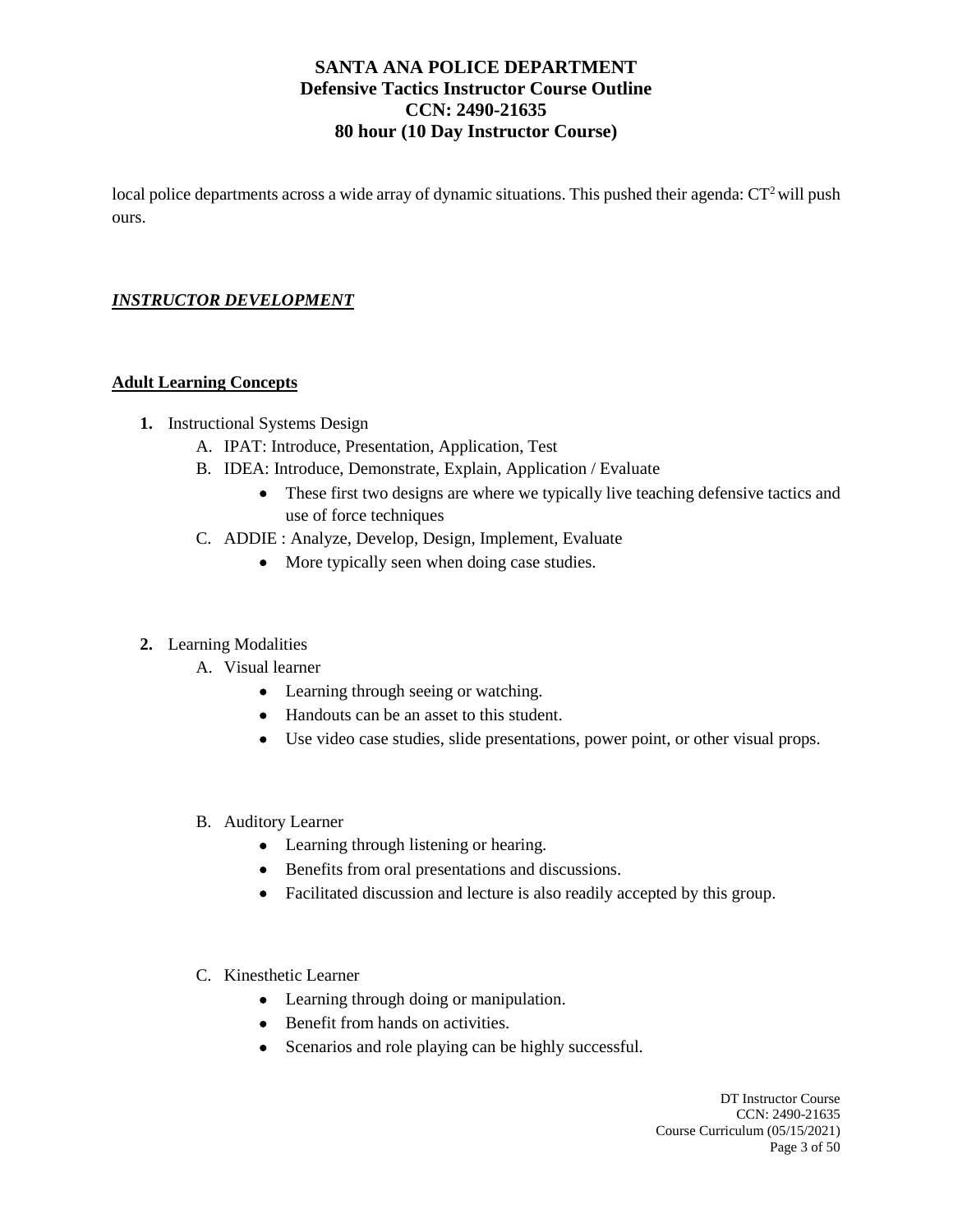## D. Tactile Learner

- Learns best through reading material and writing.
- Handouts are extremely beneficial
- Taking notes is helpful for this type of learner.
- E. Combination Learner
	- Some students use a combination of modalities to learn.
	- Each student is unique and the instructors must recognize which students learn best with which modality.
- **3.** Demonstration and Testing
	- A. Each student will be required to teach one of the learned techniques from the course of instruction. The student will take the roll of the instructor and their fellow students will have the opportunity to learn from them.
		- Each student instructor will be provided feedback from the class.
- **4.** Team Building / Individual Project
	- A. Each student will complete the Adult Learning Style Profile. (Handout)
	- B. This will provide students with an understanding of what type of learner they are.

## **Adult Learning Strategy / Approach**

- **1.** Develop task oriented training with practical content.
- **2.** The learning objectives should have realistic tasks which coincide with the current assignments of the students.
	- A. Patrol vs Detective assignments.
	- B. Desk Detective vs Field Detective.

DT Instructor Course CCN: 2490-21635 Course Curriculum (05/15/2021) Page 4 of 50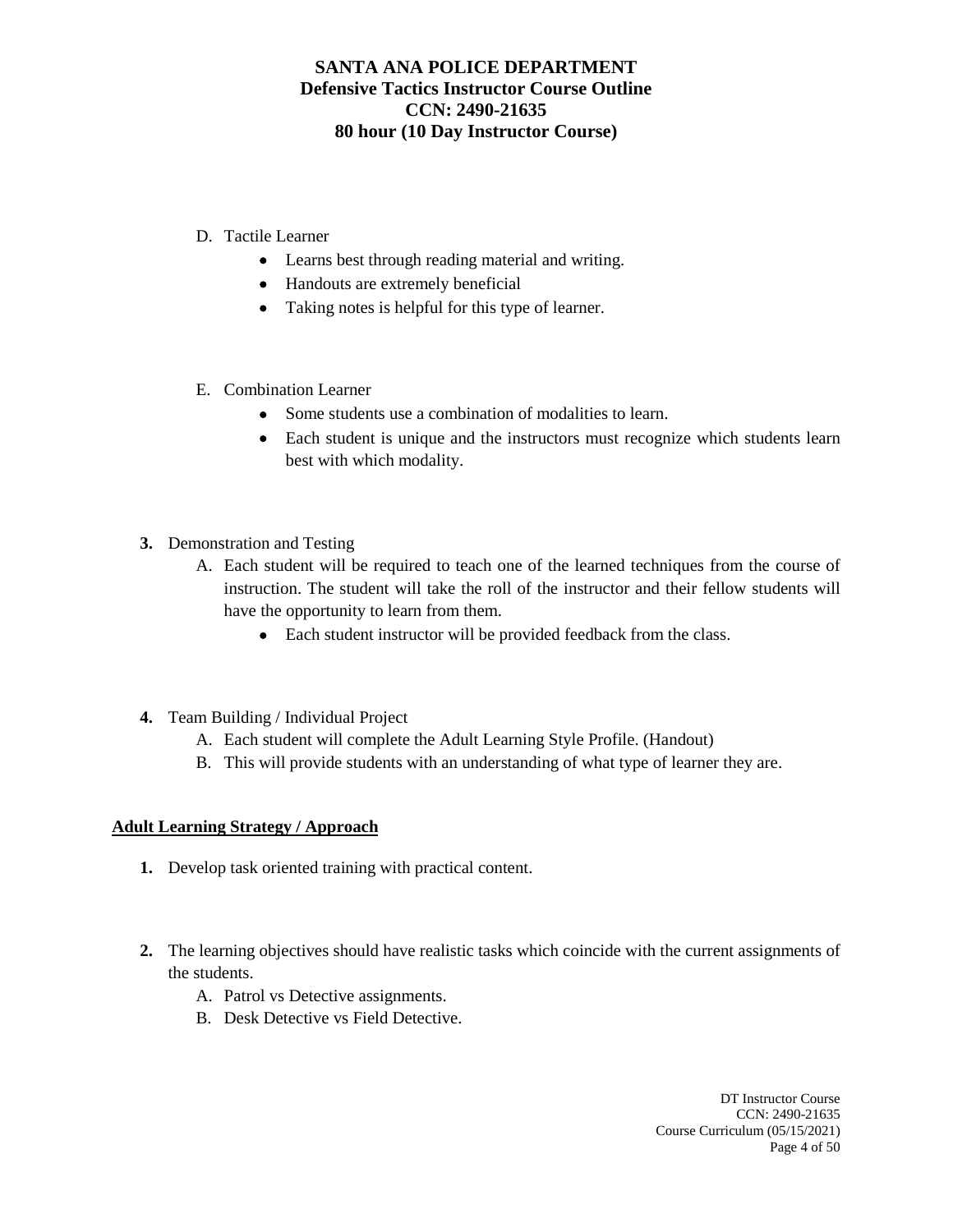- **3.** Training must be realistic and when possible use real world situations / experiences.
	- A. Each student brings something different to the table.
		- Many have pre-exiting or prior knowledge and experiences which can be utilized to facilitate learning.
		- Difference between teaching senior officers and recruits.
		- Identifying generational differences.
			- o Gen X v. Millennials
- **4.** If there is no obvious objective, goal, or any form of professional development, the instructor will lose the class.
	- A. All of the training we disseminate must improve the student's ability to recreate it in a stressful and ever-evolving, dynamic, environment.
		- On several different occasions, we have seen students utilize techniques the very next time they are T8.
	- B. The training needs to provide skills beyond what they already know.
		- Beginner to advanced, pre white belt to black belt etc….
		- If you have advanced students with specific knowledge, use them.
			- o Boxing, wrestling, jiu jitsu, etc…
- **5.** Training environment must be a positive environment with ample feedback from instructors.
	- A. Promotes a vigorous learning environment with active participation.
	- B. Validates the progress the students are making along the way.
- **6.** Each student will bring their ego to class, some deservedly so, some not so much.
	- A. Students may perceive they have more knowledge or experience than the instructor.
		- This is the main reason we train with our students and not just "teach at them."
		- The bigger ego a student has, the smaller an instructors should be.
			- o Not the time or the place to dominate a student.
	- B. Use the students who have previous knowledge and experience.
		- Part of our objective is to show the necessity of each officer to train elsewhere.
		- This is why our students are afforded the opportunity to watch the Redman drill involving the students and the instructors.

DT Instructor Course CCN: 2490-21635 Course Curriculum (05/15/2021) Page 5 of 50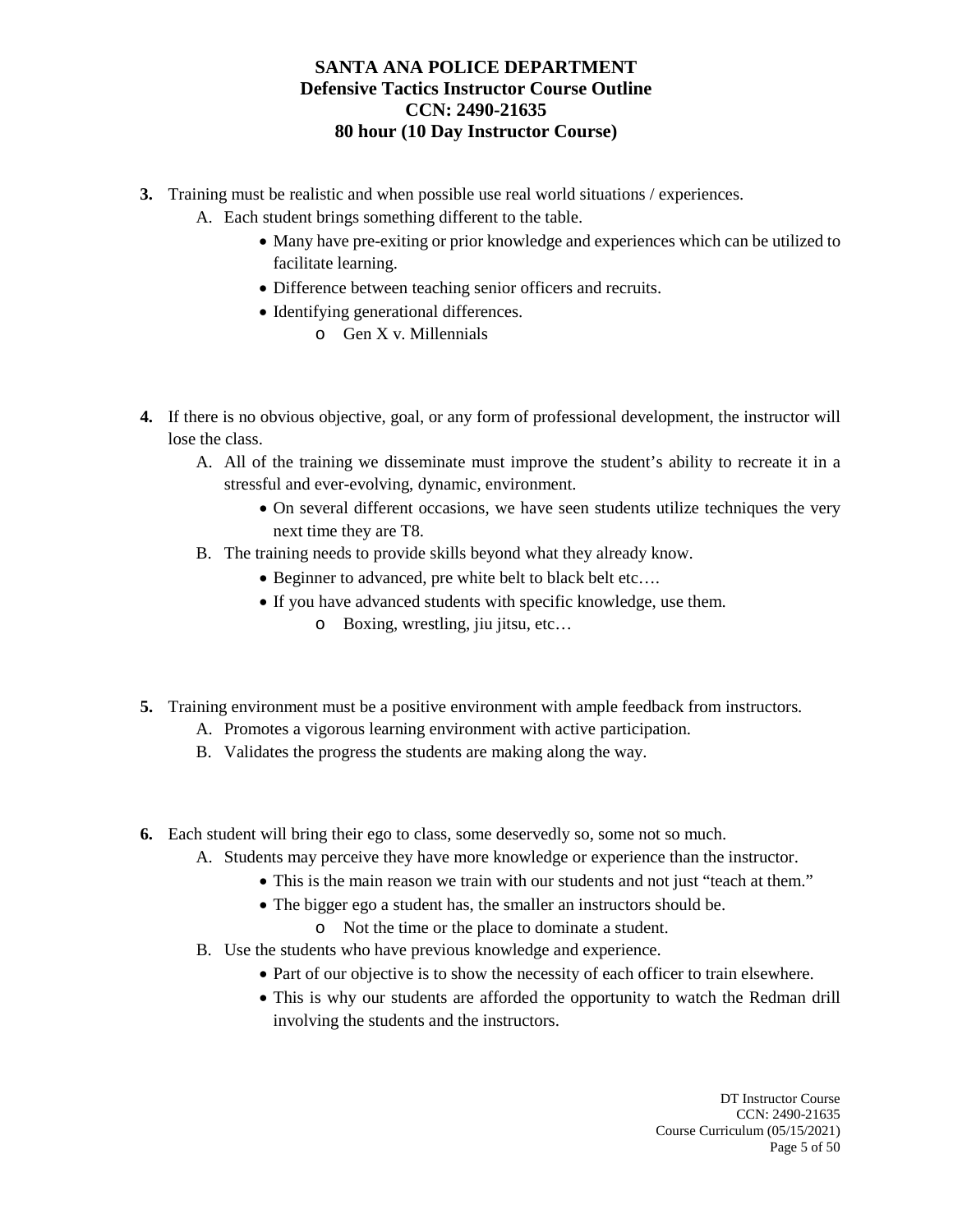#### **Teaching Methodologies**

- **1.** Lecture
- **2.** Facilitated Discussion
	- A. Works hand in hand with case studies. Allows you to use other officer's successes and failures to learn.
- **3.** Small Group Exercises / Large Group Exercises
	- A. Can be manipulated depending on size of class.
- **4.** Role Play
- **5.** Scenarios
- **6.** Case Studies
	- A. Works hand in hand with facilitated discussions. Allows you to use other officer's successes and failures to learn.
- **7.** Table Top Activities.
	- A. Opportunity for classroom discussion about examples or experiences from the students' lives about the best teachers / instructors they have had? What did they do and how did they reach you?

#### **Student Learning Styles**

**1.** Learning preferences will vary greatly amongst your students, it is incumbent upon the instructor to determine how to reach each student regardless of their preference.

> DT Instructor Course CCN: 2490-21635 Course Curriculum (05/15/2021) Page 6 of 50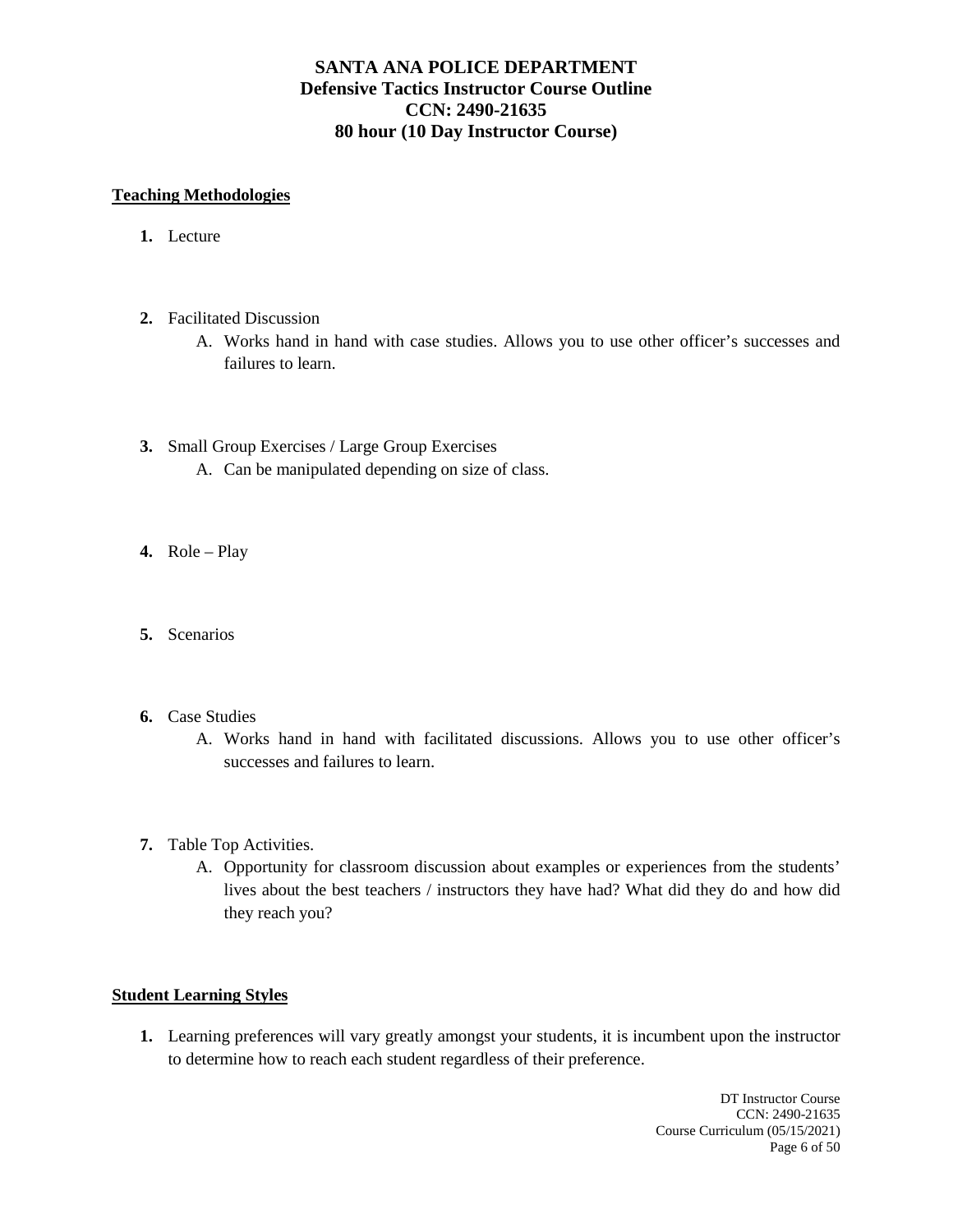- A. Some students prefer structure and a more rigid classroom dynamic.
	- Defined instructor / student roles.
- B. Others prefer flexibility.
	- More relaxed environment.
	- Similar dichotomy between rigid and militaristic FTO's and more relaxed.
	- No different than jiu jitsu schools or gyms. Do what works for you.
- C. Independent Learning.
- D. Group Learning.
- E. Combination Learning.
	- Similar in nature to our auditory, visual, kinesthetic, and tactile learners.

## **Learning Domains**

- **1.** Cognitive Learning Domain
	- A. Refers to intellectual activities such as thought, recall, decision making, and drawing conclusions.
		- Uses previous experiences, prior knowledge, and perceptions to give meaning to new information or to modify previous thinking.
			- o Example smell reminds you of an event.
			- o Recalling the words to a song when someone sings the first few words.
- **2.** Psychomotor Learning Domain
	- A. Learning physical skills (such as learning a technique) or tasks (such as conducting a search).
		- Often taught with the aid of a step by step methodology.
- **3.** Affective Learning Domain
	- A. This includes the students and the instructors' attitudes, feelings, beliefs, and opinions.
		- Most important aspect is to have a trust between the instructor and student.
		- Sometimes requires a more individualized plan to reach each student rather than using a checklist.
			- o Better results observed when students have open communication with the instructor about what works and what does not work.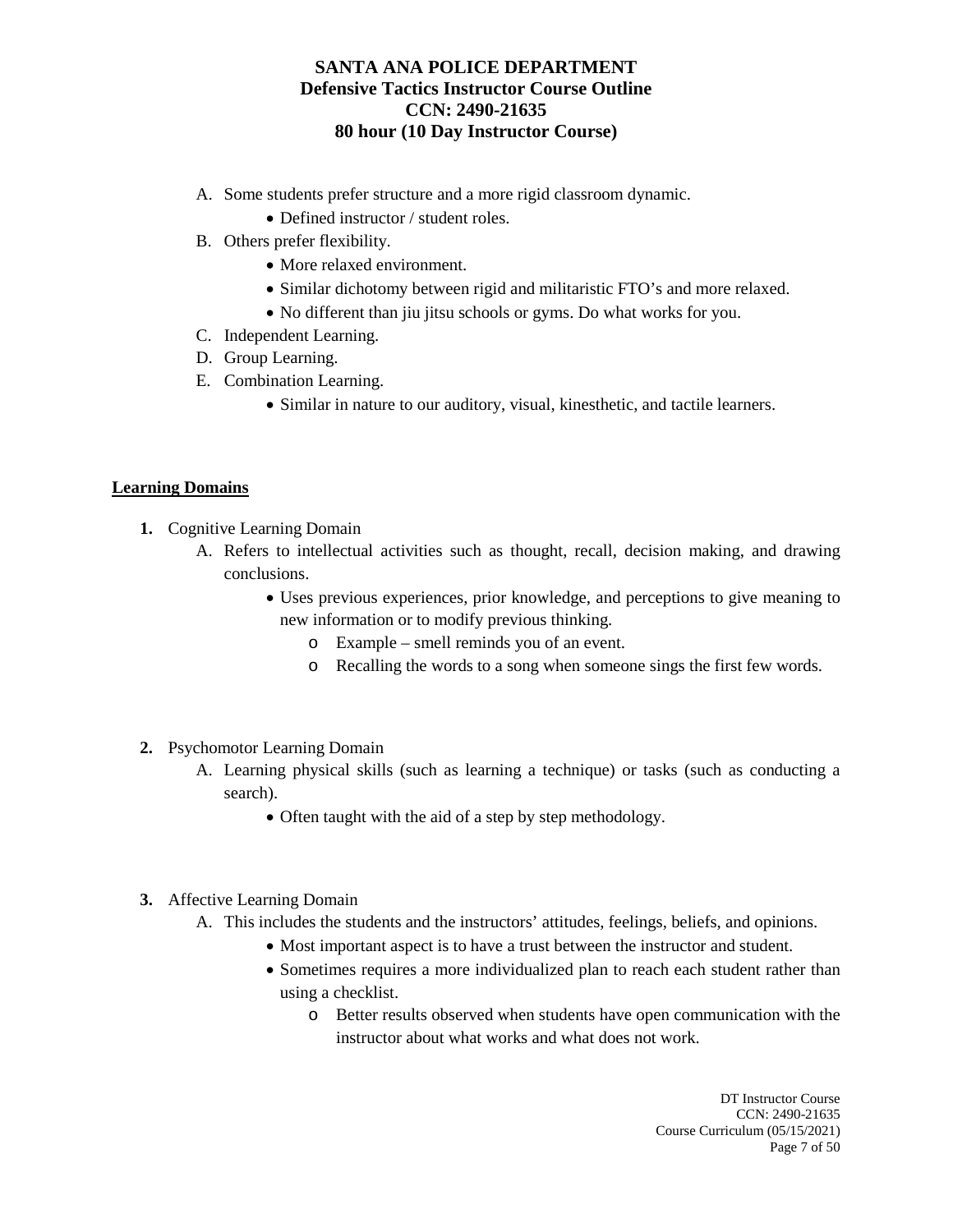#### **Lesson Plans**

- **1.** Purpose of a lesson plan?
	- A. Serves as a framework or guide to the instructor.
	- B. Provides necessary information and a reminder if needed.
		- Keeps your place.
	- C. Guides the pace of the course.
	- D. Ensures all pertinent information is disseminated to meet the goals and objectives of the class.
	- E. Understand there is a difference between a lesson plan and an expanded course outline.
		- Bullet point reminders vs. POST required detailed outline.

#### **2.** Lesson plan components

- A. Learning objectives
	- Goals of the class. The reason we are here.
- B. Content
- How we accomplish the learning objectives.
- C. Instructional resources
	- What we need to teach the content and accomplish the learning objectives.
- D. Time allotment and breakdown
	- Plan of attack to provide the content to accomplish the learning objectives.
	- Can be a minute by minute breakdown or a larger time frame breakdown.
- **3.** Using the lesson plan
	- A. Explain the objectives.
	- B. Explain the importance of the content and how it will accomplish the objectives.
	- C. Allow students to give feedback.
	- D. Present the content as outlined and previously explained.
	- E. Include selected learning methods.
	- F. Allow the students to practice the skills being taught to ensure competence.
		- When competence is accomplished, ensure it is documented.
	- G. Encourage interaction and contribution by the students.
	- H. Allow time for remediation.
	- I. Evaluate the performance of the students and the effectiveness of the instructors.
		- Allow an open forum for comments or anonymous written feedback.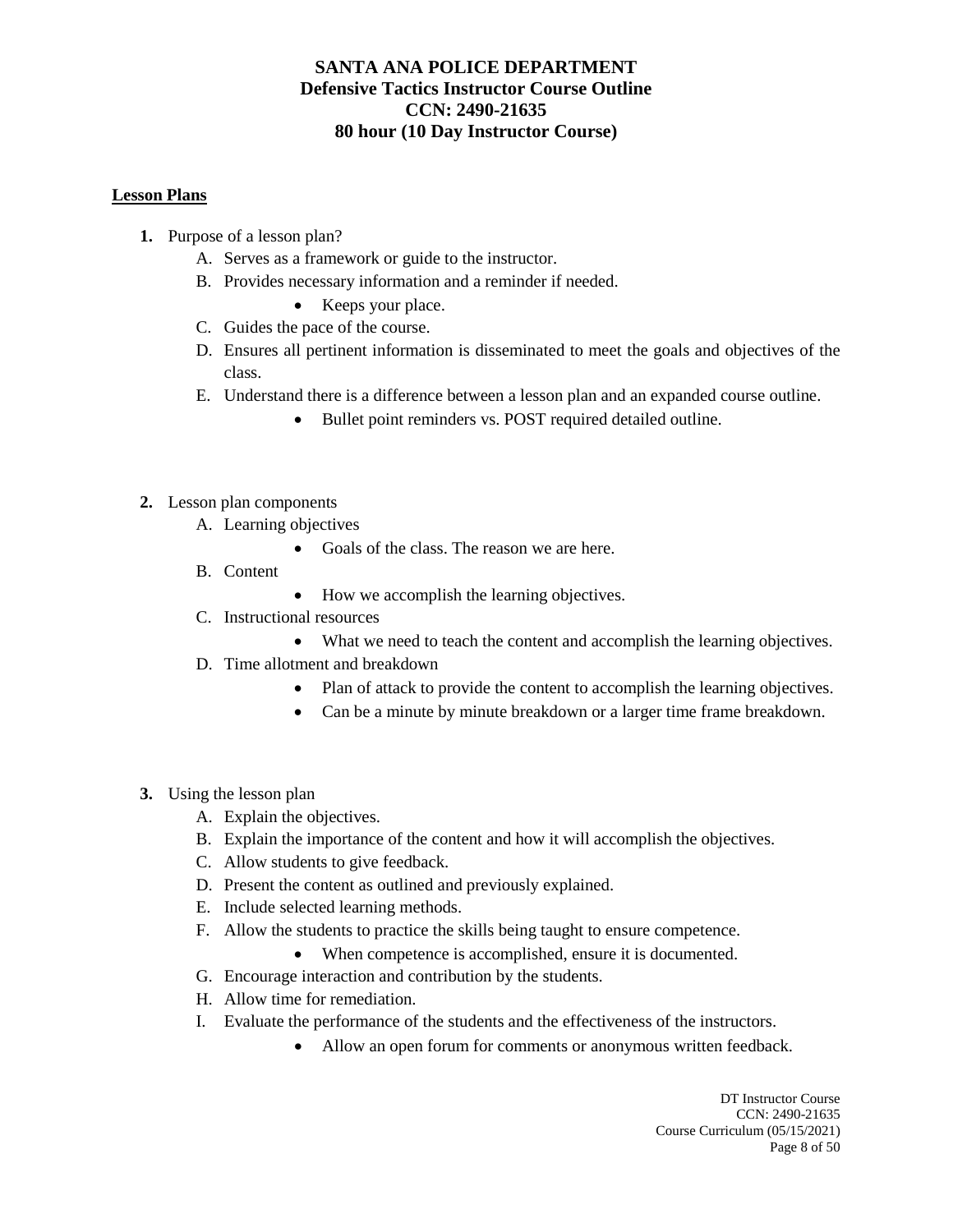- Once students have left, discuss successes and failures amongst all instructors.
- J. Make changes to lesson plan or teaching practices if needed.
	- Our classes change after every iteration. Perfection is unattainable but it doesn't mean we can't try to reach it.

## **Arrest and Control / Defensive Tactics Instructors**

- **1.** Introduce the technique
	- A. Explain how you get into the desired position in order to accomplish the technique.
	- B. Provide any necessary background information, examples, or scenarios.
- **2.** Indicate the hazards of being unfamiliar with arrest control techniques.
	- A. Show how things can go wrong.
	- B. Tell the students what the suspect is doing and show them why it could be a problem.
	- C. Provide the students an example of what the suspect may do by placing yourself in the roll of the suspect
		- Use this as an opportunity to troubleshoot but don't get off into the weeds and provide them with too much information.
		- If you go jiu jitsu nerd, you will lose 90% of the class if not more.
	- D. Explain why the officer must know how to defend the attack or counter-attack.
	- E. In providing the technique and the possible counter, the student will have a better and more encompassing knowledge of the maneuver.
		- This will lead to more trust in the topics being taught.
- **3.** Ensure the students understand the importance of knowing the variations to each technique being taught.
	- A. There is no perfect technique to handle every scenario and often times, the students will have to go from one technique to the other to overcome resistance and successfully arrest the suspect
		- These techniques like many forms of martial arts are chess, not checkers.
		- We have a saying from Disney…. "Just keep swimming."

DT Instructor Course CCN: 2490-21635 Course Curriculum (05/15/2021) Page 9 of 50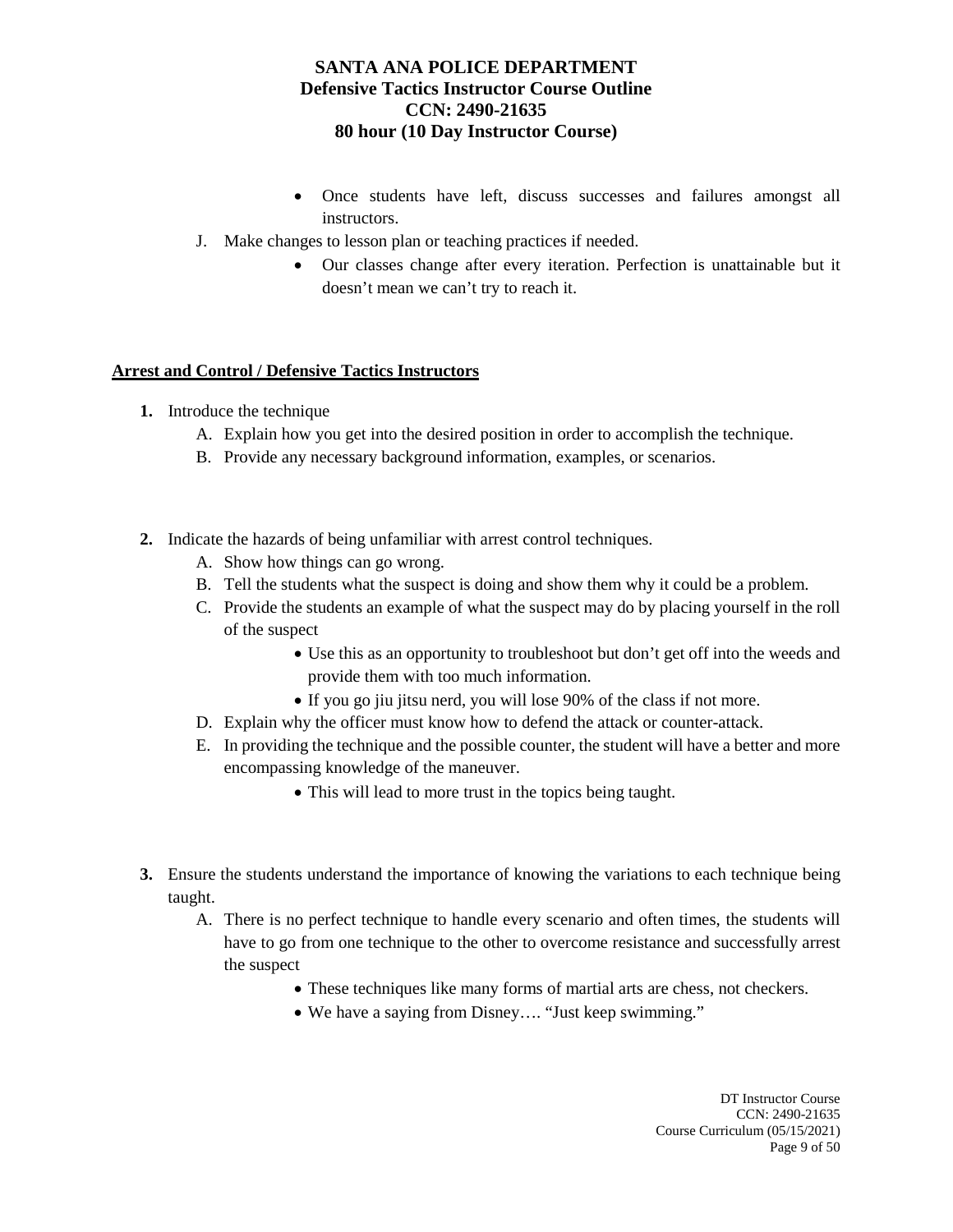- **4.** Technical Demonstrations Determine in what manner you are going to teach and be consistent throughout your teaching.
	- A. Dynamic Demonstration
		- Perform the technique from start to finish.
		- Do not talk during the demonstration.
		- Demonstrate at full speed.
	- B. Breakdown Demonstration
		- Decipher each key point to the specific technique slowly.
		- Use multiple demonstrations.
		- Rarely can you show too many
		- Recommended to use a minimum of 3 breakdown demonstrations.
			- o Can be shown as a "what" demonstration
			- o A "what / how" demonstration.
			- o A "what / how / why" demonstration.
		- Don't hesitate to show another demonstration.
		- Use layering techniques so the student retains as much information as possible.
			- o Example of drinking from a fire hose in comparison to a water fountain. o Give a few brief details with each demonstration.
	- C. Solo Demonstration
		- Sometimes your fellow instructor can block the view of the students during key points in the technique.
		- Affords the students a better view.
			- o All angles and viewpoints will be available for the students.
			- o Personal body weapons is best taught this way.
	- D. Suspect Demonstration
		- Assume the role of the suspect and walk thru the technique slowly.
		- Point out the most common reactions a suspect will have in a given technique.
		- Many of the techniques being taught are dependent upon the reaction of the suspect.
		- It is sometimes difficult for the students to assume this role but it assists in an overall understanding of the technique.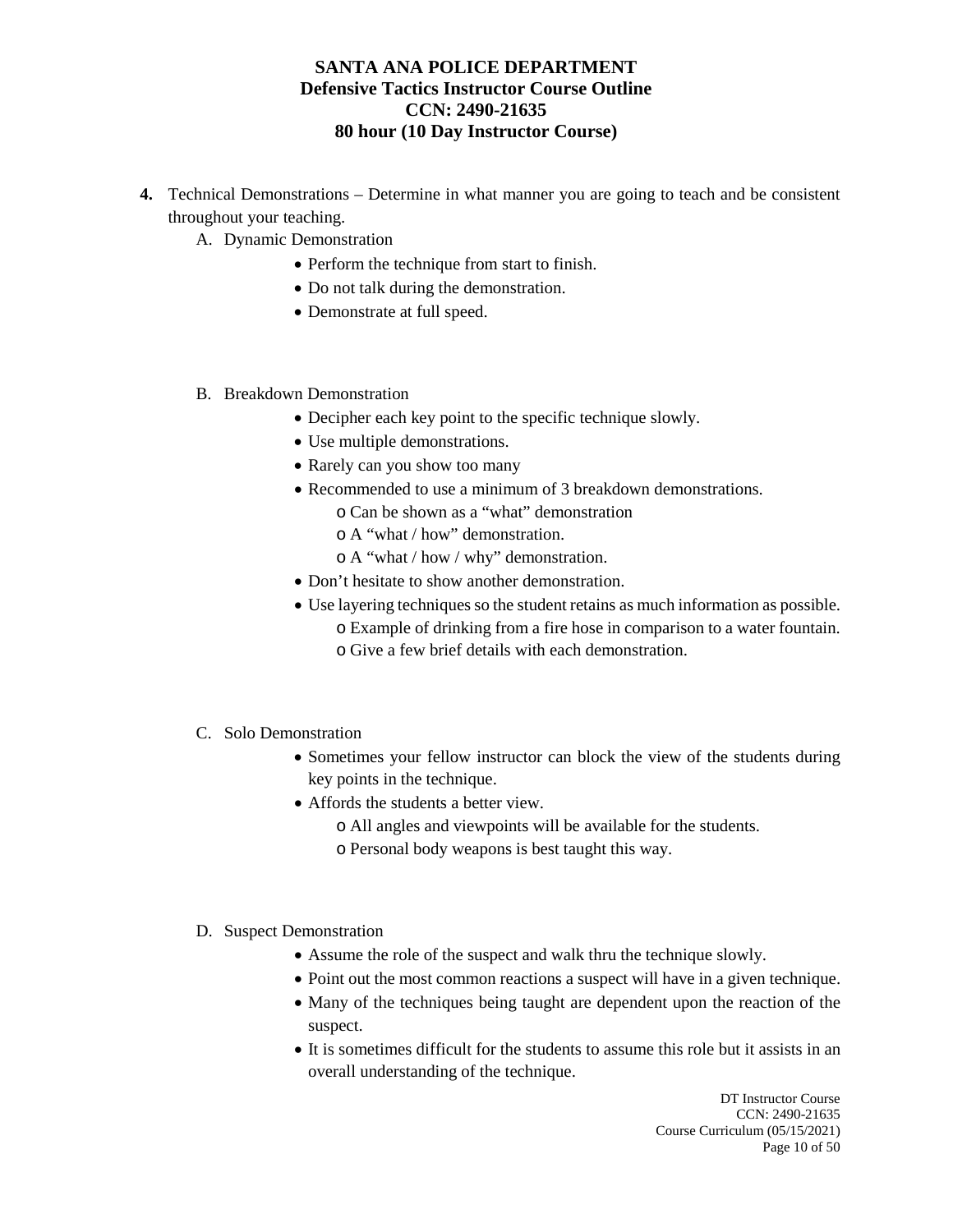o Secondarily, this is an ample opportunity to point out safety considerations.

#### E. Safety Considerations

- Whatever was not covered during your suspect demonstration in regards to the overall safety, ensure is covered now.
- Anything that was forgotten or overlooked needs to be covered.
- Ensure the pace of the technique being practiced is consistent with the crawl, walk, run methodology.
	- o Halt the ego's at the door.
	- o Be a good partner!

#### **Class Setup Instructions and Expectations**

- **1.** Instruct class how to set up and what the expectations are before sending them to practice the techniques.
- **2.** Classroom setup options:
	- A. Facing the instructor or a landmark.
		- Everyone facing the same direction and follow the instructor step by step as you walk them through the technique.
	- B. By the numbers.
		- Designate specific numbers to each step of the designated technique.
		- As you progress thru the technique, verbally call out "1, 2, 3...etc."
			- o Carlos Luevano snapping his fingers as he teaches.
	- C. Practice for time.
		- Instruct the students to switch amongst one another as they complete repetitions for a specific amount of time.
		- "You do a rep, then switch and your partner will do a rep. Continue to switch back and forth as you complete as many repetitions as possible in five minutes."
	- D. Send the students out to practice.

DT Instructor Course CCN: 2490-21635 Course Curriculum (05/15/2021) Page 11 of 50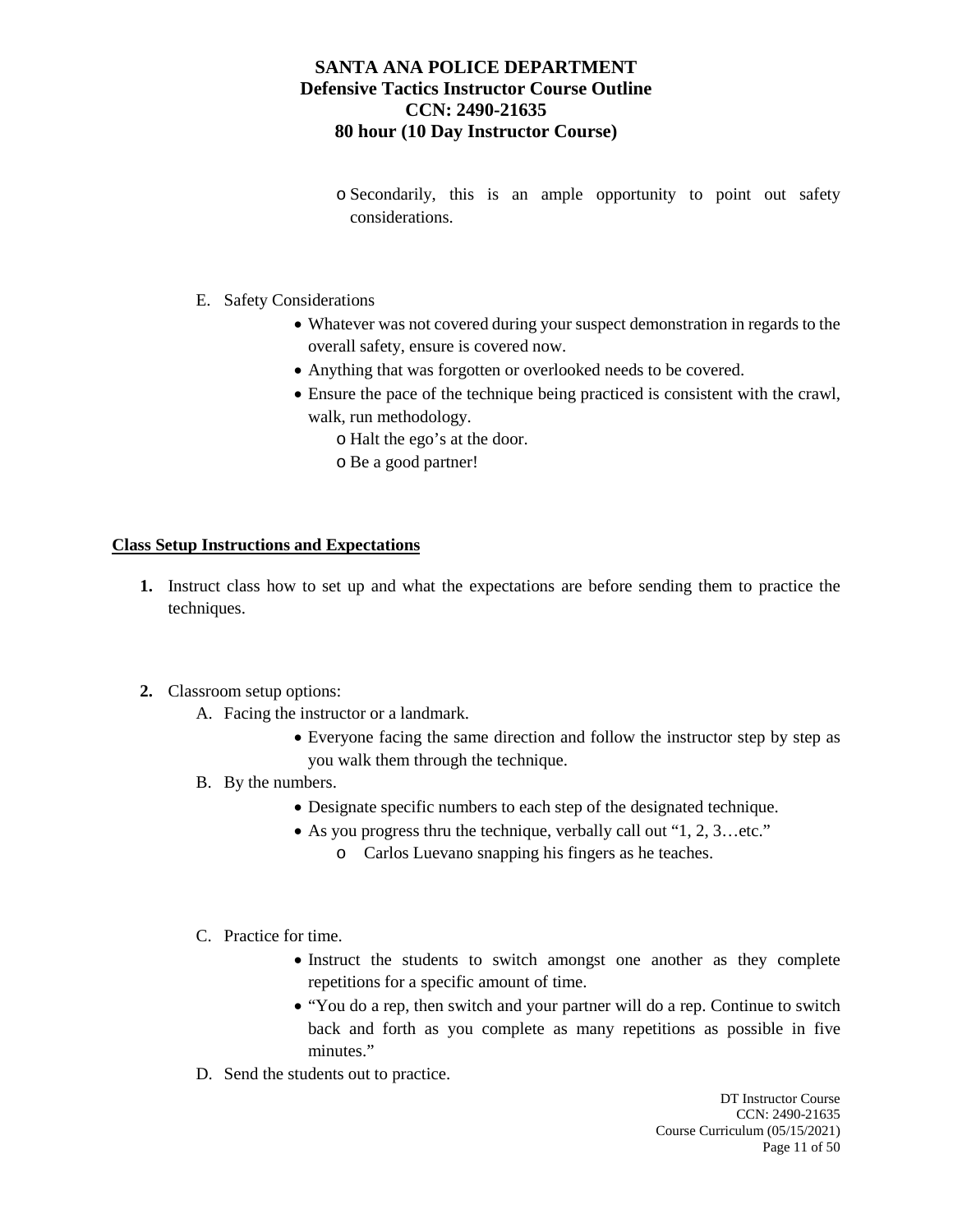- Give the classroom setup instructions prior to releasing the students to complete their repetitions.
- Monitor the students' progress and answer any questions they may have.
- Encourage the students to form open lines of communication and ask for help if needed.
	- o Students may help one another when appropriate.

## **Written, Oral, and / or Demonstrations Assessment**

The class will divided into two groups. The groups will consist of students who have taught before and those who have not. In specific terms, the teaching experience should be drawn from a defensive tactics, arrest control techniques, or use of force skill set. The groups will then be combined so a student who has not taught is now partnered with a student who has taught. The student with experience teaching will teach a technique of their choosing and teach it to the student without experience. The student who does not have experience will then be expected to teach the technique to the class. In total, the teach back shall last five to seven minutes.

# *DAY TWO – SEARCHING, HANDCUFFING, STANCE, BASICS*

While the focus of this class is to ensure the suspect is controlled, what are we controlling the suspect for? To affect an arrest and place in handcuffs. Therefore, a large emphasis of the instruction will be centered around the controlling force implemented to successfully place the suspect in handcuffs. Our primary handcuffing position will be a prone handcuffing position. For the most part, this is where most of our uses of force take place or end up so we need to be experts at handcuffing from a grounded or prone position. The other positions we will be teaching handcuffing from will be necessary at times to ensure we can eventually get the suspect into custody in a prone position. Remember, there is a difference between prone and supine.

- **1.** Prone handcuffing positon
	- A. Suspect on his stomach.
	- B. Both hands secured in handcuffs behind their back.
	- C. No added weight or pressure on suspect's spine or neck.

DT Instructor Course CCN: 2490-21635 Course Curriculum (05/15/2021) Page 12 of 50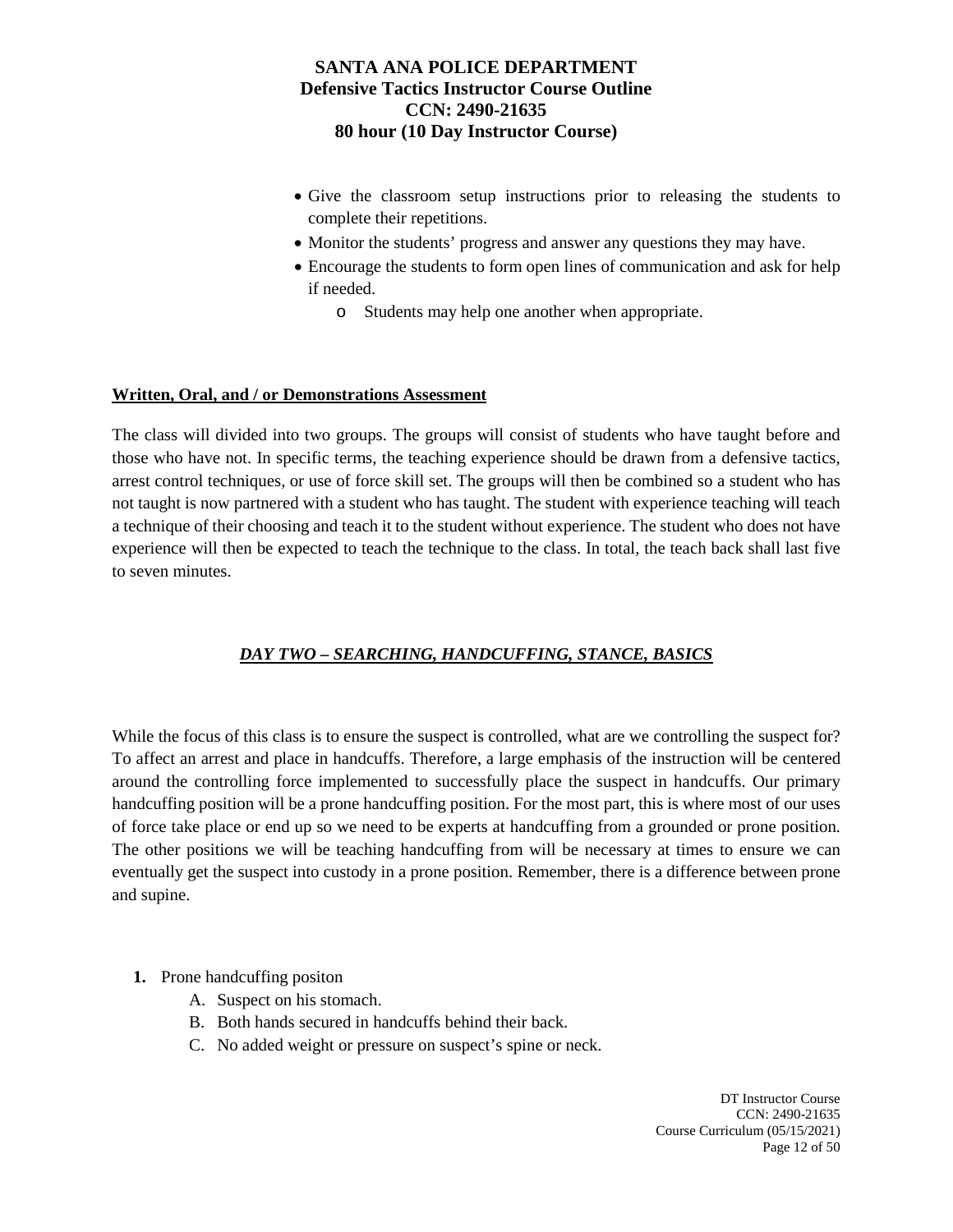Another point to emphasize which has come to light on various different occasions in the field is the roles officer may be put into during a use of force. During a dynamic control hold or technique, the officer applying the technique should maintain position until the suspect is in handcuffs. Alternatively, if you are not the officer applying the technique, assume your role. Typically, the officer not applying the technique will control the body of the suspect until the partner officer can facilitate handcuffing. This will require communication but when officers understand their role and embrace them, success is more readily obtained.

## *STANCE*

- **1.** Field Interview (FI) stance
- **2.** Body Physics and Dynamics
- **3.** Ready stance
	- A. Weight distribution
		- 60/40, heel to toe, shoulder width apart
	- B. Gun side away
	- C. Bend the knees
	- D. Hands up but not clenched
		- Govt. code 7286 (b)(1) and (b)(2)
		- Require utilization of de-escalation and other alternatives to force
		- Use of force directly proportional to the seriousness of the suspected offense or the reasonably perceived level of actual or threatened resistance.

## **4.** Fighting stance

- A. Base widened slightly
- B. More weight on the balls of the feet
- C. Hands up and can be clenched, shoulders rolled
- D. Ready for engagement

# *PATTERNS OF MOVEMENT*

- **1.** Step and Slide
	- A. Front, back, left, right
- **2.** ¼ Turn

A. Left and right

- **3.** Pivoting
- **4.** Rocker shuffle
- **5.** Slipping

DT Instructor Course CCN: 2490-21635 Course Curriculum (05/15/2021) Page 13 of 50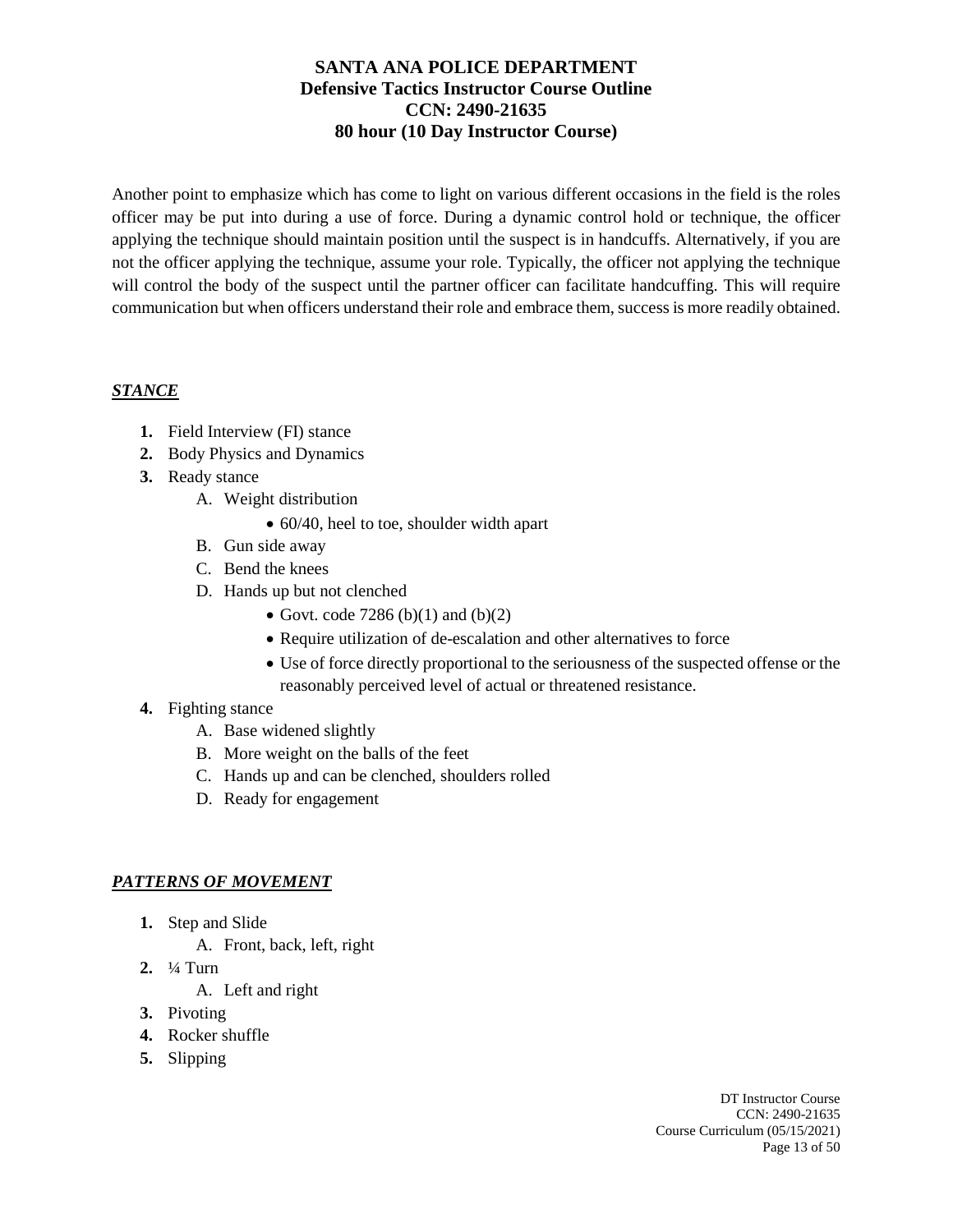- **6.** Bob and weave
- **7.** Duck
- **8.** Body Physics and Dynamics

#### *SEARCHES*

- **1.** Types of Searches
	- **A.** Cursory / incident to arrest
	- **B.** Standing
	- **C.** Kneeling
	- **D.** Prone
- **2.** Written, Oral, and/or Demonstrations Assessment
	- **A.** The student will demonstrate in front of the instructor their understanding and mastery of the taught searching techniques, including all cognitive principles/theories and psychomotor skills. The student will partner with another student, equally roleplaying both the law enforcement agent/official and the suspect to include teach backs.

#### *HANDCUFFING*

- **1.** Nomenclature
	- A. Single lock
	- B. Double lock
	- C. Ratchet and spring mechanism
- **2.** How to hold / position handcuffs
	- A. Grip styles
		- Pistol grip
		- Palm down
- **3.** Applying the Handcuffs
	- A. Where on the wrist?

DT Instructor Course CCN: 2490-21635 Course Curriculum (05/15/2021) Page 14 of 50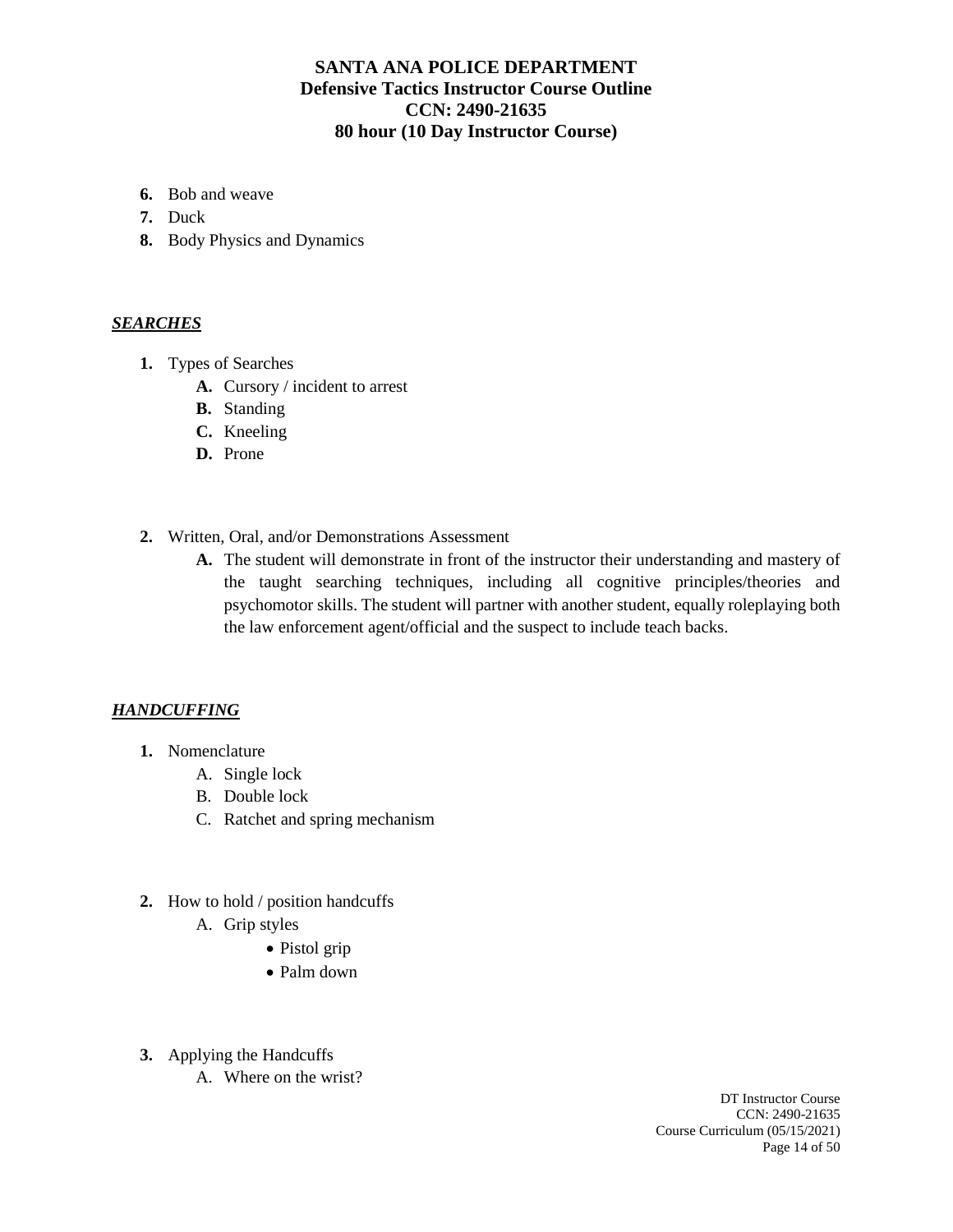- B. Speed handcuffing
	- Just get them on
- C. Use of multiple handcuffs
- D. Cursory handcuffing
- E. Kneeling handcuffing
- F. Prone handcuffing
- G. J-Hook / lower back / top of head
- H. Locking, double locking, and handcuff key use
- I. Tactical un-handcuffing
	- Position of advantage
- **4.** Written, Oral, and/or Demonstrations Assessment
	- A. The student will demonstrate in front of the instructor their understanding and mastery of the taught handcuffing techniques, including all cognitive principles/theories and psychomotor skills. The student will partner with another student, equally roleplaying as both the law enforcement agent/official and the suspect to include teach backs.
	- B. These demonstrations will include the students explanations of **PC 835 (a)(1-5) and (b).**

#### *PRISONER RESTRAINT*

- **1.** Types of restraints and tools
	- A. Handcuffs
	- B. Leg cuffs
		- High around knees
		- Low around ankles
	- C. Rip Hobble
		- Batwing
		- Around the cuff chain and back on itself
		- Maximal restraint
- **2.** Written, Oral, and/or Demonstrations Assessment
	- A. The student will demonstrate in front of the instructor their understanding and mastery of the taught prisoner restraint techniques, including all cognitive principles/theories and psychomotor skills. The student will partner with another student, equally roleplaying both the law enforcement agent/official and the suspect to include teach backs.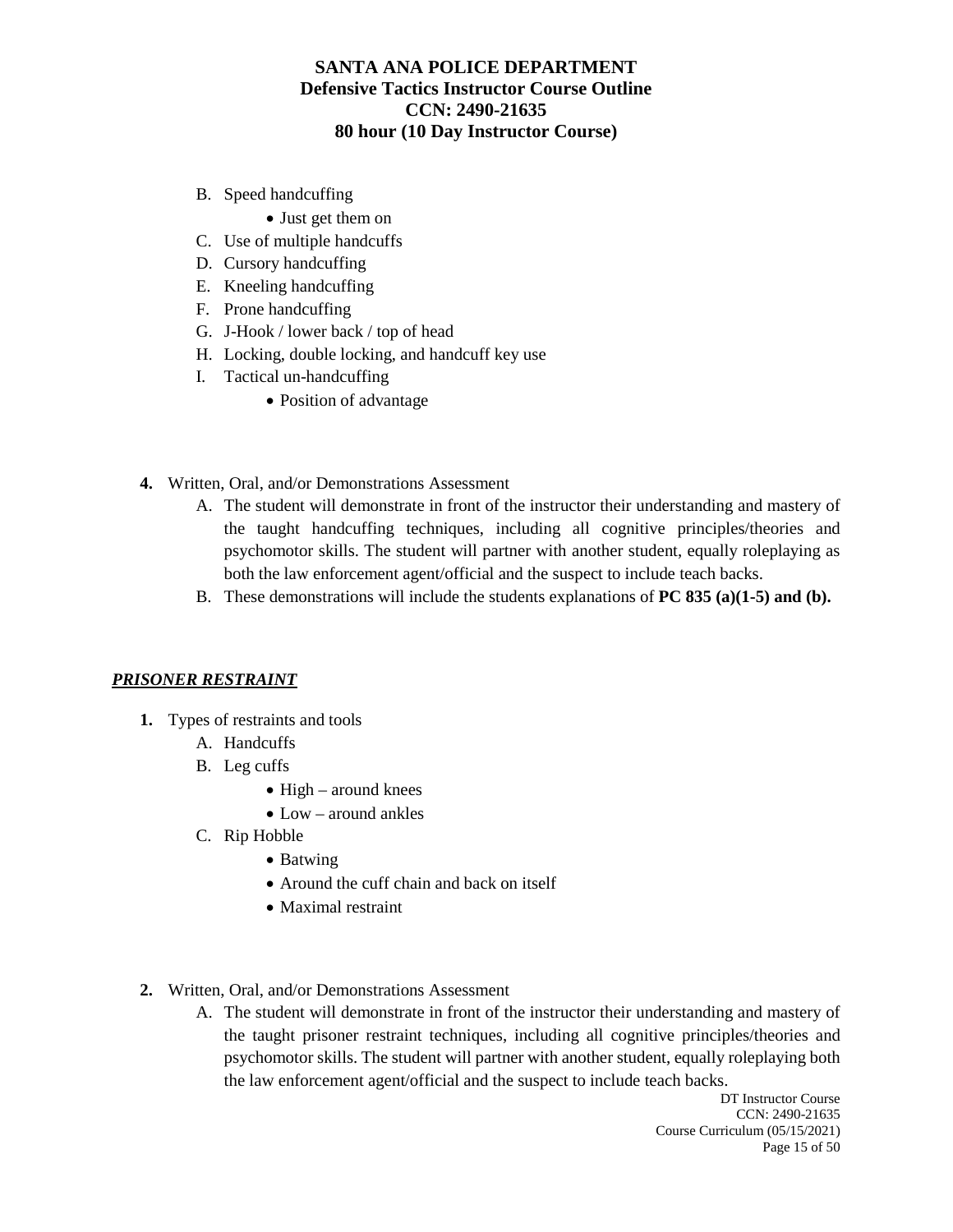# *EXCITED DELIRIUM*

During the vast majority of encounters with law enforcement, no force is needed. However, even for those instances when force is required, once the handcuffs go on, the resistance from the suspect stops. When it does not, this may be an indicator of a suspect under the influence of drugs, alcohol, or suffering from mental instability. With this as an ever-present reality, we must become better at recognizing and treating suspects displaying the symptoms of excited delirium.

- **1.** Excited Delirium
	- A. A state of extreme mental and physiological excitement, characterized by extreme agitation, hyperthermia, epiphoria (watery eyes), hostility, exceptional strength, and endurance without fatigue.
	- B. Discussion to include **AB 392 – specifically PC 835 a (a)(5)**
		- *Individuals with physical, mental health, developmental, or intellectual disabilities are significantly more likely to experience greater levels of physical force during police interactions, as their disability may affect their ability to understand or comply with commands from peace officers. It is estimated that individuals with disabilities are involve in between one third and one half of all fatal encounters with law enforcement.*
- **2.** Agitated Chaotic Event
	- A. Developed by members of the Institute for the Prevention of In-Custody Death and the Psychological Advisory Board to describe an individual who presents behavioral cues to law enforcement personnel and appears to be in a state of "delirium," but the basis of the cause is unknown.
	- B. Excited delirium is a diagnosis, agitated chaotic event is not.
		- Describe the identifiable behavioral cues that are present and observed.
	- C. An altered level of consciousness combined with extreme physical exertion.
- **3.** A relationship between the physical restraint of a person experience an "Agitated Chaotic Event" and potential sudden death.
	- A. Does not make it the fault of law enforcement but it must be understood.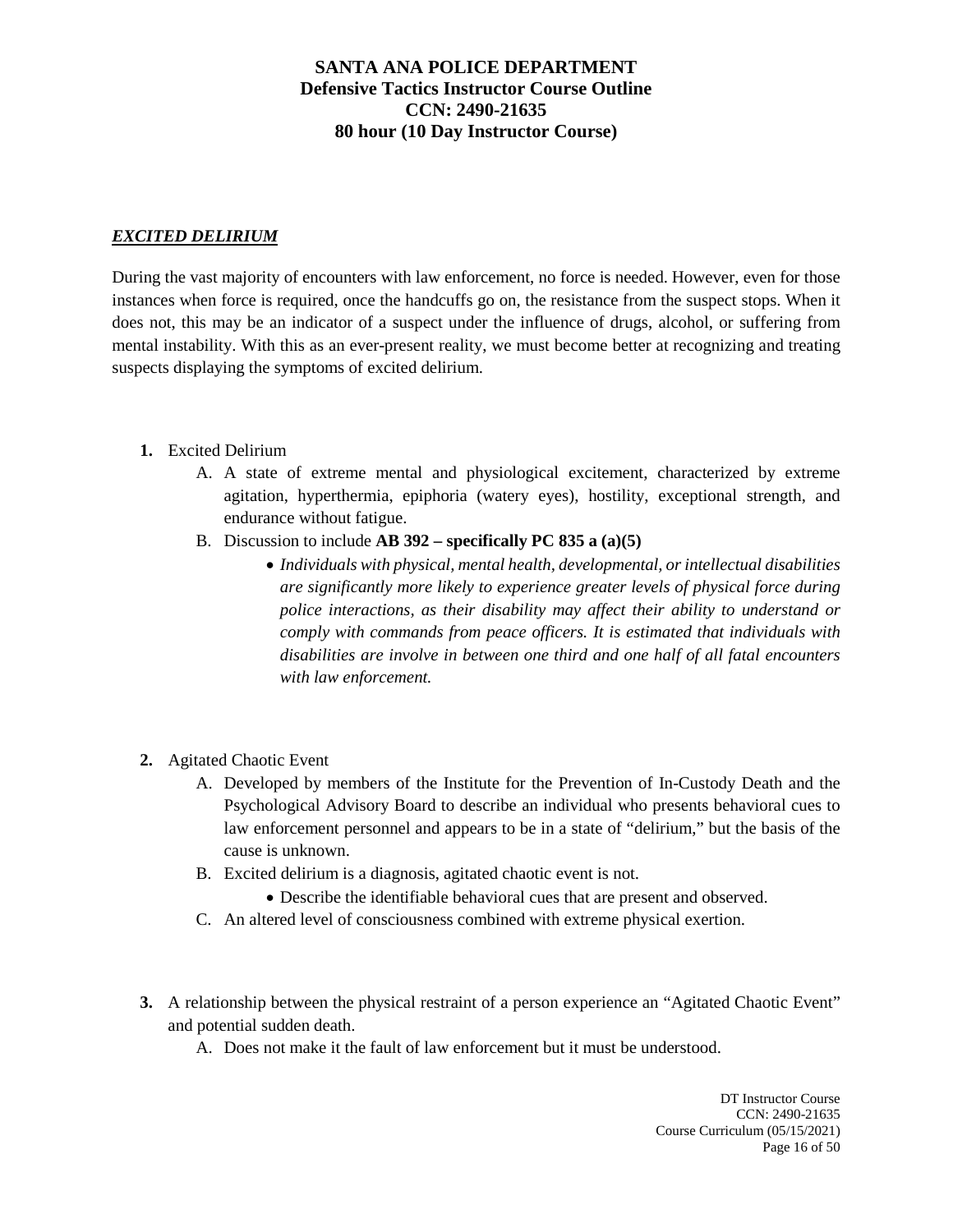- **4.** Contributing factors associated with Excited Delirium.
	- A. Pharmacologic cocaine, meth, hallucinogens, bath salts….
	- B. Metabolic hypoglycemic, low blood sugar, dehydration….
	- C. Infectious meningitis
- **5.** Behavioral Cues
	- A. Psychological paranoia, agitation, emotional changes, disorientation, hallucinations, delusional, easily distracted.
	- B. Communication screaming for no reason, loud incoherent speech, grunting, guttural sounds, irrational speech, talks to invisible people.
	- C. Physical violence, bizarre behavior, aggressive toward inanimate objects, running into traffic, hyperthermia, dilated pupils, profuse sweating, flushing of the skin, uncontrollable shaking and shivering.
- **6.** Who is at Risk?
	- A. 91 99% male
	- B.  $31 45$  years of age
	- C. Person usually involved in a struggle
	- D. Geographic location not a factor
	- E. Death usually follows bizarre behavior episode, and/or use of illegal drugs or prescription drugs.
- **7.** Excited Delirium (ACLU / Anti-police view)
	- A. Pseudo science invented to absolve police from excessive force allegations.
	- B. Brookings Institute "How Excited Delirium is misused to Justify Police Brutality."
		- "Disproportionally applied to black people"
		- *"The diagnosis is a misappropriation of medical terminology, used by law enforcement to legitimize police brutality and to retroactively explain certain deaths occurring in police custody.*
	- C. ExD is not found in the International Classification of Diseases.
	- D. Not supported by the American Medical Association.
	- E. Not supported by the American Psychiatric Association.
	- F. Not supported by the World Health Organization.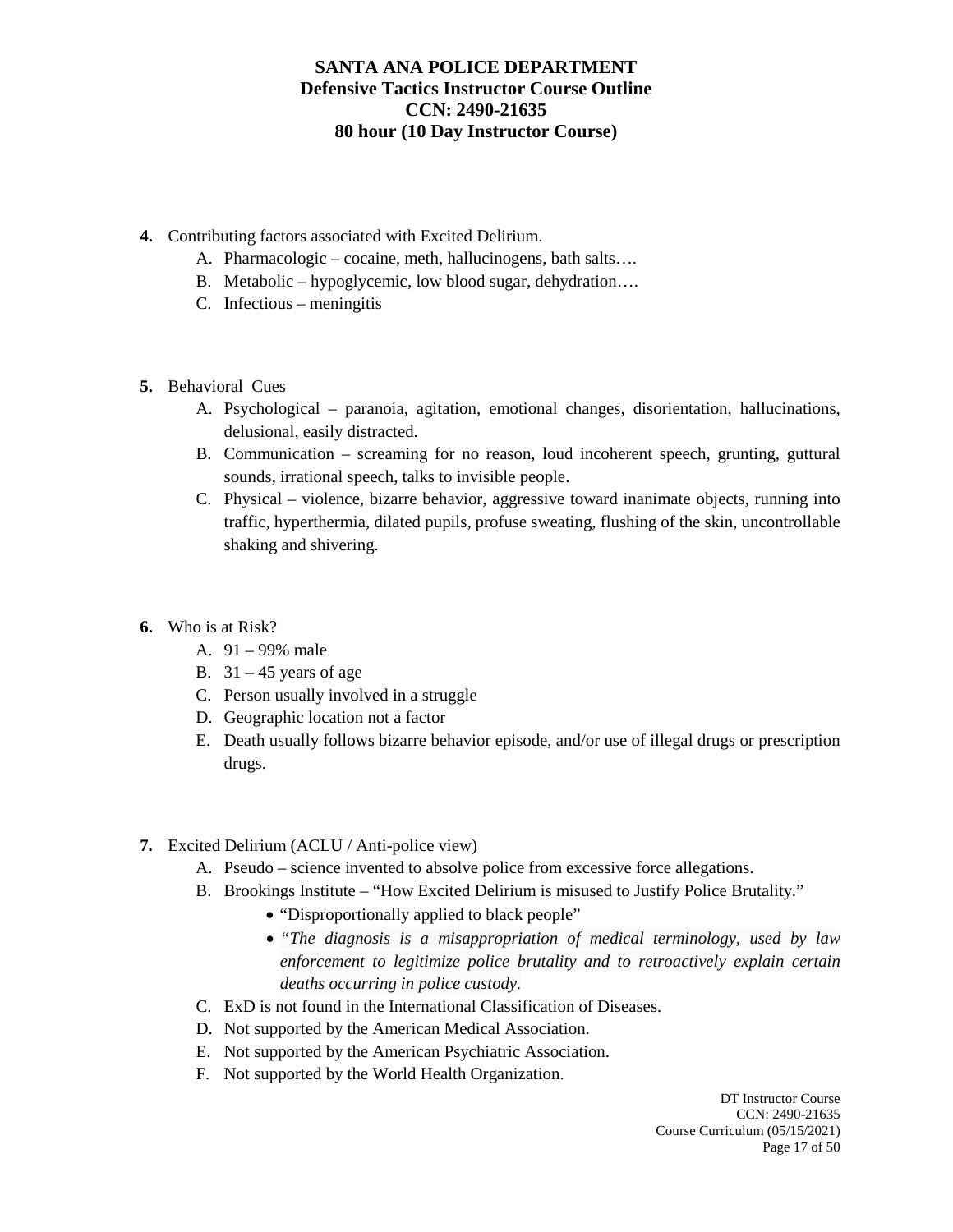- G. Not listed in the Diagnostic and Statistical Manual of Mental Disorders.
- H. Their solution:
	- Medically trained professionals should be the primary responders and decision makers.
	- Recommend "the medical community actively engage in denouncing the validity of this diagnosis."
	- Transparency.
		- o Mad at the Feds for not releasing any data from the Death in Custody Reporting Act – went into effect in December of 2014.
- **8.** Excited Delirium (Police point of View)
	- A. Supported by the National Association of Medical Examiners.
	- B. Supported by the American College of Emergency Physicians.
	- C. All 30 conditions associated with ExD are listed in the International Classification of Diseases.
	- D. Medical doctors don't treat ExD they treat the symptoms being exhibited.
		- Bizarre behavior
		- Aggressive behavior
		- Shouting
		- Paranoia
		- Panic
		- Violence towards others
		- Unexpected physical strength
		- Tireless and constant physical agitation
		- High pain tolerance
		- A period of tranquility
		- Sudden cardiac arrest
- **9.** Positional Asphyxiation
	- A. Unlike Excited Delirium, there is no argument whether this does or does not exist.
	- B. We must be ever cognizant of the positon suspects are left in after uses of force.

**10.** Legal Issues

DT Instructor Course CCN: 2490-21635 Course Curriculum (05/15/2021) Page 18 of 50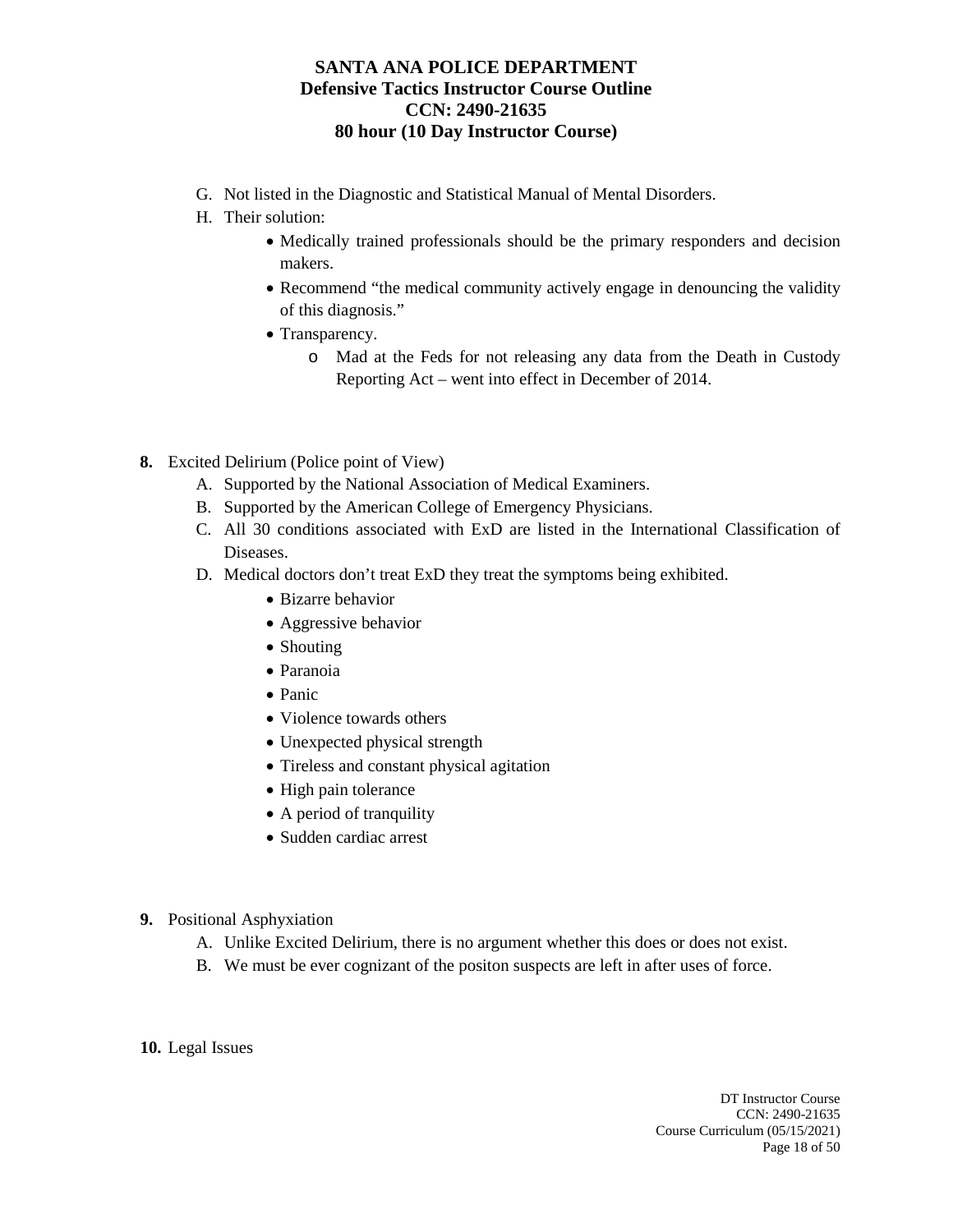# *DAY THREE – PERSONAL BODY WEAPONS*

Given the current climate surrounding law enforcement, it is incumbent upon our profession to end uses of force as quickly as possible with the least amount of force as possible. However, we must change with the times and the carotid is no longer a force option. Therefore, we must become proficient using personal body weapons in a standing position as well as in a grounded one. Each position brings with it its own set of advantages and disadvantages. All of these techniques are considered uses of force and are examples of weaponless defense. The use of any one of these techniques requires an understanding of body physics and dynamics and a deep knowledge base of the legal issues and ramifications.

## **Govt. code 7286 (a) – definitions:**

- (1) "Deadly force" means any force that creates a substantial risk of causing death or serious bodily injury. Deadly force includes but is not limited to the discharge of a firearm.
- (2) "Feasible" means reasonably capable of being done or carried out under the circumstances to successfully achieve the arrest or lawful objective without increasing risk to the officer or another person.

**PC 196 –** Homicide is justifiable when committed by a peace officers and those acting by their command in their aid and assistance, under either of the following circumstances:

- (a) In obedience to any judgement of a competent court.
- (b) When the homicide results from a peace officer's use of force that is in compliance with section 835a.

## *STRIKES AND PUNCHES*

- **1.** Jab
- **2.** Cross
- **3.** Hook
- **4.** Elbow
	- A. Horizontal and vertical

## *DEFENSE*

**1.** Cover

DT Instructor Course CCN: 2490-21635 Course Curriculum (05/15/2021) Page 19 of 50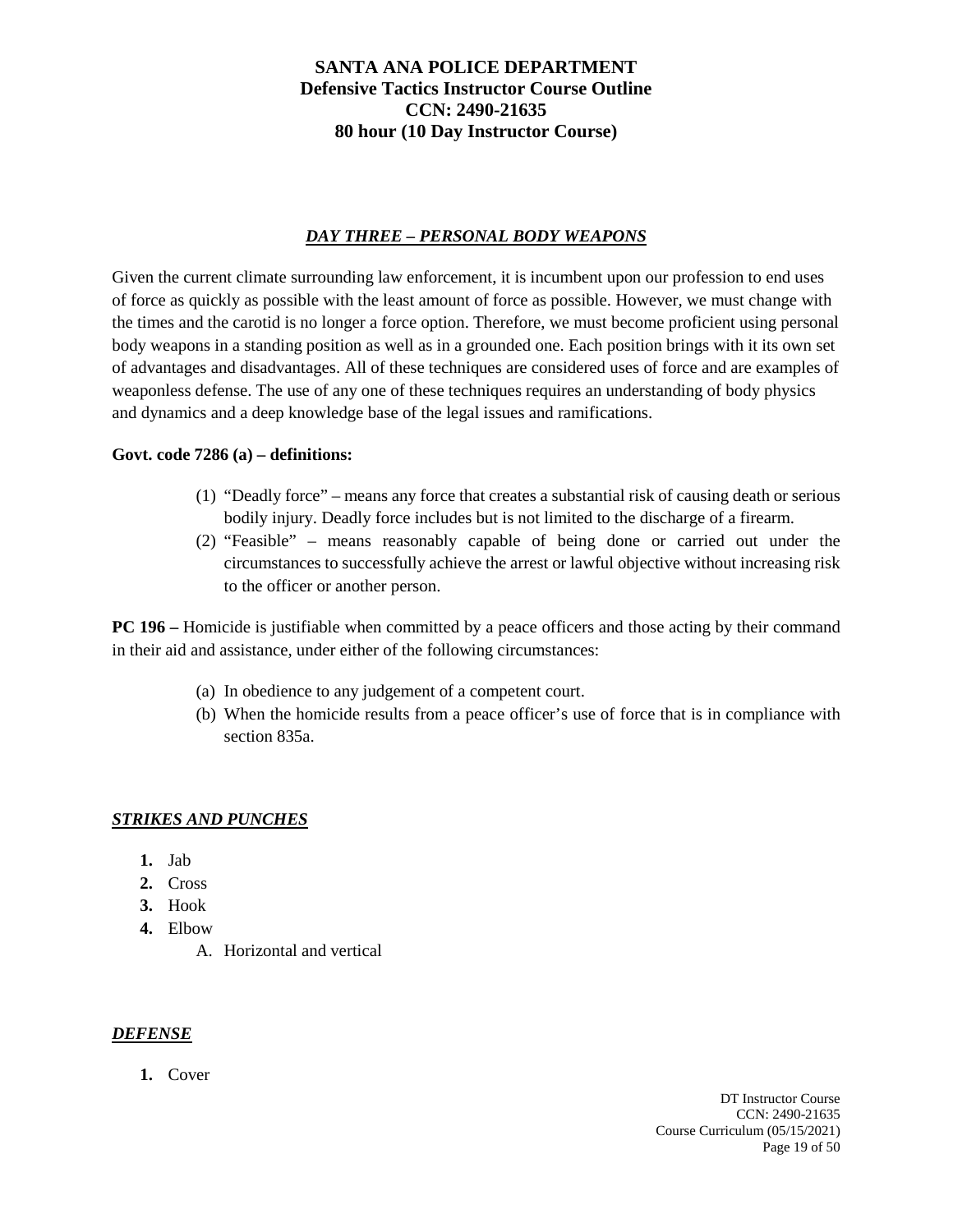- A. Hooks to the head
- **2.** Ride
	- A. Hooks to the body

## *LEG STRIKES*

- **1.** Lead leg low kick
	- A. Round
- **2.** Rear leg low kick
	- A. Round
- **3.** Front push kick
	- A. Left and right
- **4.** Rear push kick
	- A. Left and right

#### *CLINCH*

- **1.** Head and arm weaving
- **2.** Double head
- **3.** Knee strikes
	- a. Straight knee
	- b. Curve knee
	- c. Off balance to knee
	- d. Foot trip
	- e. Plumb knee drill

#### *STRIKING FROM A GROUNDED POSITION*

#### *GUARD*

- **1.** Closed
	- A. Hand control
	- B. Body, body, head
	- C. Hammer fist

DT Instructor Course CCN: 2490-21635 Course Curriculum (05/15/2021) Page 20 of 50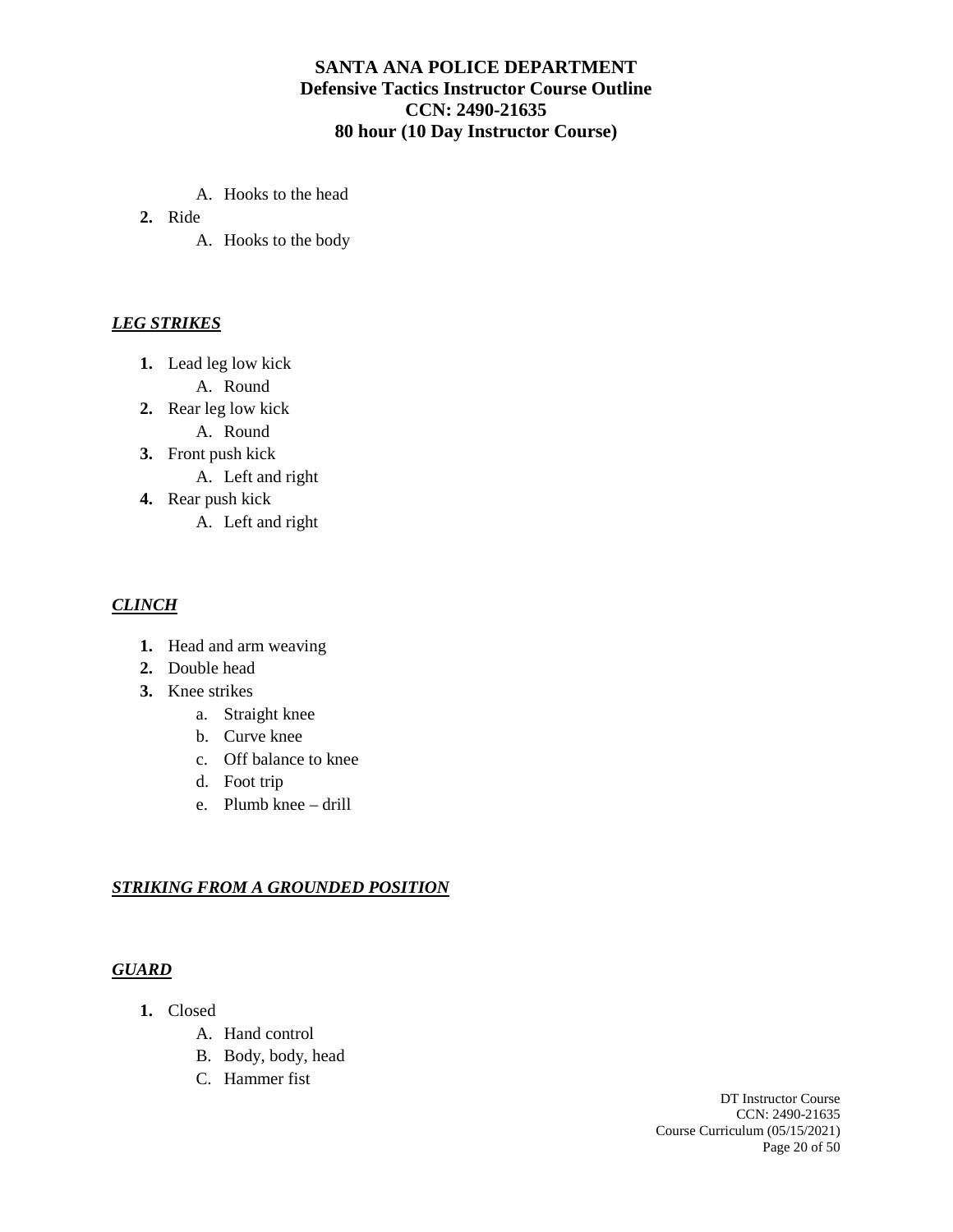- D. Good posture and arm control
- **2.** Open
	- A. Stand up
	- B. Good posture
	- C. Strike to pass
	- D. Disengage
- **3.** Side Control
	- A. Low
		- Get to high
		- B. High
- Hooks,
- Body hooks
- Vertical elbow
- Switch knee strike
- C. Reverse scarf-hold
	- Body strikes
	- Knee strikes
	- Knee block
	- Knee strikes
	- Charlie horse
	- Option to mount
- D. Crucifix
	- Windshield wiper
	- Body strikes
	- Option to kimura
- **4.** Knee on Belly
	- A. Body and head strikes
	- B. Elbow
		- Friction elbow
		- Knee switch
		- Reverse knee on belly
- **5.** Mount
	- A. High
- Body, body, head
- Elbow
- Friction elbow
- B. Low
- Grapevine

DT Instructor Course CCN: 2490-21635 Course Curriculum (05/15/2021) Page 21 of 50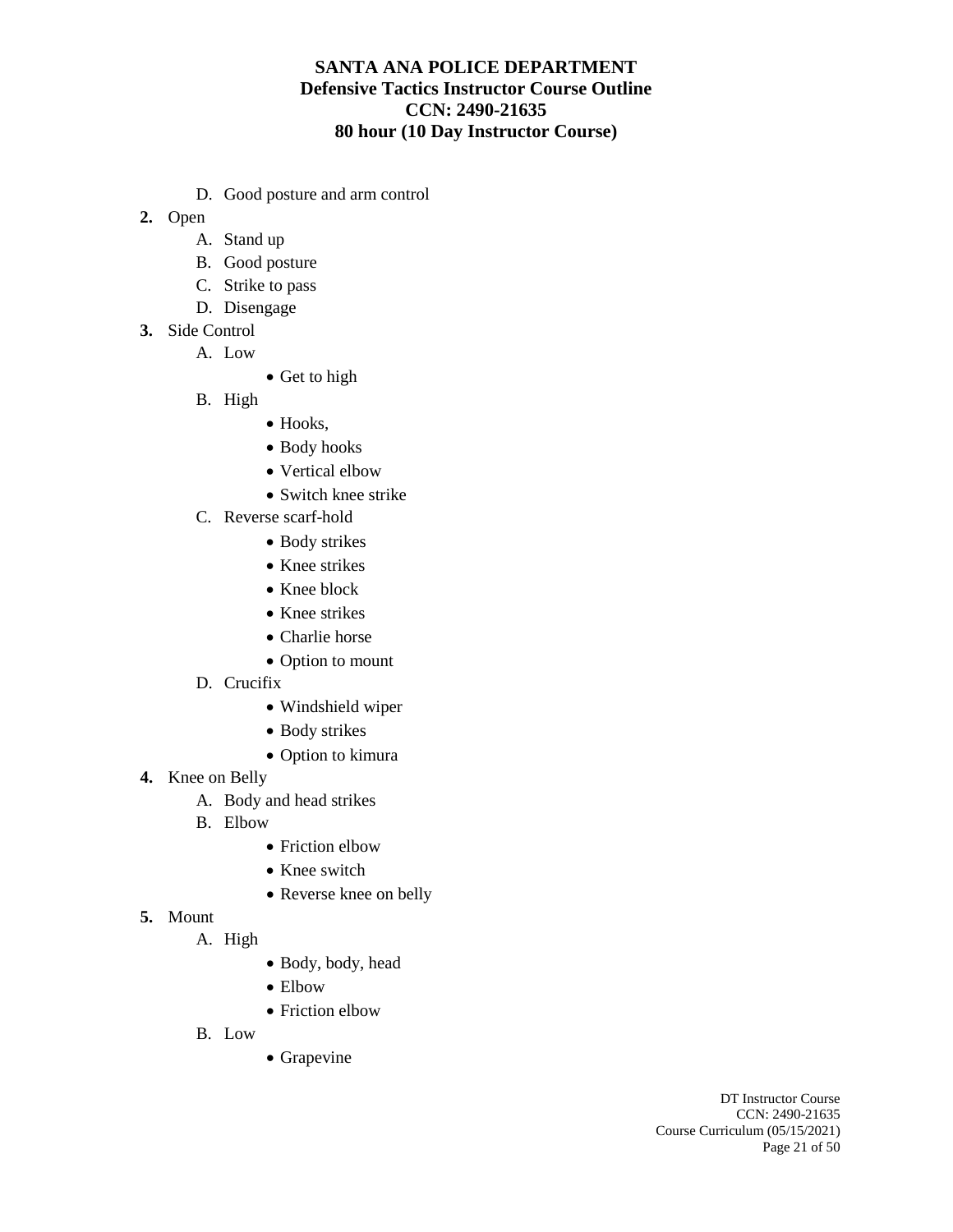- Frog mount
- Body hook
- Head hook
- Chest bump
- **6.** Take the back
	- A. Heel strikes
	- B. Arm control to hooks
	- C. Same side hammer fist arm control

## *DAY FOUR – TAKEDOWNS / TAKEDOWN DEFENSE*

After a brief stretch and introduction the day will begin with a variety of warm-up drills. This will assist to familiarize the students with the type of training and the presentation of information they can expect for the duration of the course. Many of the techniques will be taught with the crawl, walk, run approach. Furthermore, to push the importance of the techniques, an ample amount of drilling will be worked into each and every aspect of the teaching curriculum. All of these techniques are considered uses of force and are examples of weaponless defense. The use of any one of these techniques requires an understanding of body physics and dynamics and a deep knowledge base of the legal issues and ramifications.

#### *WARM-UP*

Each student will participate in a warm – up and stretch with the instructors leading the class. The warm – up and stretch will consist of a full body exercise to ensure each student is prepared for rigorous physical exercise. Students will be afforded the opportunity to stretch on their own for several minutes after the instructor led stretch.

- 
- 
- 
- **4.** Hips / Hip flexors . P. E. P.
- **5.** Legs / Ankles

#### **Warm-up and Stretching Speaking Points during Stretch**

- **1.** Neck **1**. PC 835 (a)
- **2.** Shoulders / Arms **2**. Graham vs. Connor
- **3.** Core **3**. Agency Policy
	-

DT Instructor Course CCN: 2490-21635 Course Curriculum (05/15/2021) Page 22 of 50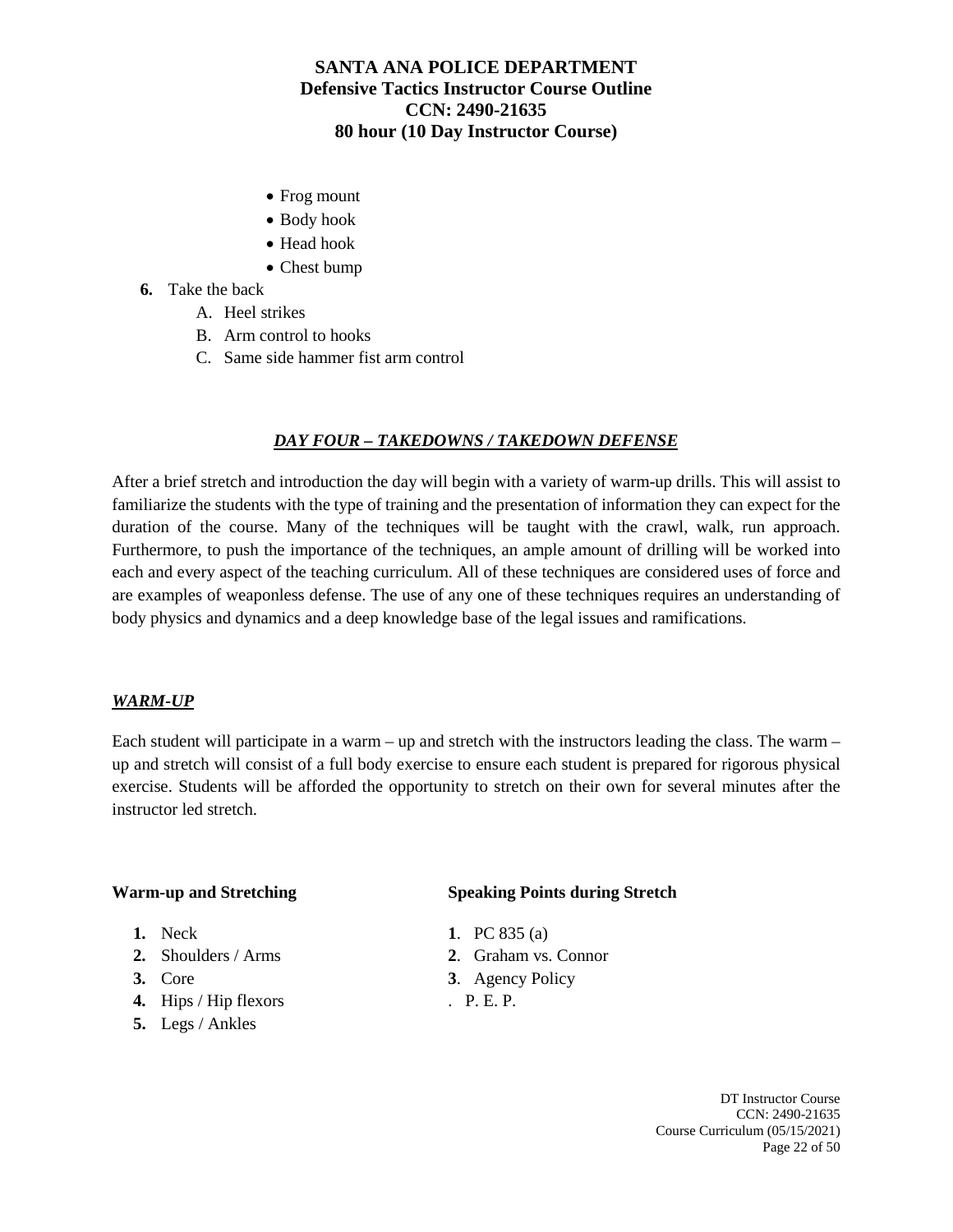## *WARM-UP DRILL*

Break falls and Technical Stand-up drill to follow stretching to ensure each student is ready to participate in an active classroom environment. In general, take downs are dangerous to perform repeatedly during training. For this reason, an extended warm-up will be conducted to ensure all officers are ready for a dynamic drilling environment.

## *TWO OFFICER TAKEDOWN*

Statistically speaking, it is more common for officers to be involved in a use of force in pairs rather than as an individual officer. For this reason, we must be able to work with one another rather than against one another to successfully effect an arrest. This may require pre-incident planning or a familiarization with an area partner whom you have much experience with. Hands signals can be an effective tool to ensure both officers understand their roles within a given incident.

- **1.** Ensure proper positioning with a cover / contact mentality.
	- A. Cover officer should be to the rear and offset contact officer.
	- B. Contact officer should make every effort to keep the suspects attention on them.
- **2.** When ready, contact officer should signal to cover officer
	- A. Typically a tap on one's own wrist as if pointing to a watch is sufficient.
- **3.** Cover officer will move in and execute the takedown.
	- A. Blast double leg from the rear.
		- Lower center of gravity.
		- Grasp above knees or lower towards ankles while simultaneously driving your shoulder into the upper leg of the suspect.
		- Ensure proper alignment and drive forward.
- **4.** Once suspect is on the ground, control the legs and continue to provide pressure by driving you shoulder into upper legs of the suspect.
	- A. Figure four lock can be used to control legs.
	- B. Must be cognizant of the hips of the suspect.
	- C. Protect your head by burying it into hip of suspect and look towards the legs.
- **5.** Contact officer must side step and avoid the takedown.
- **6.** Contact officer must control the upper body of the suspect once the takedown is accomplished.
	- A. Belly to back or rear mount position.
	- B. Provide downward pressure to ensure proper control.

Ideally, a third officer will be present to act as a quarterback and provide cover for the two officers on the ground with the suspect. However, this technique can be accomplished with only two officers so long as they are aware of their surroundings.

> DT Instructor Course CCN: 2490-21635 Course Curriculum (05/15/2021) Page 23 of 50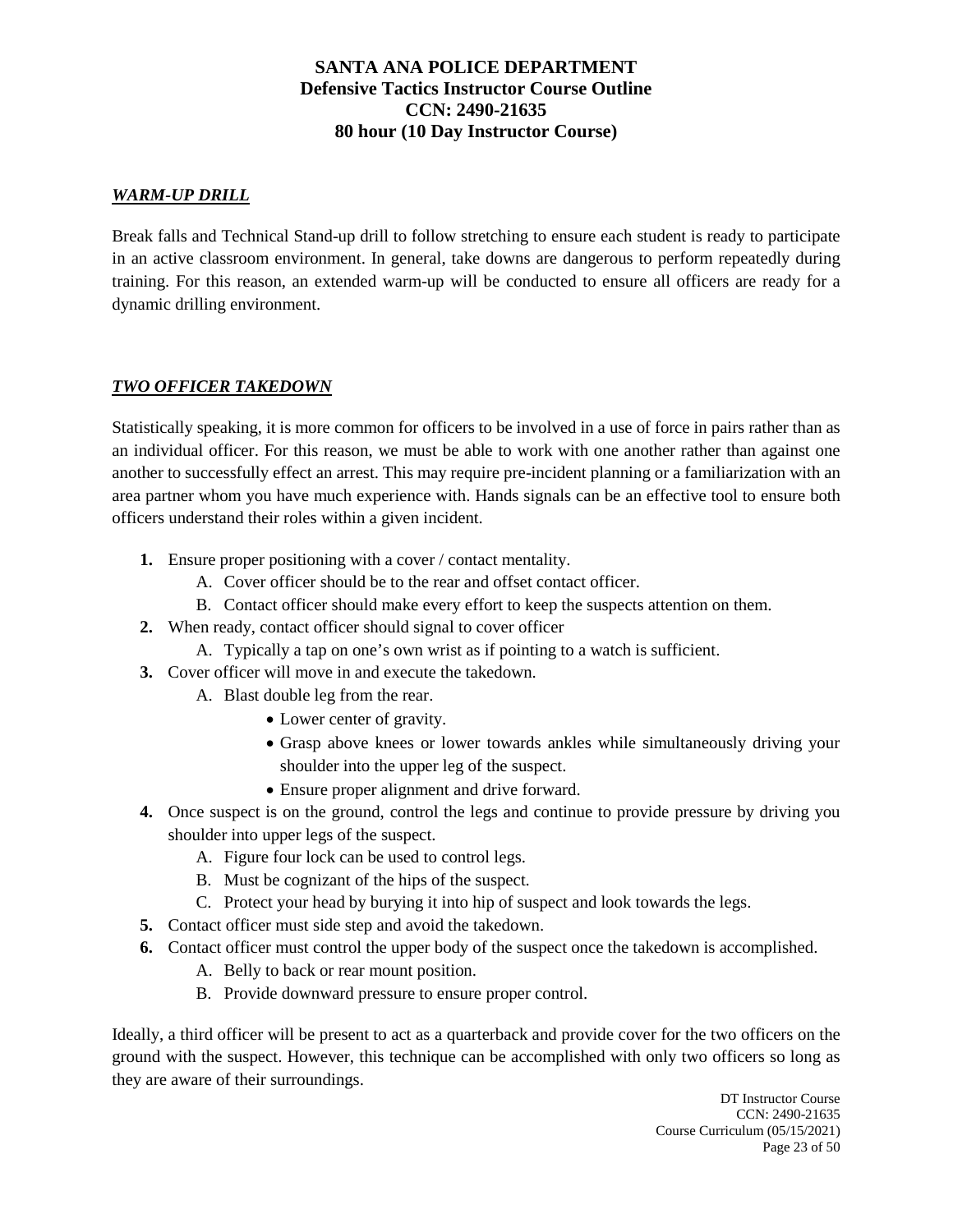## **Takedowns from the Front**

All of the takedowns will be implemented from a two on one grip. This is a common starting position for many police officers as it transitions smoothly into a handcuffing position. However, for the sake of the course, the officer will be faced with resistance once they make the two on one grip connection. Each takedown technique will afford the officer the opportunity to make adjustments and pick the proper technique for the resistance they encounter.

**Recognition** – Understanding when the most opportunistic and available time presents itself for the best chance of success.

**Timing** – Manipulating footwork and body position to ensure proper shot choice and technique.

**Distance Control –** What is the proper distance and subsequent shot selection?

## **1. Single Leg – Run the Pipe / Ring the Bell**

- A. Lower your body toward the mat, shift your weight onto your back foot and take a step outside of your opponent's legs with your lead foot.
- B. Laterally bound towards the leg of your suspect which you just stepped outside of.
- C. Drive the side of your head into the chest of your opponent while you collect the leg you bounded towards.
- D. Grasp leg in a gable grip or wrist to wrist grip.
- E. Take a small step forward with your lead leg and drive into suspect.
- F. Almost instantaneously, take a large C-step backward with opposite foot.
	- Several small steps can be used if needed.
- G. Bow or towards ground bending at the waist and apply downward pressure on the suspect.
	- Change elevation

#### **2. Single Leg – Knee Tap**

- A. Lower your body toward the mat, shift your weight onto your back foot and take a step outside of your opponent's legs with your lead foot.
- B. Laterally bound towards the leg of your suspect which you just stepped outside of.
- C. Drive the side of your head into the chest of your opponent while you collect the leg you bounded towards.
- D. Grasp leg in a gable grip or wrist to wrist grip.

DT Instructor Course CCN: 2490-21635 Course Curriculum (05/15/2021) Page 24 of 50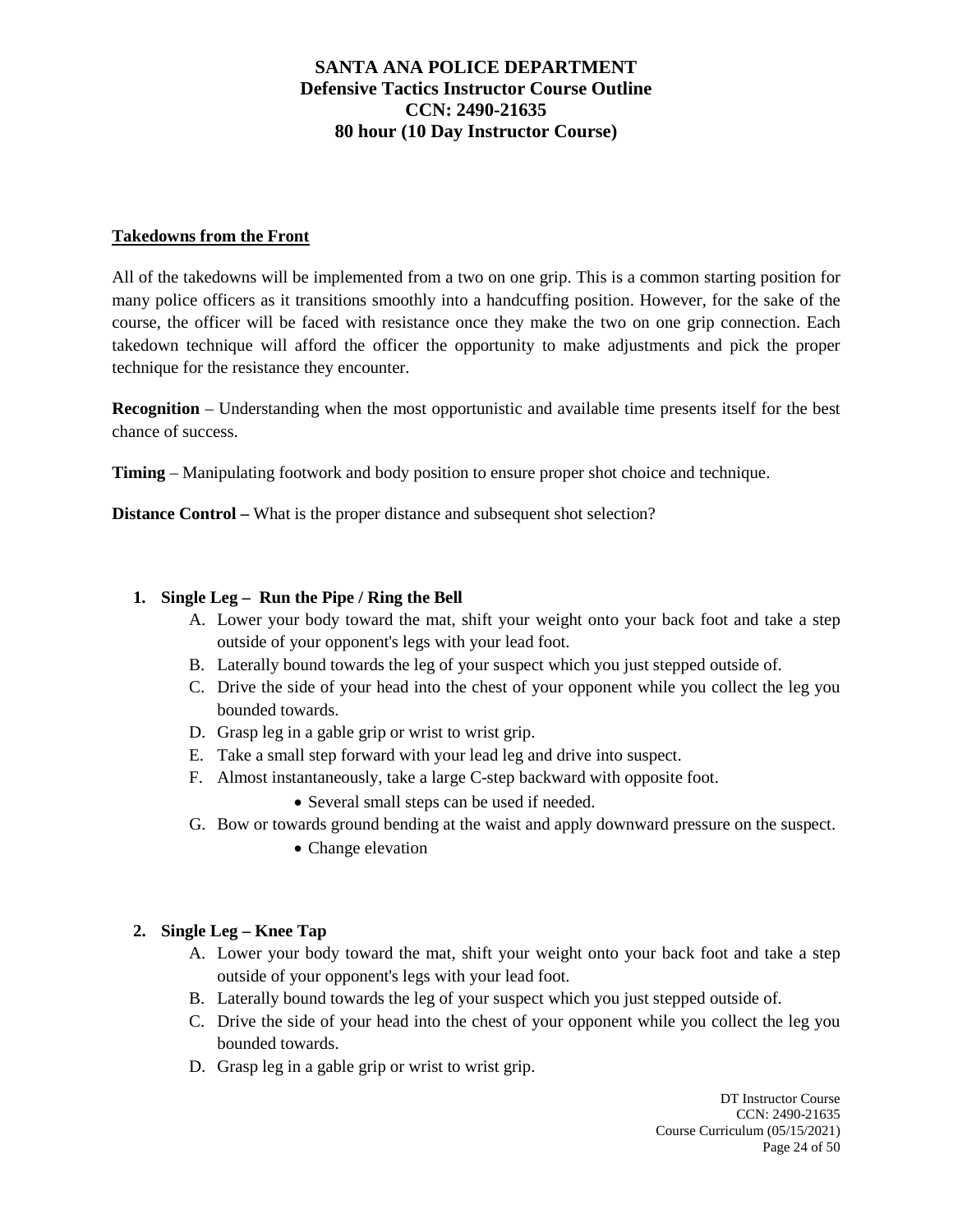- E. Take a small step forward with your lead leg and drive into suspect.
- F. Almost instantaneously, take a large C-step backward with opposite foot.
	- Several small steps can be used if needed.
- G. If unable to accomplish the take down, change grip from gable grip or wrist to wrist grip to both elbow grip.
- H. With arm closest to hip of suspect, reach through legs toward only remaining foot of suspect you are not controlling.
- I. Block leg just above the knee and drive forward with shoulder pressure, forcing suspect down into a turtle position.

## **3. Single Leg – Gun Smoke**

- A. Lower your body toward the mat, shift your weight onto your back foot and take a step outside of your opponent's legs with your lead foot.
- B. Laterally bound towards the leg of your suspect which you just stepped outside of.
- C. Drive the side of your head into the chest of your opponent while you collect the leg you bounded towards.
- D. Grasp leg in a gable grip or wrist to wrist grip.
- E. Take a small step forward with your lead leg and drive into suspect.
- F. Drop down to grasp the ankle with the arm closest to the center line of the suspect. Tuck this arm by grasping across your chest and anchoring on your opposite side pec.
	- Tuck forearm of this arm up.
- G. With opposite arm grab underneath the crease of the knee which will bend the knee if suspect defends and pull them in close.
- H. Use leg closest to suspect to sweep their leg and take them to the ground.

## **4. Double Leg – Blast**

You can't use the Double Leg if you're afraid of commitment. This takedown requires you to hit it hard and fast. However, it is not just a football tackle, it is a highly technical maneuver with sophisticated setups and follow-ups. Similarly, there are a lot of variations for the Double Leg. Many of these variations are dependent upon the positioning of the head. For example, is the head to the side or in the middle of the chest? Another factor is whether you drop down to your lead knee as you shot, sometimes referred to as the penetration step.

- A. Lower your body toward the mat, shift your weight onto your back foot and take a step forward between your opponent's legs with your lead foot.
- B. Roll forward over the toes of your lead foot and land on your lead knee.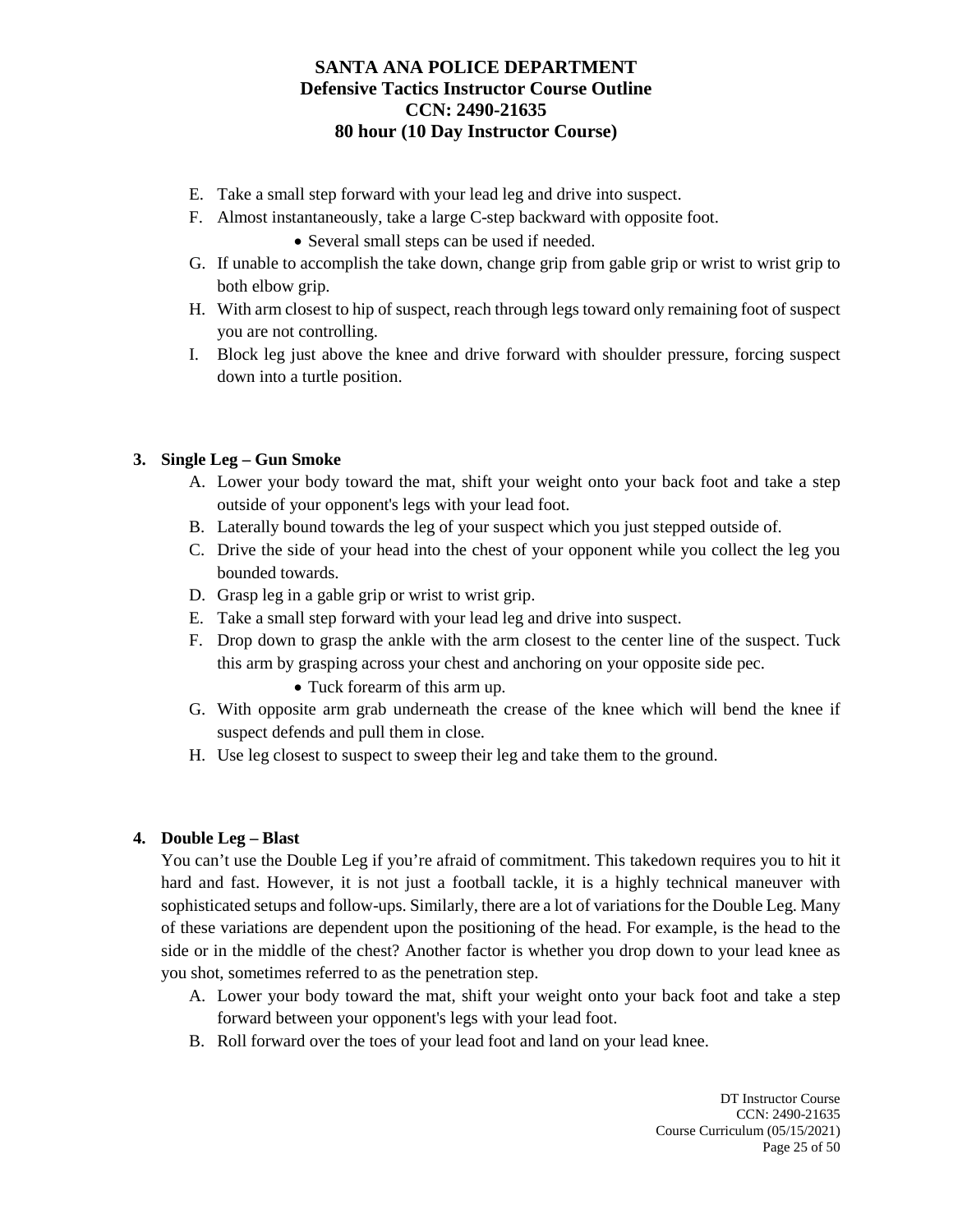- C. Bring you back foot up and plant it firmly on the mat as your reach forward to grab both legs of your opponent.
- D. Wrap your arms around his waist and lock your hands using a Gable grip.
- E. Pull your opponent into your body and lower your hips lower than his.
- F. While keeping your opponent tight against your body, push through your legs, drive your hips forward into your opponent and straighten your legs to lift him off the mat.

## **(Drill) – Lateral shuffle to middle for blast double, outside of outside foot for single leg drill.**

## **5. Arm Drag to Front Trip**

- A. Hand fight and manipulate foot positioning to get into position.
- B. Ensure firm grasp on wrist of opponent. Either hand can be used dependent on which foot the student has forward.
- C. With opposite hand that is controlling wrist, reach up and take firm hold of inner arm of suspect. The grip needs to be above the elbow.
- D. Use the momentum from this grip to pull suspect across your body not forward. The hand with the wrist grip will re-direct the wrist as you step with shuffle step into the suspect.
- E. Simultaneous to this pull, a front trip with the same foot as the pulling arm should be initiated.
- F. Continue to use opposing forces (pull of arm and push of foot) to force suspect to ground.
- G. Determine how suspect has landed and initiate controlling force from there.

#### **Takedowns from the Rear**

**Recognition** – Understanding how to get to the rear in order to obtain successful positioning to implement the takedown.

**Timing** – Hand fighting to manipulate the suspect's movement to ensure proper body positioning around the back.

**Distance Control** – What is the proper distance and weight distribution needed to use technique rather than strength?

**6. Front Arm Drag to the Rear – Leg Ride**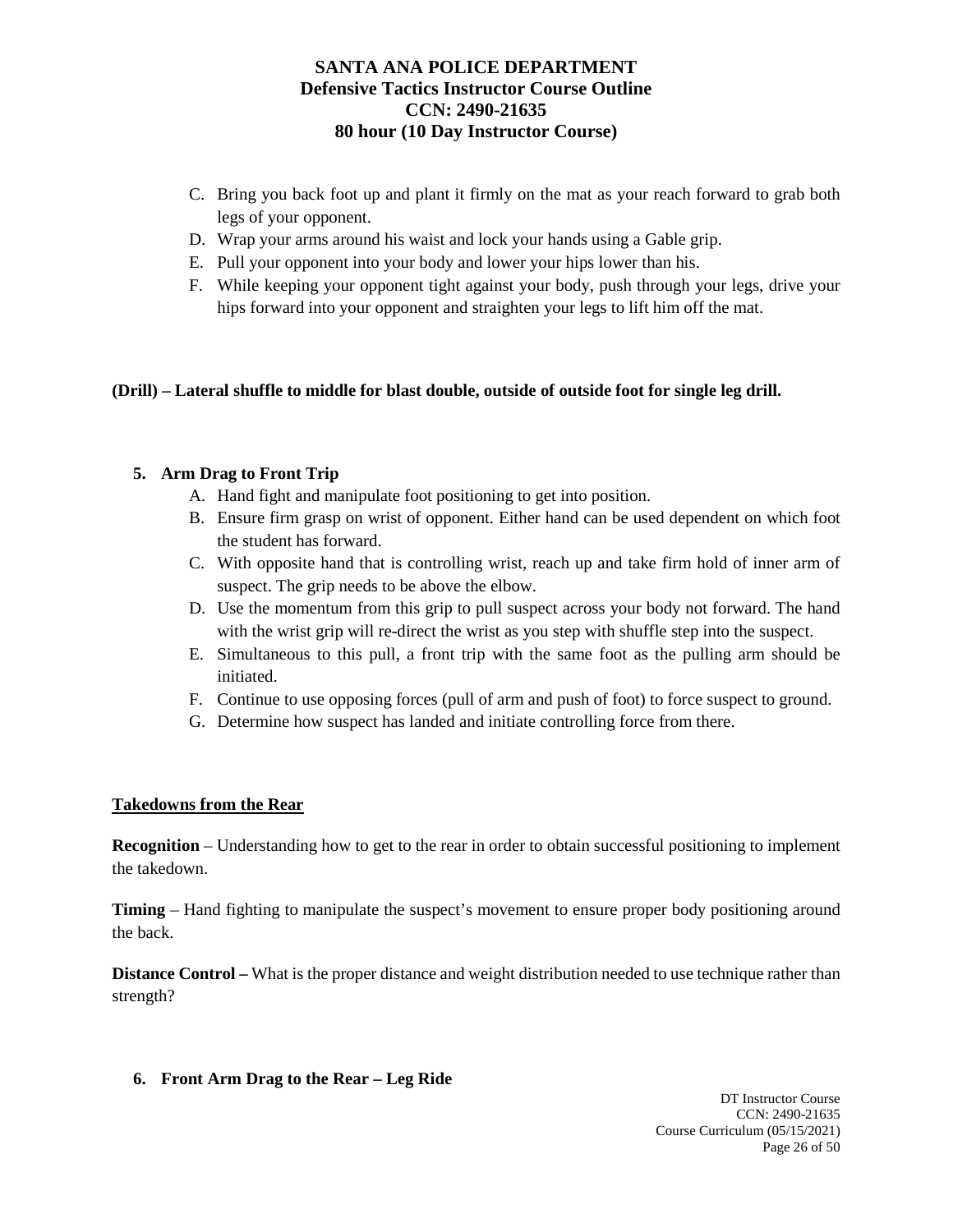- A. Ensure firm grasp on wrist of opponent. Either hand can be used dependent on which foot the student has forward.
- B. With opposite hand that is controlling wrist, reach up and take firm hold of inner arm of suspect. The grip needs to be above the elbow.
- C. Use the momentum from this grip to pull suspect across your body not forward. The hand with the wrist grip will re-direct the wrist as you pull yourself around the suspect's hips.
- D. Ensure a firm grasp around the suspect's waist is accomplished.
- E. You should be perpendicular to the suspect, in a T position as it pertains to their body.
- F. Ensuring a firm grip around the waist of the suspect, pinch their leg together between your own.
- G. Pull forward slightly as you sag your body weight into the suspect.
- H. This will effect a takedown, placing you in a side control position.

## **7. Front Arm Drag to the Rear – Hip Break**

- A. Ensure firm grasp on wrist of opponent. Either hand can be used dependent on which foot the student has forward.
- B. With opposite hand that is controlling wrist, reach up and take firm hold of inner arm of suspect. The grip needs to be above the elbow.
- C. Use the momentum from this grip to pull suspect across your body not forward. The hand with the wrist grip will re-direct the wrist as you pull yourself around the suspect's hips.
- D. Ensure a firm grasp around the suspect's waist is initiated. This grasp needs to be near the belly button, if not, slightly below.
- E. If the grip is in the middle of the suspect's center line, this will need to be switched.
- F. Change the grip so it is on the hip of the suspect. Either hip is fine but the grip needs to be a gable type grip.
- G. Wrist to wrist grip variation.
- H. The hand across the waist (parallel to the ground) will need to be palm down
- I. The other hand will also be parallel to the ground but palm up.
- J. A fulcrum will be formed with the arms and forceful downward pressure will be placed onto the hip by the arm with the palm facing up.
- K. This force will displace the hip, causing the hip with the force being applied to be lower than the opposite hip.
- L. This lack of structural integrity is what we are looking for.
- M. By making a wide C-step backwards with the same foot as the palm facing up and driving the suspect to the ground, a takedown will be initiated.
- N. More likely than not, this will allow the officer to end up in a side control position where controlling force can be initiated from here.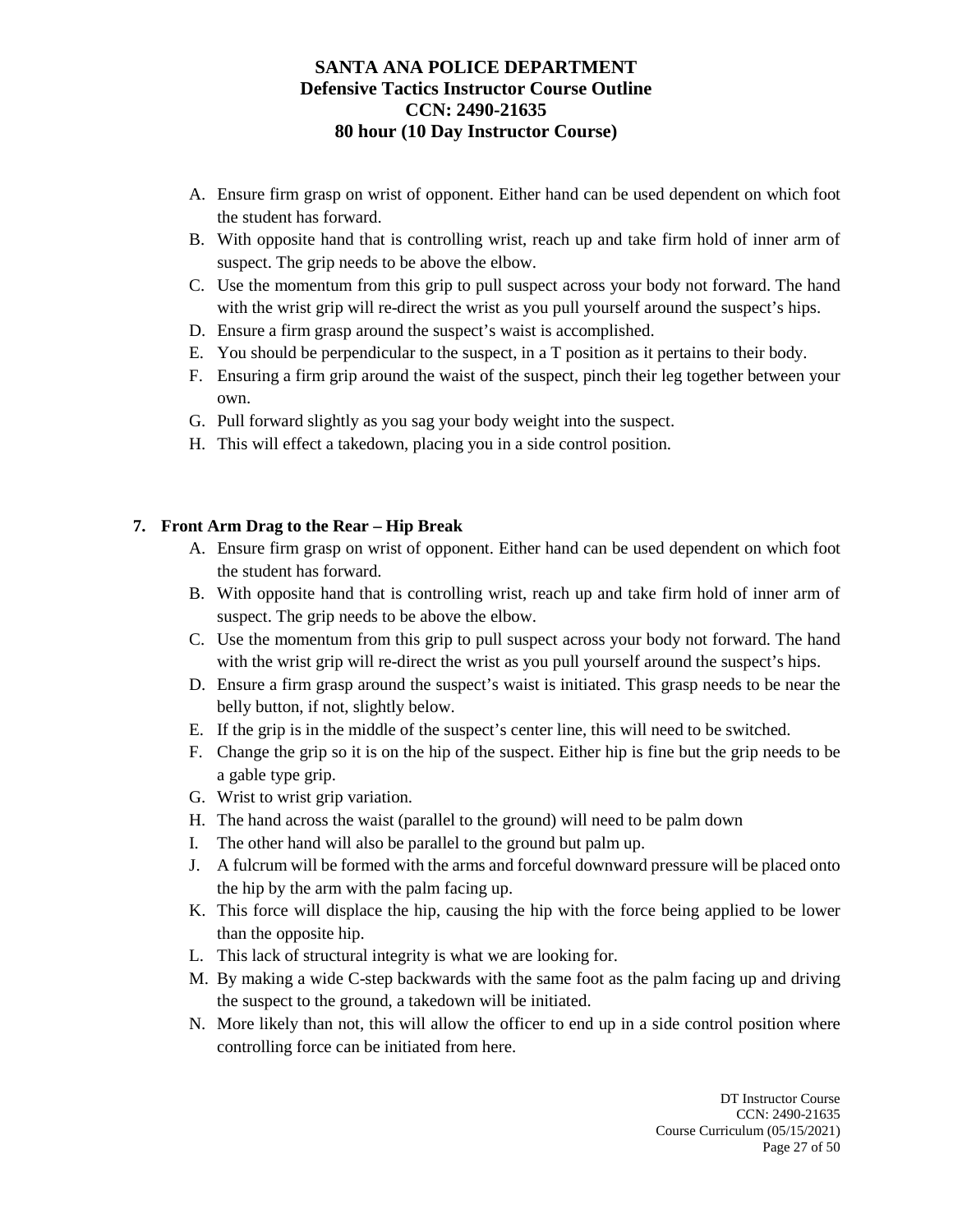O. My have to clear your head from the suspect's head locked grip. This can be done by using your hands to push up at the chin of the suspect.

## **Takedown Defense**

Footwork will be emphasized to ensure its importance as a first level of defense. It will be imperative for the students to understand they cannot cross their feet for any reason. This will allow them to maintain their wrestling or fighting stance and keep them in the proper position to hand fight. The first line of defense is their hands and forearms, followed by their head, and lastly their hips.

**(Drill) – Variation of spin drill where one partner is in turtle position and the other partner is chest to back of turtled partner and spins in one direction while applying downward pressure on the back of the turtled opponent. Whistle blows and the direction of the circling partner changes. One partner in turtle other block arm to Saturday night ride drill.**

## **1. Sprawl**

- A. One hip to ground, not both
- B. Drive the nail into the ground (Hip/Nail Example)
- C. Arm block
- D. Constant downward pressure
- E. Opposite hip sprawl
- F. Circle to back

#### **2. Sprawl from back against wall**

- A. Over hook Bicep of arm of suspect which is opposite of the head with one hand.
- B. With other hand push hard on head of opponent.
- C. Fulcrum and drive up and across with arm under chin and across neck of opponent.
- D. Once separation is achieved, utilize your hips and head snap to drive the head into the ground.
- E. Outside step and sprawl at angle away from leg being attacked.
- F. Either disengage or circle around back.

#### **3. Attack from rear / bear hug – arms pinned**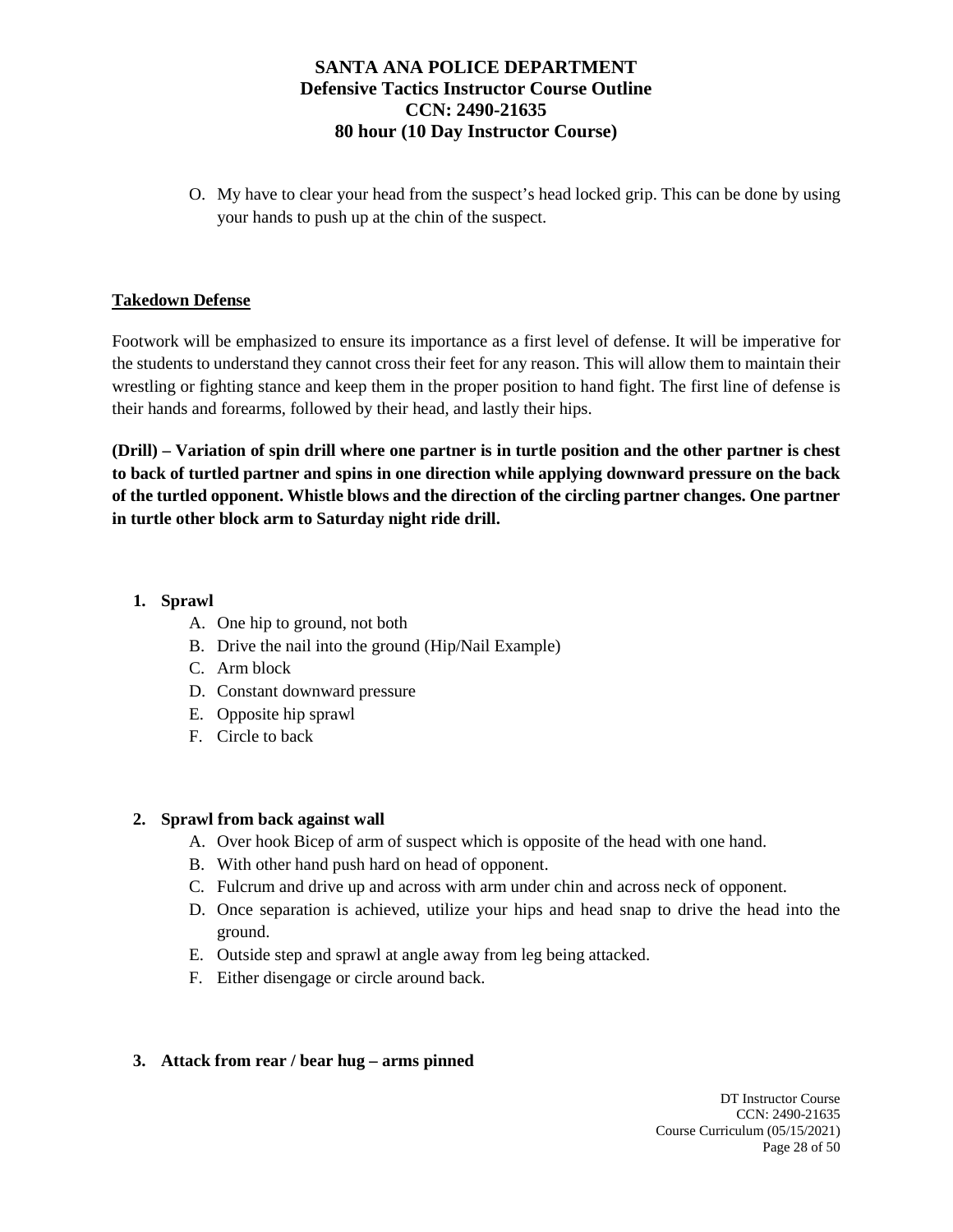- A. Simultaneously lower your base by jumping to widen your feet or stepping drastically with one foot. Pull both of your arms upward as if you are posing with both biceps flexed, forming a field goal.
- B. This position will loosen the arm pinning hold the suspect has around you.
- C. With foot closest to mid line of suspect step around the back of the suspect.
- D. This will place you perpendicular to the suspect's hips.
- E. From here with both hands grab around the suspects rear hamstrings.
- F. A simple lift can be utilized to take the suspect to the ground.

## **4. Attack from rear / bear hug – arms free**

- A. Attack the grip of the suspect while giving a slight lean back into the suspect while walking your right side foot out.
- B. Continue to walk your right foot out while pushing the suspects hands down towards the ground.
- C. Arching your back may assist in the break of this hold, "angry kitty."
- D. Once grip is broken keep hold of the suspect's right hand by grasping it at the wrist.
- E. With your right hand holding tight to the suspect's hand place it near you back pocket.
- F. While this is happening, life your left arm up towards the sky.
- G. With the left arm in a sweeping fashion, bring your rear elbow towards the suspect's chest and obtain an under hook on the suspect's right arm.
- H. The elbow does not need to make contact with the suspect as a strike would but it can.
- I. As you are obtaining the under hook, you can push away and gain distance or stay tight and you are in position to shoot a single leg.

#### **5. Attack from front / attempted tackle – arms pinned**

- A. Widen your base by stepping backwards slightly with both feet while simultaneously pushing suspect's hips away from you.
	- This will require you to go inside of the arms to block at the hips.
	- If you are late in doing so and the suspect begins to elevate you off of the ground snake your foot in between his. This will prevent a throw.
- B. In doing this, the suspect will not be able to get his hips underneath him to lift you.
- C. With one of your arms, circle it in between your upper body and the suspect's arms.
- D. Push the gripped arm of the suspect up so you can circle around their back.
- E. If possible when you re-grip around the suspect trap his opposite side arm from which you escaped from.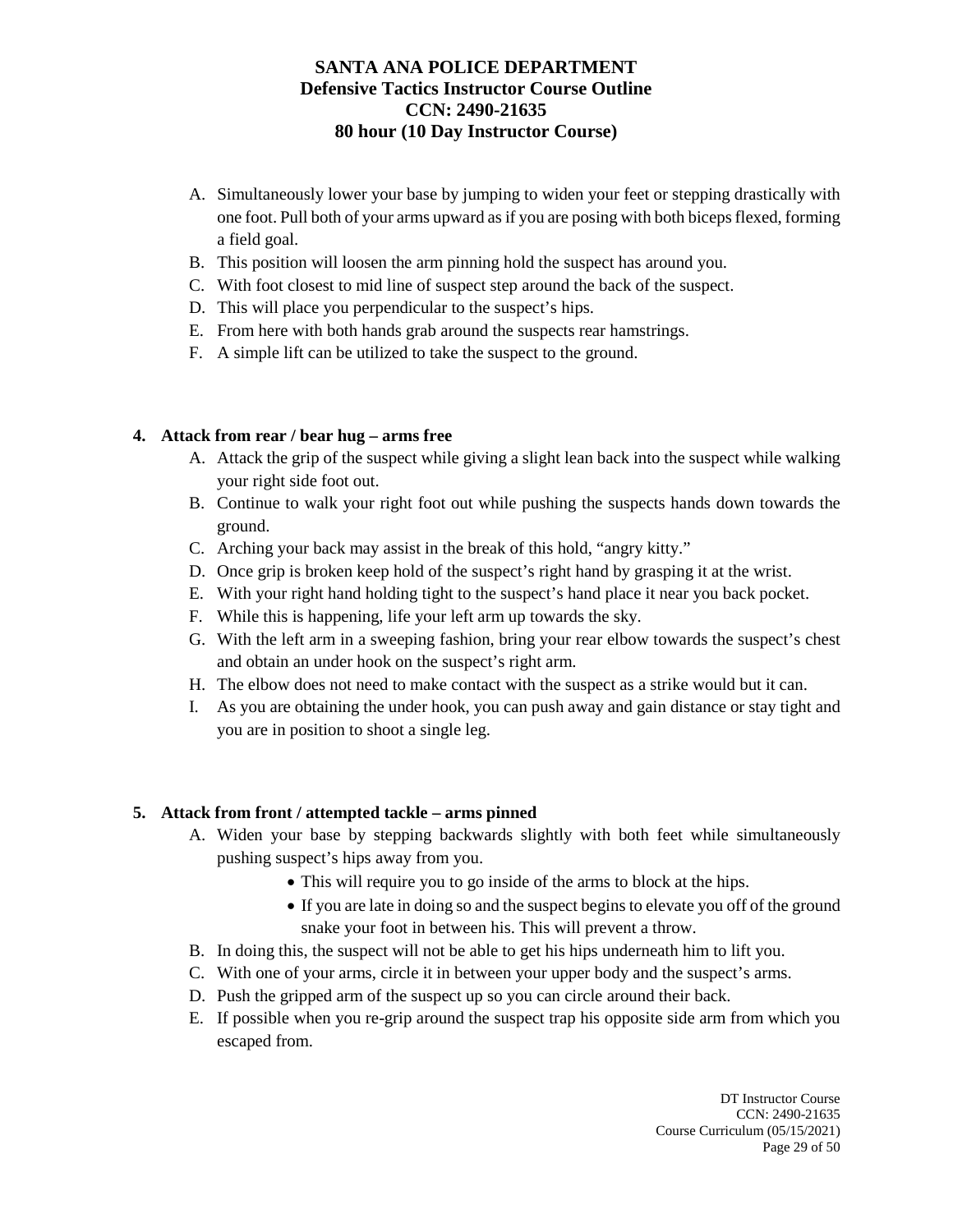## **6. Attack from front / attempted tackle – arms free**

- A. Widen your base by stepping backwards slightly with both feet while simultaneously pushing suspect's hips away from you.
	- This will require you to go over or outside of the arms to block at the hips.
	- If you are late in doing so and the suspect begins to elevate you off of the ground snake your foot in between his. This will prevent a throw.
- B. In doing this, the suspect will not be able to get his hips underneath him to lift you.
- C. With one of your arms, circle it in between your upper body and the suspect's arms.
- D. Push the gripped arm of the suspect up so you can circle around their back.
- E. If possible when you re-grip around the suspect trap his opposite side arm from which you escaped from.

## **7. Front headlock – punches thrown**

- A. Widen you base and grip the arm which is encircling your head.
- B. Grip at the wrist of the suspect pulling downward while burying your head into the suspect's stomach.
- C. Opposite side hand should be wrapped around suspect's back and controlling his hip.
- D. If a punch is thrown, thrust your hips forward and reach toward the punching hand of the suspect. Aim for the bend of the elbow.
- E. With foot closest to midline of suspect take step in so you are cutting their body in half while pushing your chest out and looking upwards as if completing a squat.
- F. With arm controlling the wrist of the suspect which was wrapped in the headlock hold bend underneath and come out behind suspect with arm of suspect in a handcuffing position.

#### **8. Front headlock – no punches thrown, control only.**

- A. Widen you base and grip the arm which is encircling your head.
- B. Grip at the wrist of the suspect pulling downward while burying your head into the suspect's stomach.
- C. Opposite side hand should be wrapped around suspect's back and controlling his hip.
- D. If no punches are being thrown this is more than likely a posturing type attempt to show dominance but the situation can change rapidly and this is not the place to be.
- E. Let go of hand around your neck and quickly use your outside hand to swim your arm inside the outside leg of the suspect, gripping just above the knee.
- F. With hand gripped at waist pull backward, pulling the suspect farther off base.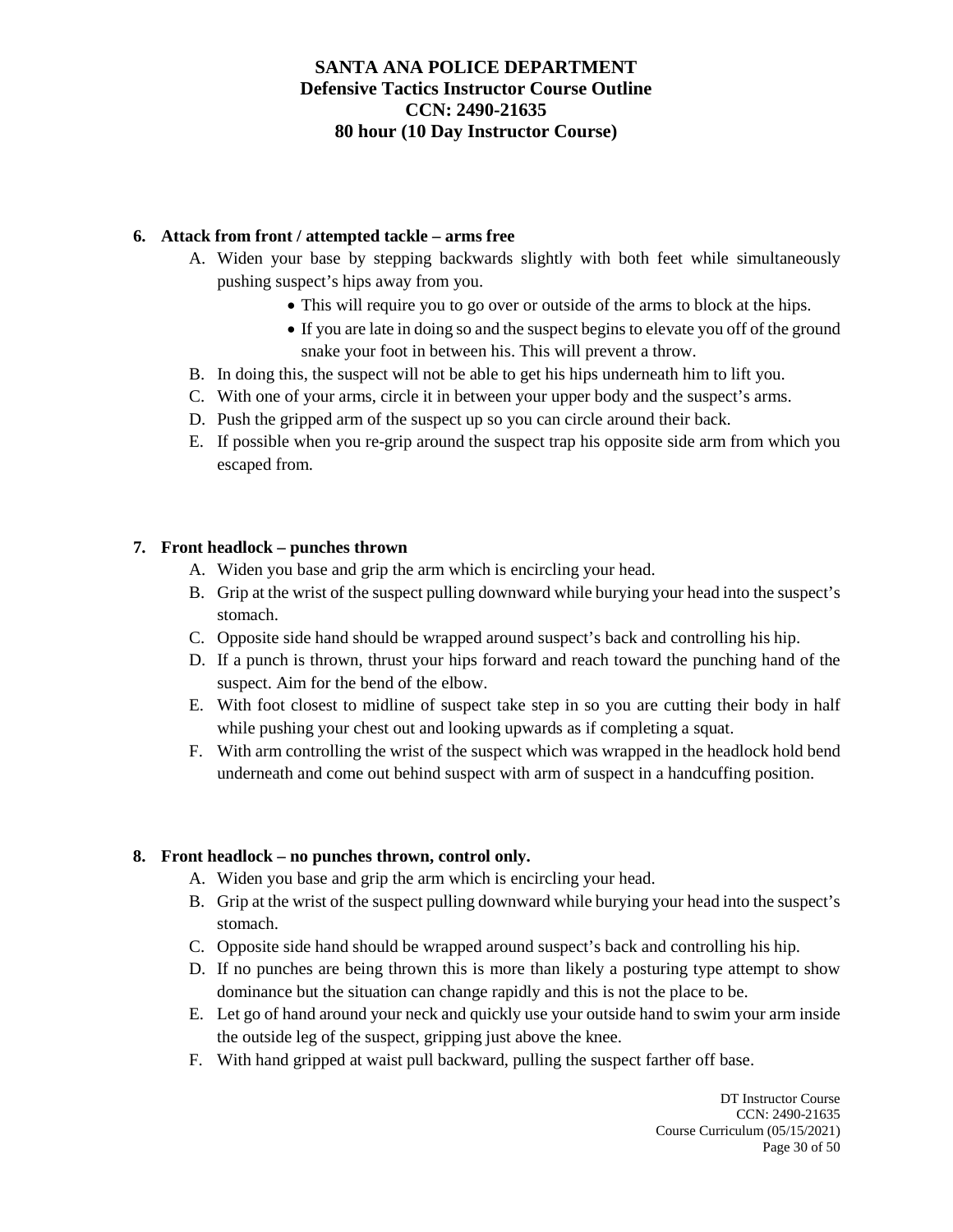- G. From you wide base position, with the leg nearest to the hand gripping the hip of the suspect, take a large C-step backwards (or several shorter steps) as you pull at the waist of the suspect.
- H. This will pull the suspect off base and they will have nothing to post to keep them from being pulled to the ground.

# *DAY FIVE – CONTROLLING FORCE (TOP POSITION)*

## *WARM-UP*

Each student will participate in a warm – up and stretch with the instructors leading the class. The warm – up and stretch will consist of a full body exercise to ensure each student is prepared for rigorous physical exercise. Students will be afforded the opportunity to stretch on their own for several minutes after the instructor led stretch. All of these techniques are considered uses of force and are examples of weaponless defense. The use of any one of these techniques requires an understanding of body physics and dynamics and a deep knowledge base of the legal issues and ramifications.

#### **Warm-up and Stretching Speaking Points during Stretch**

- **1.** Neck **1**. PC 835 (a)
- 
- 
- **4.** Hips / Hip flexors **4**. P. E. P.
- **5.** Legs / Ankles

## *WARM-UP DRILL*

## *POSITIONING BREAKDOWN*

- **1. Guard** 
	- A. Open
	- B. Closed
		- Both top and bottom position will be explained.

DT Instructor Course CCN: 2490-21635 Course Curriculum (05/15/2021) Page 31 of 50

- **2.** Shoulders / Arms **2**. Graham vs. Connor
- **3.** Core **3**. Agency Policy
	-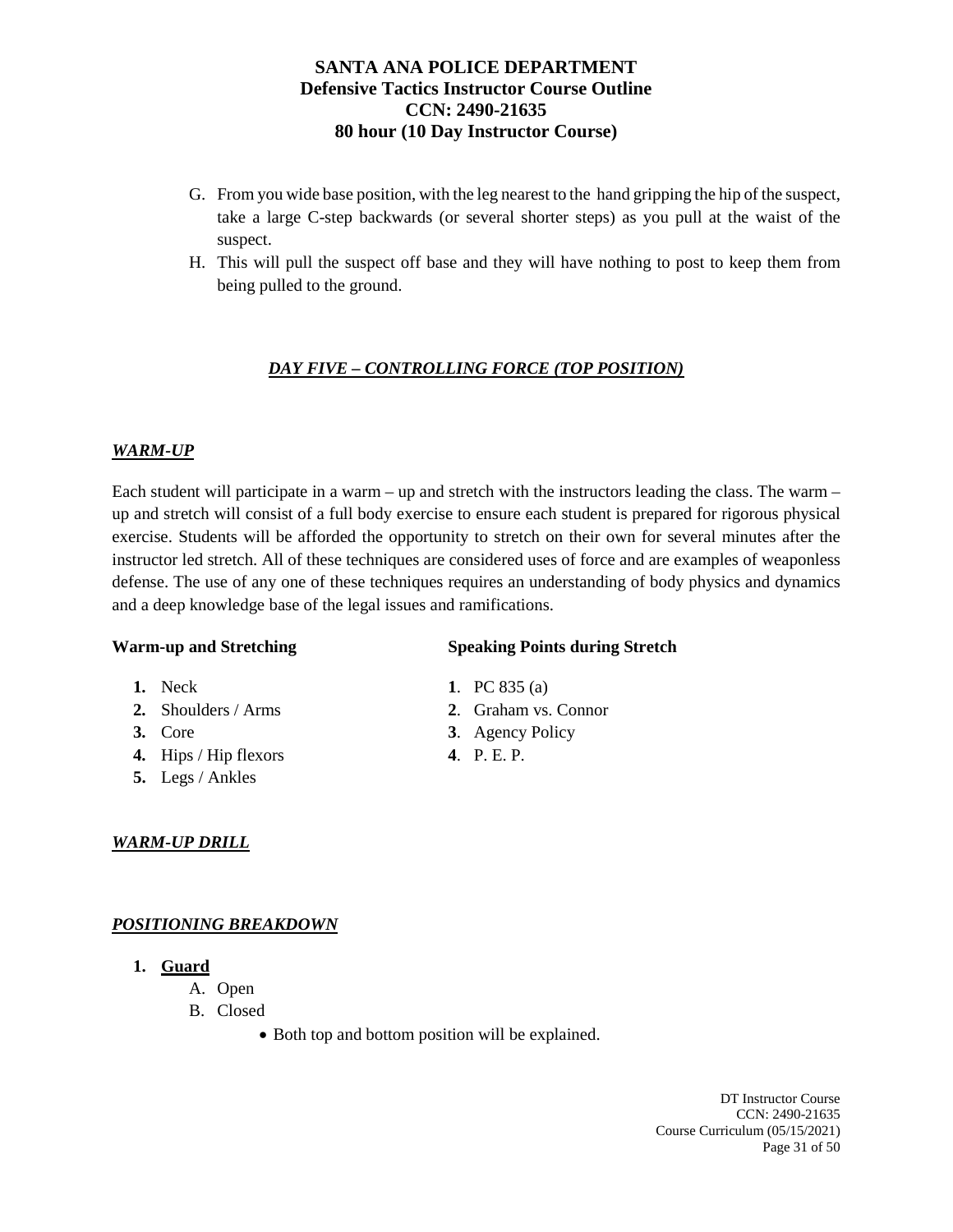## **2. Side Control**

- A. Low
- B. High
	- Both top and bottom position will be explained.

## **3. North / South**

## **4. Knee on Belly**

## **5. Mount**

- A. Low
	- Feet in the pocket

## B. High

- Head capped and arms controlled overhead.
- Both top and bottom position will be explained.

#### C. Top

- Placement of knee and angle of knee can be changed to apply pressure in different locations.
- The head of the suspect can also be pulled up to apply a greater amount of pressure.
- No space between hip of suspect and your ankle.
- Downward pressure and post on your extended foot.
- D. Bottom
	- Both top and bottom position will be explained.

## **6. Taking the Back**

- A. Hooks in.
- B. Hooks out.
- C. One hook in.

DT Instructor Course CCN: 2490-21635 Course Curriculum (05/15/2021) Page 32 of 50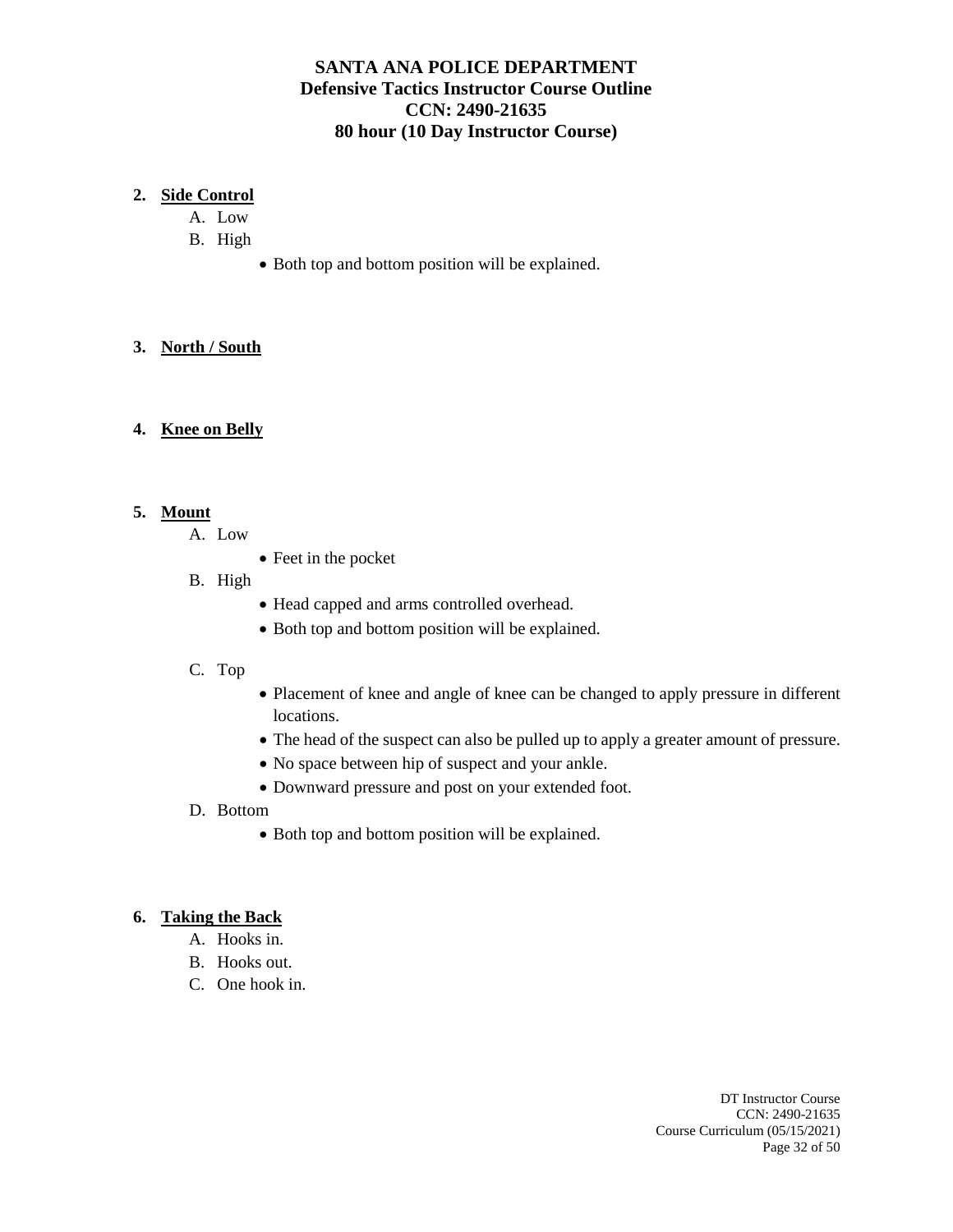Dependent on whether you are on top or bottom position your goals will be different. For the goal of this course, if you are on a top or more dominant position your goal will be to maintain control. If you are on bottom the goal will be to escape and go to a different option. This top position is paramount because it provides law enforcement the ability to accomplish the task of effecting an arrest, preventing an escape, or overcoming resistance. By imposing your will and knowledge to secure control of the suspect, the need to throw ineffective strikes will be null and void. Furthermore, it will be easy to show everyone involved in the situation from the suspect, to the witnesses, to the public at large we can handle ourselves professionally even in the most trying of times.

## *FROM THE GROUND*

The most common landing spot once the takedown has been accomplished, if effected by the officer is guard or side control. For the purposes of this class, we will break side control into two different positions, low side control and high side control. All of these techniques are considered uses of force and are examples of weaponless defense. The use of any one of these techniques requires an understanding of body physics and dynamics and a deep knowledge base of the legal issues and ramifications.

#### **1. Low Side Control**

- A. Vise the hips ensuring control.
- B. Block with knee and arm post to form vise.
- C. Opposite hand control head and neck.
	- Misalignment of the spine
- D. Slowly climb up the body while maintain cross tension and applying consistent pressure.

#### **2. High Side Control**

- A. Continue to vise hips but instead of using posted arm, use flat arm at hip, vising with knee.
- B. With other knee work to lift arm of suspect which is closest to your body.
- C. Cross tension will be applied by walking hand under head of suspect.
- D. Shoulder pressure must be utilized.

#### **3. North / South**

A. From a high side control position use the hand closest to the hips of the suspect to gooseneck grip the arm opposite of the body as yourself.

> DT Instructor Course CCN: 2490-21635 Course Curriculum (05/15/2021) Page 33 of 50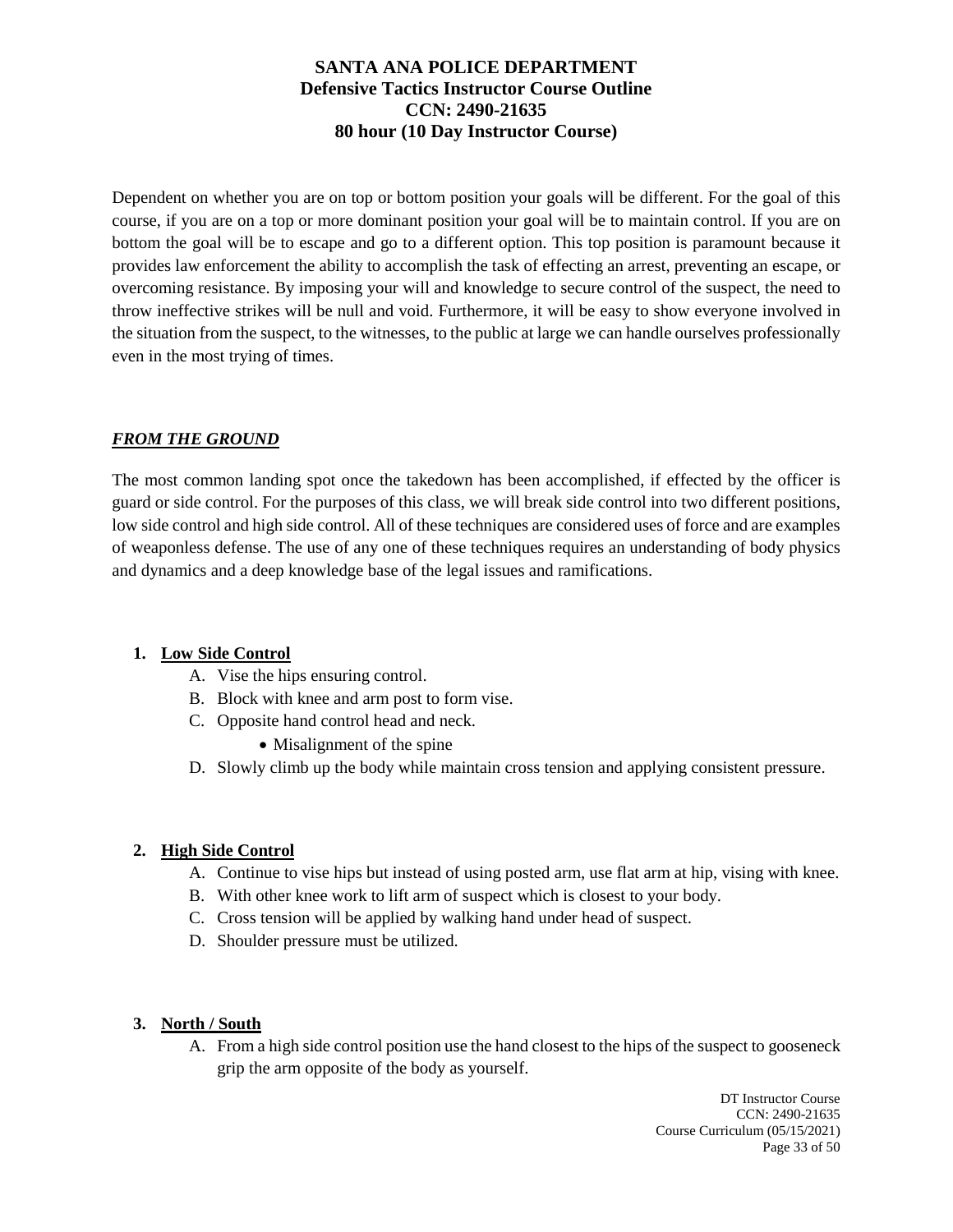- B. Pull it across the chest of opponent, applying downward pressure on their chest.
- C. Pass it off to your other hand while you slowly flatten out away from you opponent.
- D. Post your hand closest to the suspect's hips on the hip of the suspect so they can not follow you.
- E. Sprawl your body weight away from the suspect and slowly slide your hips over the head of the suspect.
- F. Keep your hips and body as low to the ground as possible. If you do it correctly, the suspect should push you across their center line just to relieve the pressure on their head.
- G. Once across the center line of the suspect you are in north / south position.

## **4. Knee on Belly**

- A. Specifically useful if you cannot get under the arm which is framing at the hip.
- B. While maintaining shoulder pressure knee nearest to hip moves from ground to across midline of suspect.
	- Imperative the instep of the foot attached to knee across belly is flush with hip.
- C. With opposite foot use as outrigger applying sprawl pressure.
- D. Same side hand as knee can provide additional tension on neck of suspect pulling towards feet of suspect.
- E. Outrigger foot can be used to apply additional pressure on suspect.
	- Back and forth pressure can be utilized to roll with suspects movements.

## **5. Low Mount**

- A. While maintaining shoulder pressure clasp hands under arm and head of suspect.
- B. Utilize this tension to slide leg across stomach of suspect.
- C. Steamroll suspects legs down and take mounted position.
- D. Place your feet in the pockets of the suspect.
- E. Continue with shoulder pressure.
- F. If suspect does not provide much of a struggle, this position can be dominated for an extended period of time.

## **6. High Mount**

- A. From a low mount position, use your hands to cap the head.
- B. Pull your body up, with your knees under the suspect's armpits.
- C. The higher you can elevate the level of the arms the more difficult it will be for the suspect to escape.

DT Instructor Course CCN: 2490-21635 Course Curriculum (05/15/2021) Page 34 of 50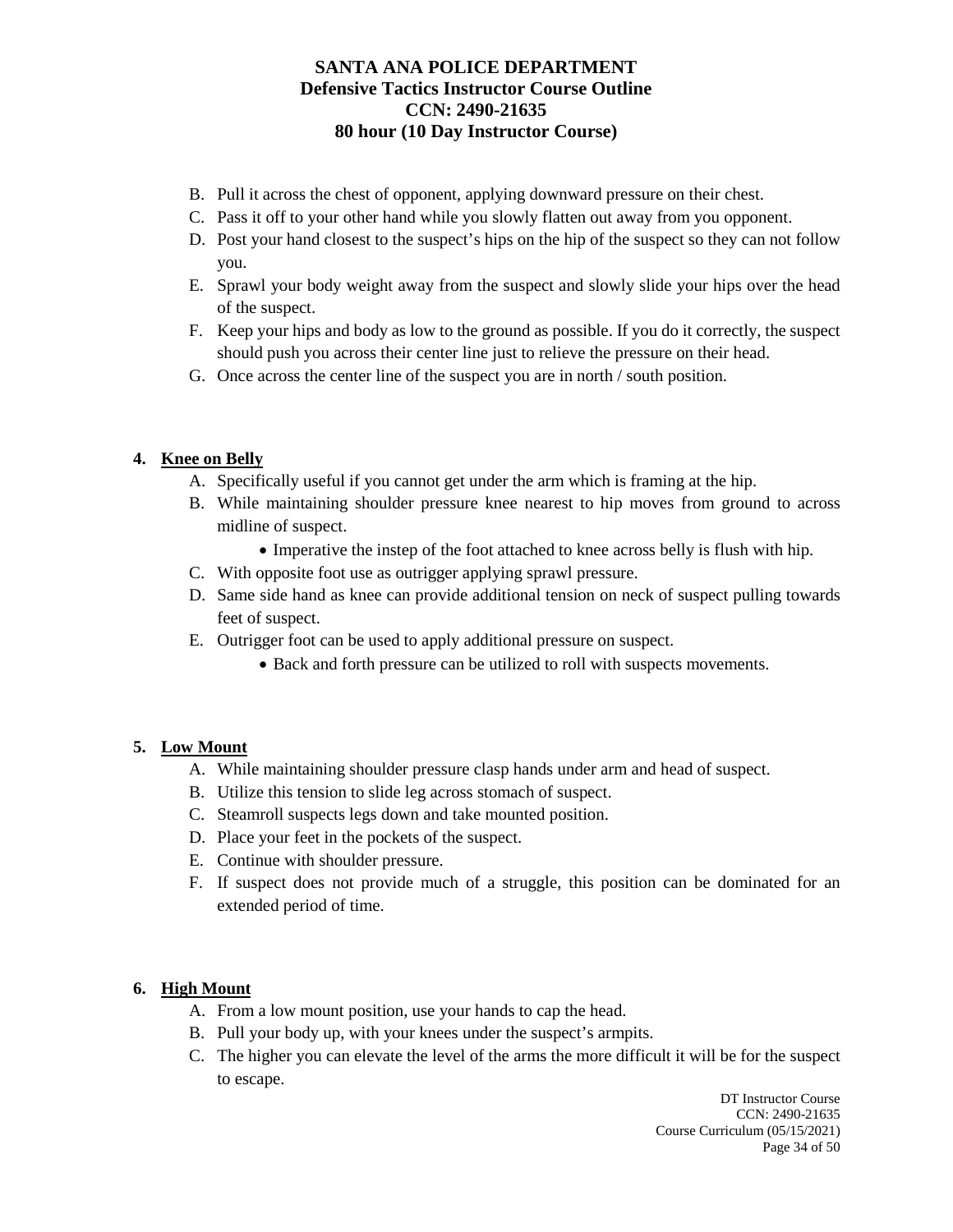# **7. Taking the Back**

- A. From the mounted position, move to a high mount position.
	- Both knees on ground causing suspects arm to be above nipple line.
- B. Chest down providing pressure on suspects head with both your arms spread wide.
- C. Pinch your knees under the armpit of the suspect.
	- With high position, chest pressure and arms extended, chance of being rolled is diminished and you are able to ride out the position.
- D. If suspect starts to roll which is the most common reaction, go with the roll.
- E. Maintain top position and set hooks in on suspect.
- F. Will end with both hooks in, suspect on stomach.

# **8. Taking the Back Variation**

- A. From the mounted position, move to a high mount position.
	- Both knees on ground causing suspects arm to be above nipple line.
- B. Common from this position for suspect to cover head in anticipation of strikes. Focus on one of the suspect's arms and achieve a two on one grip.
- C. Use your two arms to force the suspect's elbow, not wrist, across his midline.
- D. Hand off this hand position to your upper stomach or lower chest and base out both arms wide.
	- This pressure will cause the suspect to want to roll in order to relieve the pressure.
- E. Go with the roll and place your hooks in.

## **9. Grip Fighting**

- A. Two on one grip from high
	- Roll wrist underneath grip and peel
- B. Two on one grip from high variation
	- Wrist lock push pull
- C. Two on one grip from low
	- Push wrist forward grip and peel

# **WRITTEN, ORAL, AND/OR DEMONSTRATION ASSESSMENT**

DT Instructor Course CCN: 2490-21635 Course Curriculum (05/15/2021) The day will end with drilling to reinforce the techniques which have been taught throughout the day. All of the instructors will participate in the final drill. Instructors will take the position of the suspect. Given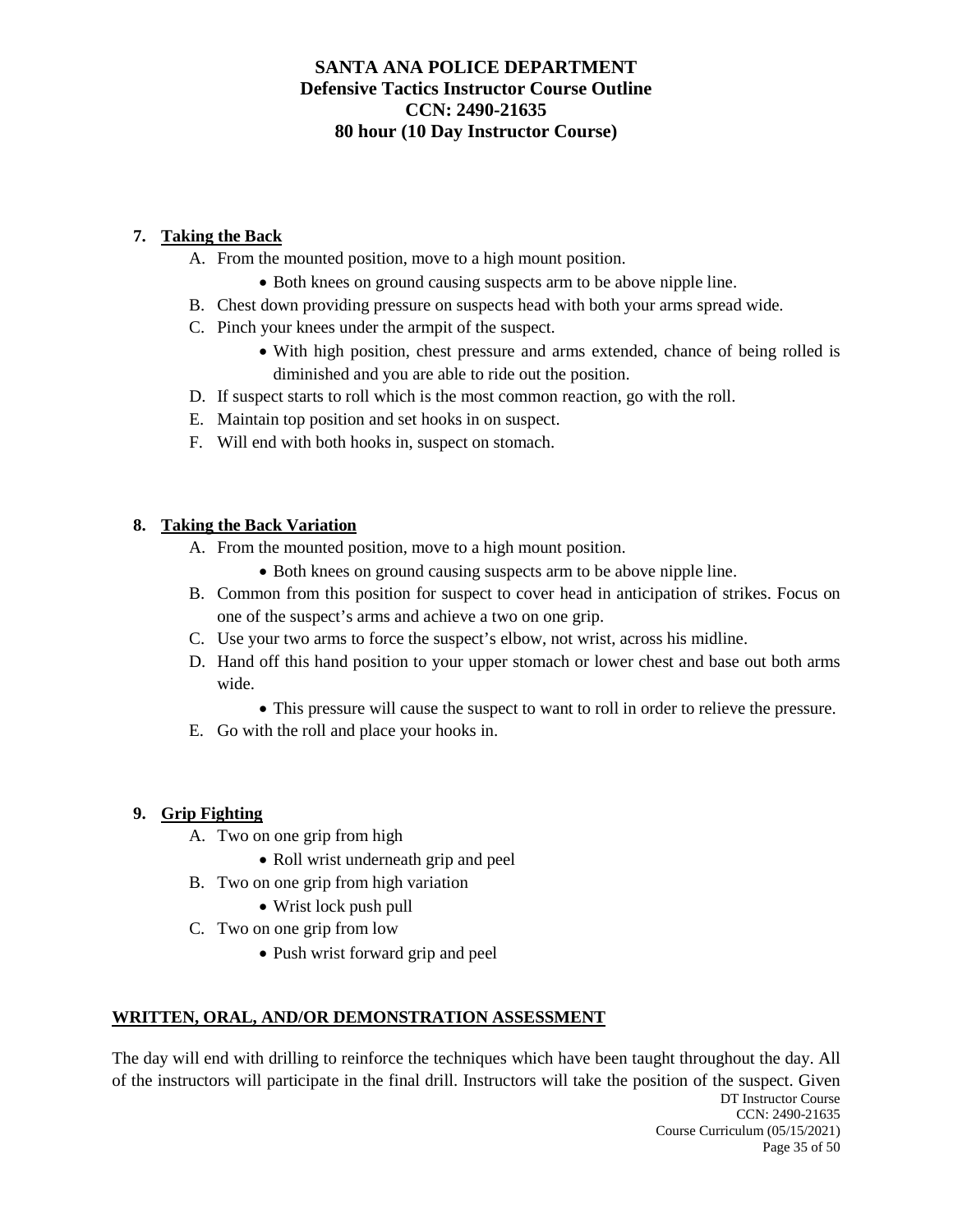the days instruction on Day Two centers around the dominant position and the techniques utilized to maintain this position, students will initially take this position and Instructors will be in the roll of the suspect. Each of the 5 positions utilized throughout the day will be used as starting positions throughout the drill. When the students are in the dominant position, they will strive to maintain the controlling position with the Instructors attempting to escape. This will assist the students two fold. First, it will afford the students the opportunity to make a real world attempt to replicate the techniques for the day. Second, the students will be given a glimpse into the following day's instruction with the Instructors utilizing the escape techniques they will be learning in the future.

In reality, there will not be enough Instructors to train with each student. However, students will also be afforded the opportunity to train with one another. The dynamic training sessions will last approximately one minute. Once the student has trained in the dominant position, they will then take the secondary positon with the Instructor taking the controlling spot. A full training session will consist of each student being in the dominant and secondary position of all five positions. Students and Instructors will then rotate, allowing the drill to continue for an extended period of time.

# *DAY SIX – BOTTOM POSITION*

#### *WARM-UP*

Each student will participate in a warm – up and stretch with the instructors leading the class. The warm – up and stretch will consist of a full body exercise to ensure each student is prepared for rigorous physical exercise. Students will be afforded the opportunity to stretch on their own for several minutes after the instructor led stretch.

- 
- 
- 
- **4.** Hips / Hip flexors **4**. P. E. P.
- **5.** Legs / Ankles

## *WARM-UP DRILL*

## **Warm-up and Stretching <b>Speaking Points during Stretch**

- **1.** Neck **1**. PC 835 (a)
- **2.** Shoulders / Arms **2**. Graham vs. Connor
- **3.** Core **3**. Agency Policy
	-

DT Instructor Course CCN: 2490-21635 Course Curriculum (05/15/2021) Page 36 of 50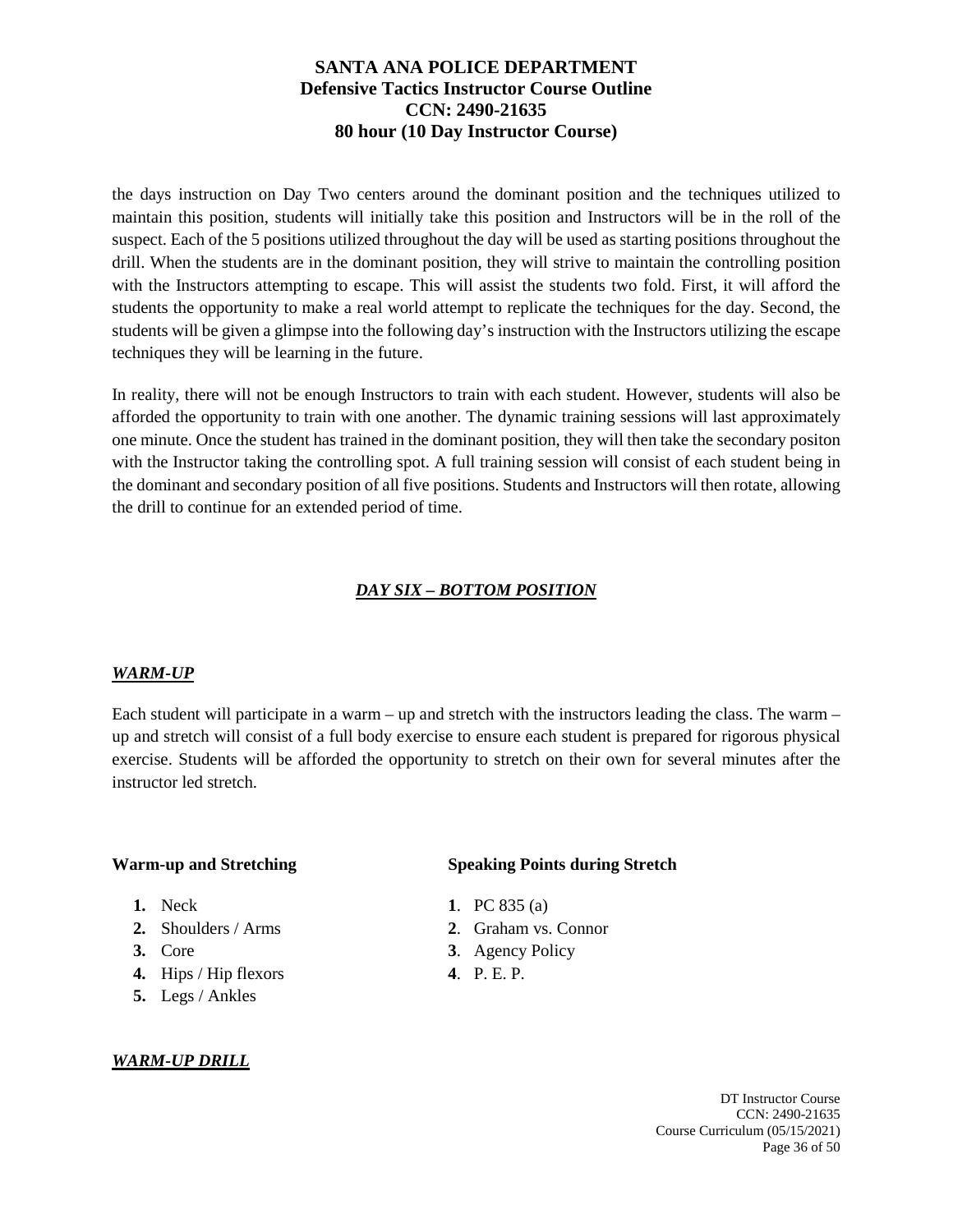## *ESCAPING*

It is essential to realize when you are in a bad situation. Being on the bottom of a suspect or in a position of disadvantage will completely diminish your ability to control the situation. Without that control, we are at the mercy of the suspect. No assumptions can be made about the knowledge or lack thereof of the suspect you are involved with. Therefore, if you find yourself on the bottom, you need to escape. All of these techniques are considered uses of force and are examples of weaponless defense. The use of any one of these techniques requires an understanding of body physics and dynamics and a deep knowledge base of the legal issues and ramifications.

#### **1. Escape from Guard – Open**

- A. If the suspect's legs are not wrapped around you, keeping you in position, just stand up.
- B. Be aware of how you stand up.
	- Do not be flat footed, stand up in base.

#### **2. Escape from Guard – Closed**

- A. Sit up with posture to keep the suspect from being able to collapse you and pull you in close.
- B. Place your hands on the hips of the suspect with your forearms digging into the inner thighs of suspect.
- C. Apply pressure to the thighs of suspect and arch your back away from the suspect's legs. Angry kitty.
- D. When the legs break open stand up in base.
- E. Or you can initiate a pass to a more dominant position but be aware of your surroundings and take all factors into consideration before continuing a dynamic and ever evolving physical altercation with a suspect.

#### **3. Escape from Side Control – Stand up in Base**

- A. First goal is to create space.
- B. Mount a large bridge.
	- With both feet flat on ground and knees facing the sky, push off of your feet, raising your hips violently in the air.
- C. As you bridge, find your post.
	- First post located at the hip of suspect, other post at the neck of the suspect.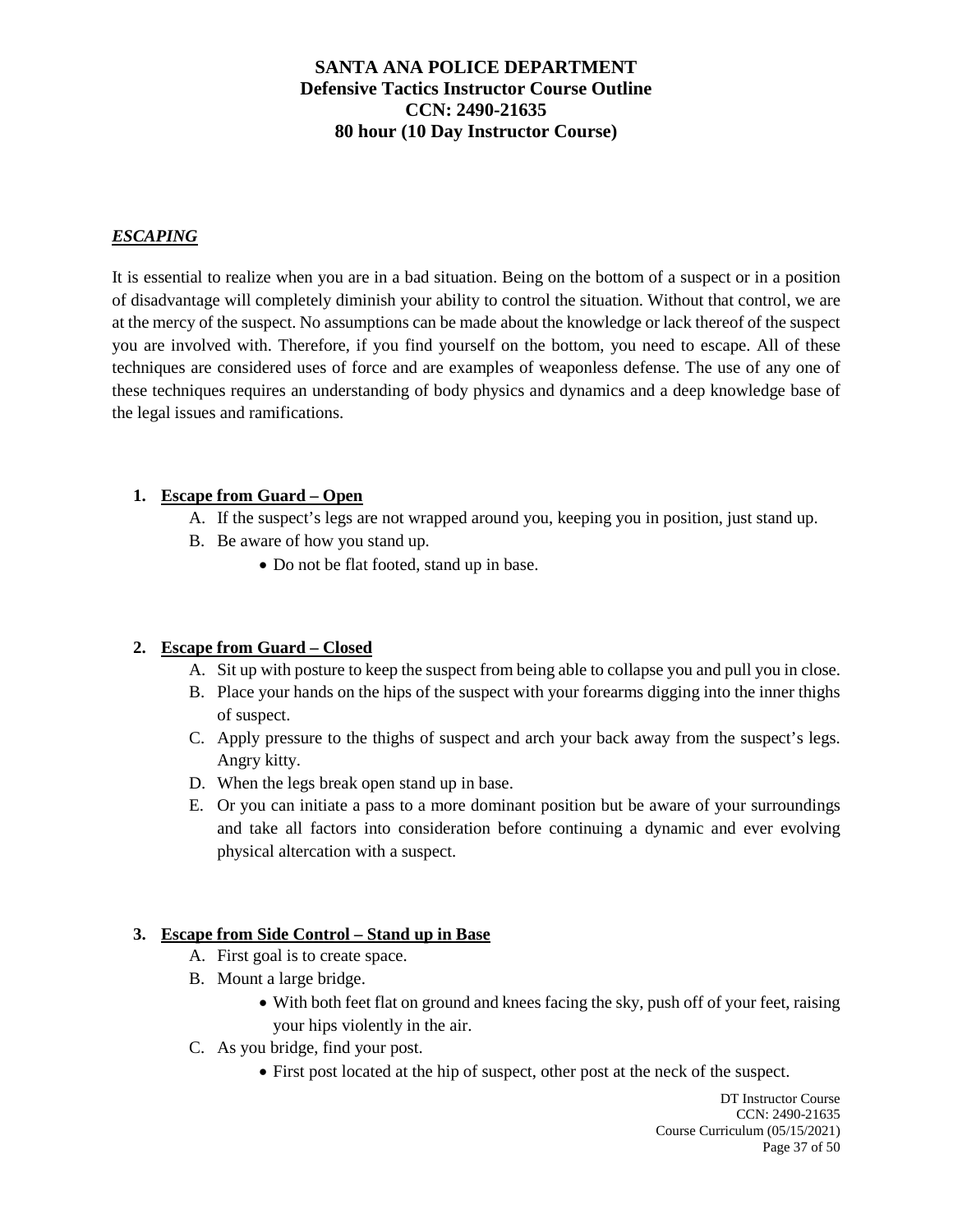- D. Bridge again with posts in place. As you bridge, distance will be created.
- E. The post arm at the neck will remain in contact with the neck while the post arm on the hip should find the ground and be utilized as a base with the arm parallel to the ground.
- F. Simultaneously the same side hip should find the ground as well.
- G. Keeping the neck post in place and pushing off of the based arm, stand up in base.

## **4. Escape from Side Control – Donkey Kick**

- A. First goal is to create space.
- B. Mount a large bridge.
	- With both feet flat on ground and knees facing the sky, push off of your feet, raising your hips violently in the air.
- C. As you bridge, find your post.
	- First post located at the hip of suspect, other post at the neck of the suspect.
- D. Bridge again with posts in place. As you bridge, distance will be created.
- E. With knee closest to ground, swing into position placing knee in between you and the suspect.
- F. With knee in position, occupy suspects hands so both of your feet can be placed on suspect.
	- Preferable position is on chest of suspect.
- G. Donkey kick suspect away from you and utilize other force option.

#### **5. Escape from High Mount**

- A. Ensure your head is off the ground and cover it from any incoming strikes with your hands in a conventional boxers block. Also ensure both feet are bent at the knee and your feet are flat on the floor.
	- Do not have your legs extended and straight on the ground.
- B. Dig your elbows into the upper thighs of the suspect and push yourself upwards, away from the suspect.
	- "Wiggle wiggle"
- C. Dig your feet into the ground and generate a large bridge using your knees to push the suspect towards your head.
	- Your hands can also be used to pull the suspect towards your head by grasping their shirt.
- D. Pick a side to attempt an escape. Either over hook the arm of the suspect you are trying to escape to or under hook the arm of the suspect and gather a gable grip.
- E. Lay your leg across the ankle of the suspect on the same side as the arm of the suspect you are controlling.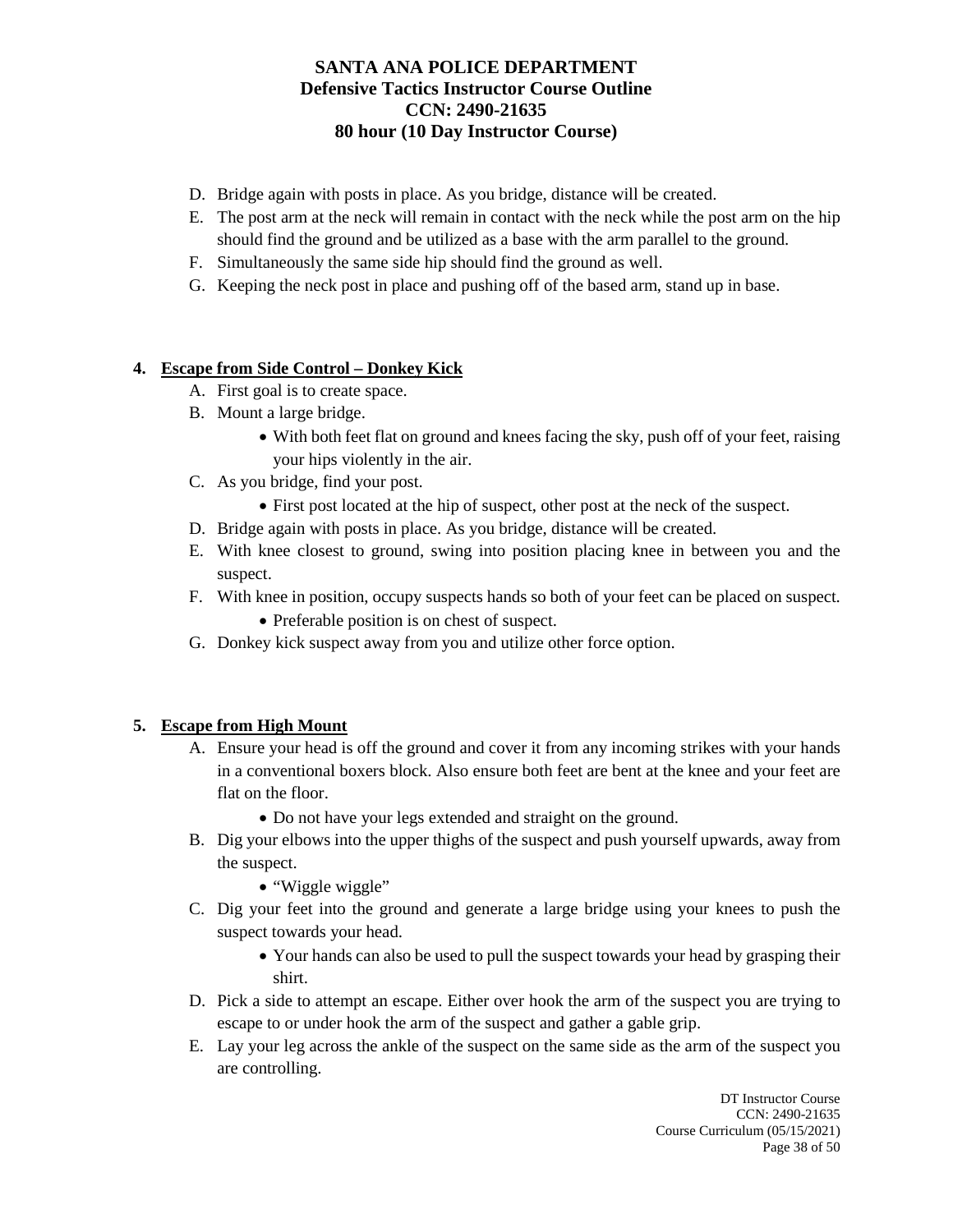- F. Use your free leg to push of the ground, creating a leveraged bridge, and push the suspect up and over your shoulder.
	- This must be done at an angle not directly over your head.
- G. Once you bridge the suspect over your shoulder the momentum will carry you into a guard position.
	- Be aware the suspect may clasp their feet together placing you in closed guard
	- Be aware the suspect may also grip your head / neck to break your posture.
		- *o* Clear the grip if your head is grabbed.
- H. Continue to either a closed guard or open guard escape. See above if needed.

## **6. Escape from Low Mount**

- A. Ensure your head is off the ground and cover it from any incoming strikes with your hands in a conventional boxers block. Also ensure both feet are bent at the knee and your feet are flat on the floor.
	- Do not have your legs extended and straight on the ground.
- B. Dig your feet into the ground and generate a large bridge using your knees to push the suspect towards your head.
	- Your hands can also be used to pull the suspect towards your head by grasping their shirt.
- C. Pick a side to attempt an escape. Either over hook the arm of the suspect you are trying to escape to or under hook the arm of the suspect and gather a gable grip.
- D. Lay your leg across the ankle of the suspect on the same side as the arm of the suspect you are controlling.
- E. Use your free leg to push of the ground, creating a leveraged bridge, and push the suspect up and over your shoulder.
	- This must be done at an angle not directly over your head.
- F. Once you bridge the suspect over your shoulder the momentum will carry you into a guard position.
	- Be aware the suspect may clasp their feet together placing you in closed guard
	- Be aware the suspect may also grip your head / neck to break your posture.
		- *o* Clear the grip if your head is grabbed.
- G. Continue to either a closed guard or open guard escape. See above if needed.

#### **7. Escape from North / South**

- A. Ensure both feet are bent at the knee and your feet are flat on the floor.
	- Do not have your legs extended and straight on the ground.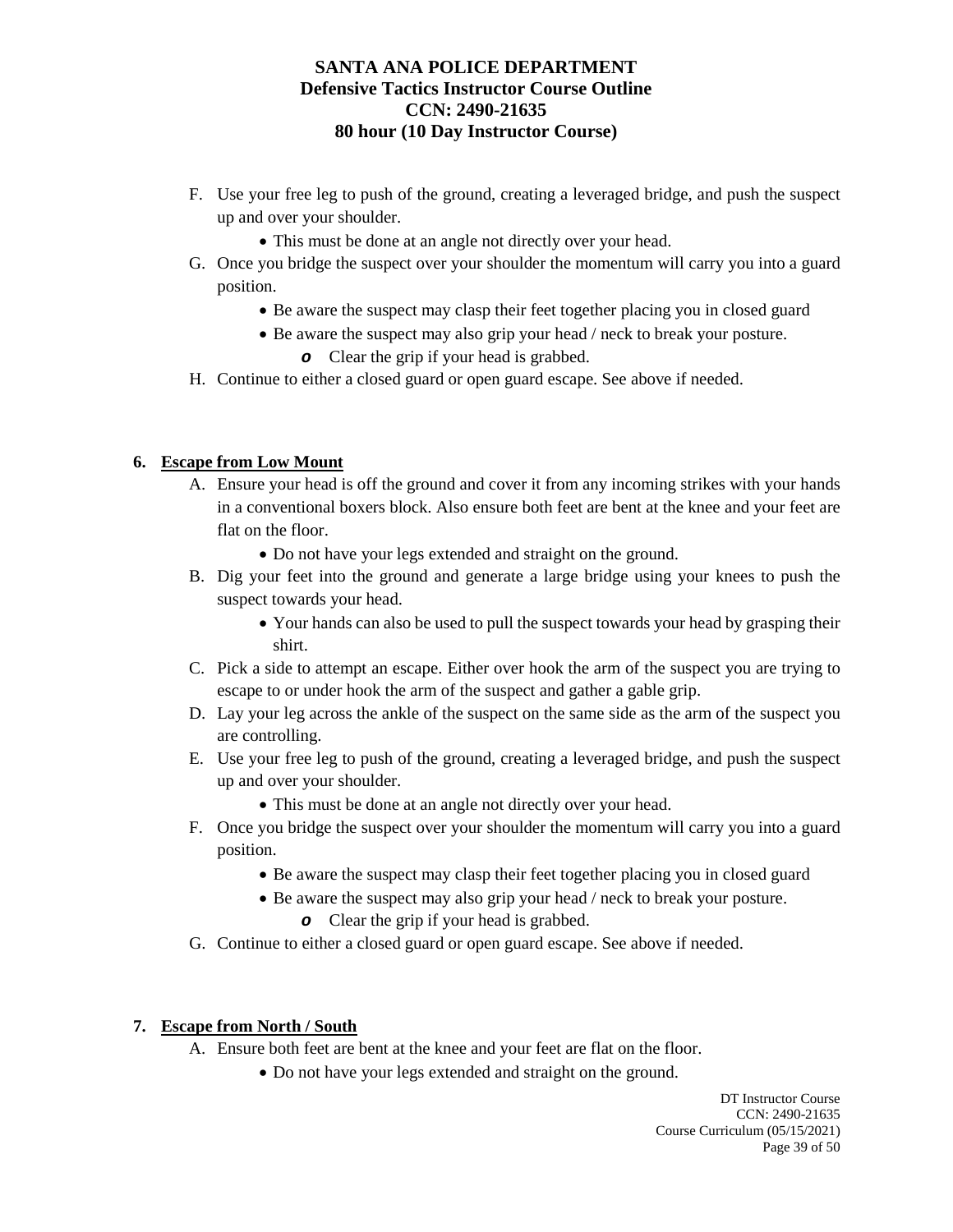- B. Use your hands to form a C-clamp and place both of them on either hip of the suspect.
- C. Dig your feet into the ground and generate a large bridge.
- D. Pick a side to attempt the escape from and when the bridge is accomplished take the hand opposite of the side you are attempting to escape from and obtain and under hook. This will require you to roll on your shoulders in the direction you are trying to escape. You should end up on your stomach with the ability to quickly get to your knees.
	- Trying to escape to the right use your left hand
	- Trying to escape to the left use your right hand.
- E. Obtain a gable grip with the hand that is over the leg of the suspect being palm down and your support hand being palm up.
	- You should be controlling the same side leg of the suspect as the side you attempted to escape from.
- F. Use your gable grip and head pressure to control the leg of the suspect. Apply shoulder pressure and drive forward off of your knees forcing the suspect over onto their back.

## **8. Escape from Back Mount with Hooks In**

- A. Isolate an arm and collect a two on one grip on the arm of the suspect.
- B. Start moving your body towards the opening opposite of suspect arm around you.
	- Use fingers of suspect as guide, they are pointing you in the direction of escape.
- C. Base off of your planted feet to provide pressure into your suspect while sliding your lower body to the side of escape which the suspect is pointing for you.
- D. Use your hips to slide your body and lower back across the suspect's leg, threading your own leg over the top of the suspect's leg which you are lying on.
	- If the suspect comes up and attempts to maintain top control, block at the knee and obtain a half guard or full guard position.
	- If the suspect does not come up and you are able to get your back to the mat, push your back towards the suspects head and thread your arm through their legs coming up in a side control position.

## **WRITTEN, ORAL, AND/OR DEMONSTRATION ASSESSMENT**

The final day will end with drilling to reinforce the techniques which have been taught throughout the entire course. All of the instructors will participate in the final drill. Instructors will take the position of the suspect. In reality, there will not be enough Instructors to train with each student. However, students will also be afforded the opportunity to train with one another.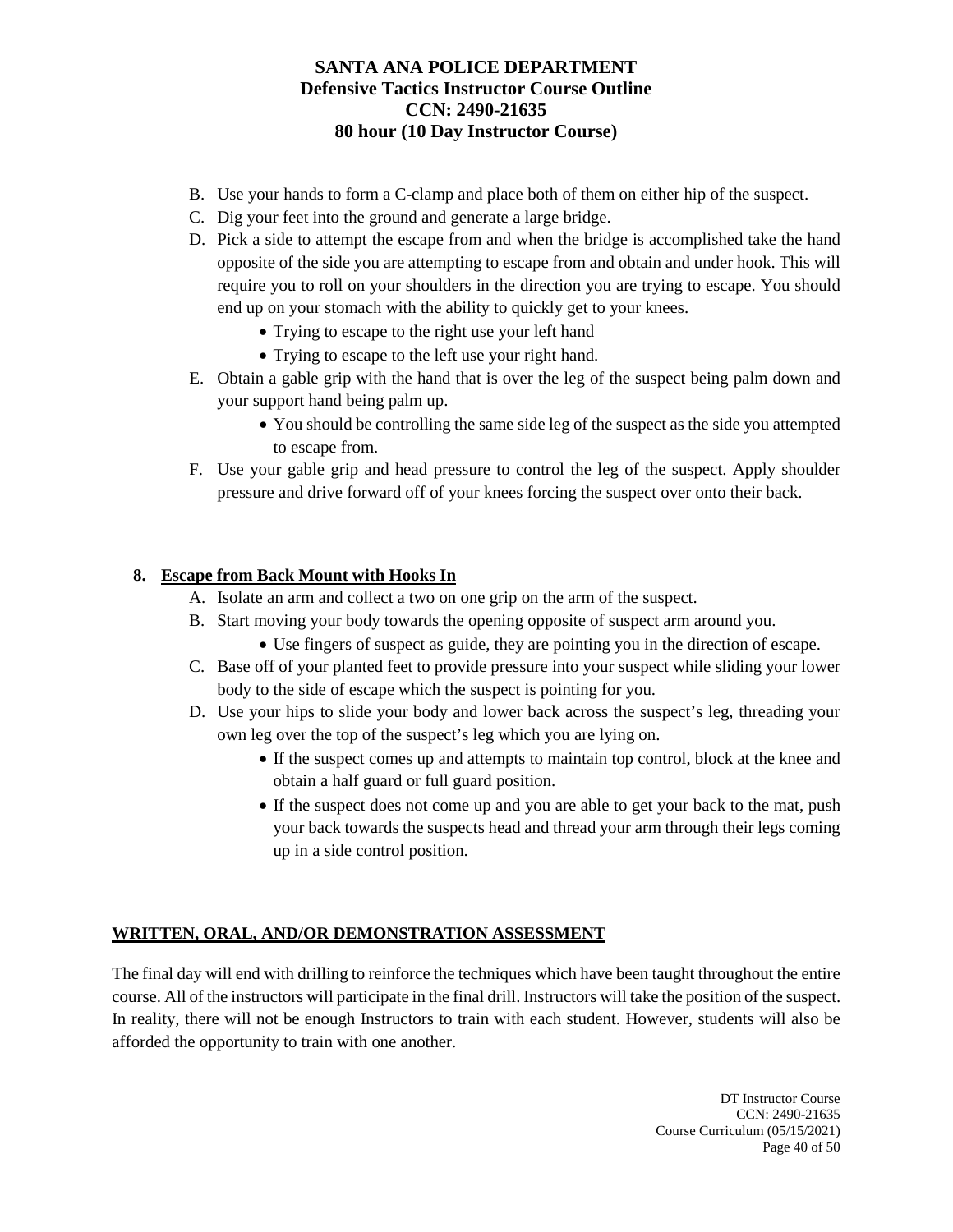- **1.** Each student will take turns being offensive and defensive.
- **2.** The takedown portion will be half speed, ensuring the takedown will be successful. A. Once the takedown is accomplished, the drill will switch to dynamic drilling.
- **3.** The officer who accomplished the takedown will attempt to maintain control A. Similarly, the officer who was taken down will attempt to escape.
- **4.** Officers will then rotate positions.

The dynamic training sessions will last approximately one minute. Once the student has trained in the dominant position, they will then take the secondary positon with the Instructor taking the controlling spot. A full training session will consist of each student being in the dominant and secondary position and practicing as many takedowns as possible. Students and Instructors will then rotate, allowing the drill to continue for an extended period of time. This type of drilling will reinforce all of the teaching points throughout the entire course. It will also allow each student to practice what they have learned and feel real life resistance as they attempt to replicate the techniques.

# *DAY SEVEN*

#### *WEAPON RETENTION*

In every use of force a law enforcement officer is involved in, there is always at least one gun in the fight. If the officer carries a back-up, two guns. If the suspect is armed three guns, if a partner officer is involved, four or five guns. The numbers compound exponentially the more officers or suspects are involved. Therefore, it is not enough to be aware of weapon retention techniques, it must be second nature.

#### *Handgun Retention*

From a Holstered Position

- **1.** From a standing position suspect in front of officer.
	- A. When suspect reaches for gun, cap the hood of your holster and set your base.
	- B. With opposite hand deliver several punches to face / neck of suspect while still capping your gun.

DT Instructor Course CCN: 2490-21635 Course Curriculum (05/15/2021) Page 41 of 50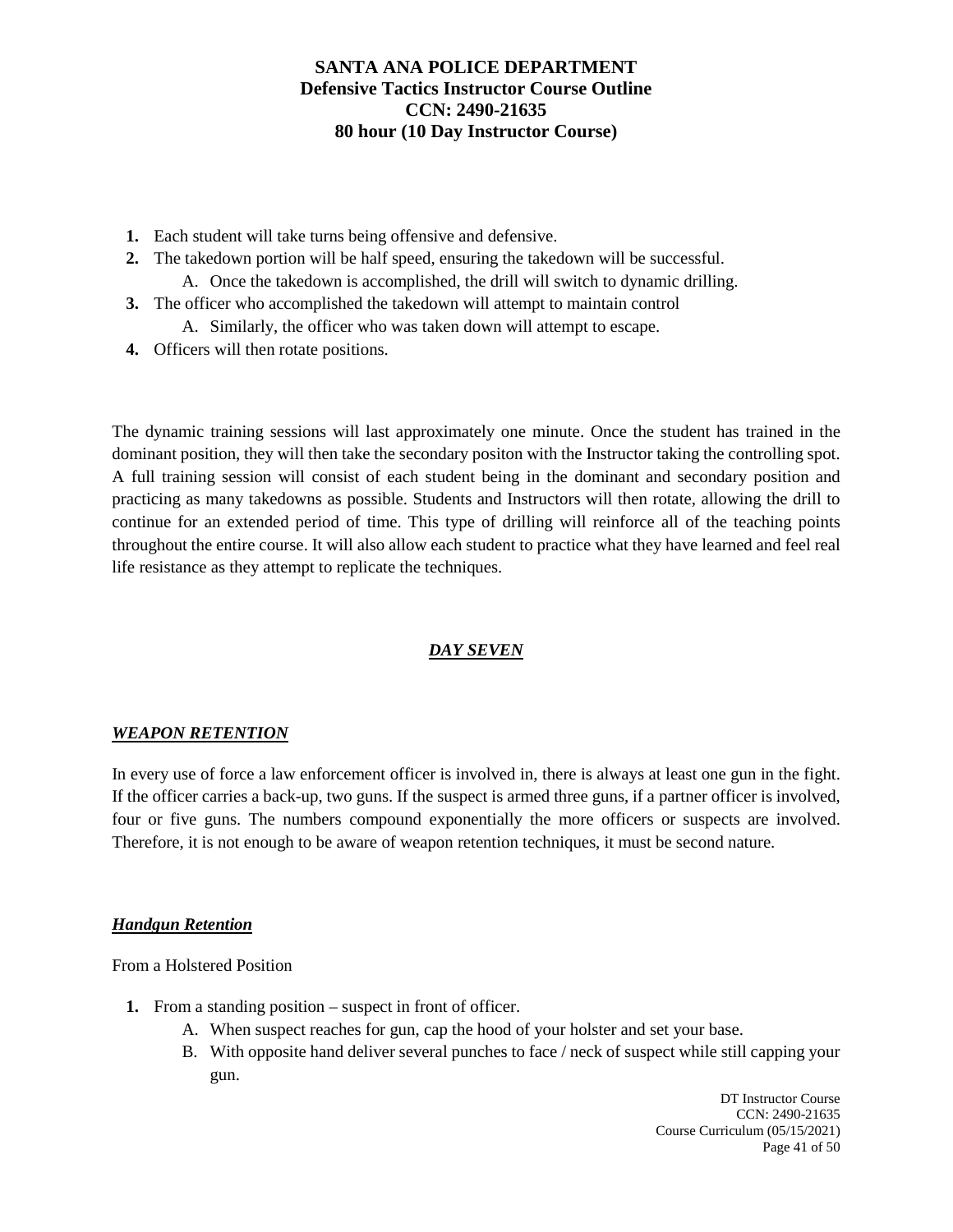- C. Golf swing hammer fist at wrist of suspect with punching hand to remove it from your holster.
- **2.** From a standing position suspect behind officer.
	- A. Lower body weight and cap the hood of your holster.
	- B. Step away from suspect with opposite side foot from weapon as you turn toward them.
	- C. Deliver strikes to face and golf swing to clear grip on gun.
- **3.** From a grounded position.
	- A. When suspect reaches for gun, cap the hood of your holster.
	- B. Reach up and over the arm of the suspect and make grip your own wrist.
	- C. Fall to opposite side hip as you pull the suspects arm free and complete kimura.
- **4.** From a standing position where the gun is out of the holster, example would be searching a residence.
	- A. When suspect grabs gun, pull the trigger.
	- B. Slightly circle gun to side kick suspect in the groin.
	- C. Turn gun so it is parallel to ground as you shoulder strike the suspect's hands to clear it.
	- D. Clear firearm and come up on target.

#### *Baton / Impact Weapon Retention*

Out of baton ring

- **1.** Gripped in middle of baton by suspect.
- **2.** Gripped at end of baton by suspect.

#### *WEAPON RETENTION / TAKEAWAY*

Handgun

- **1.** From a standing position suspect in front of officer holding gun.
	- A. Simultaneously blade your body as you grab and push the handgun to the side.

DT Instructor Course CCN: 2490-21635 Course Curriculum (05/15/2021) Page 42 of 50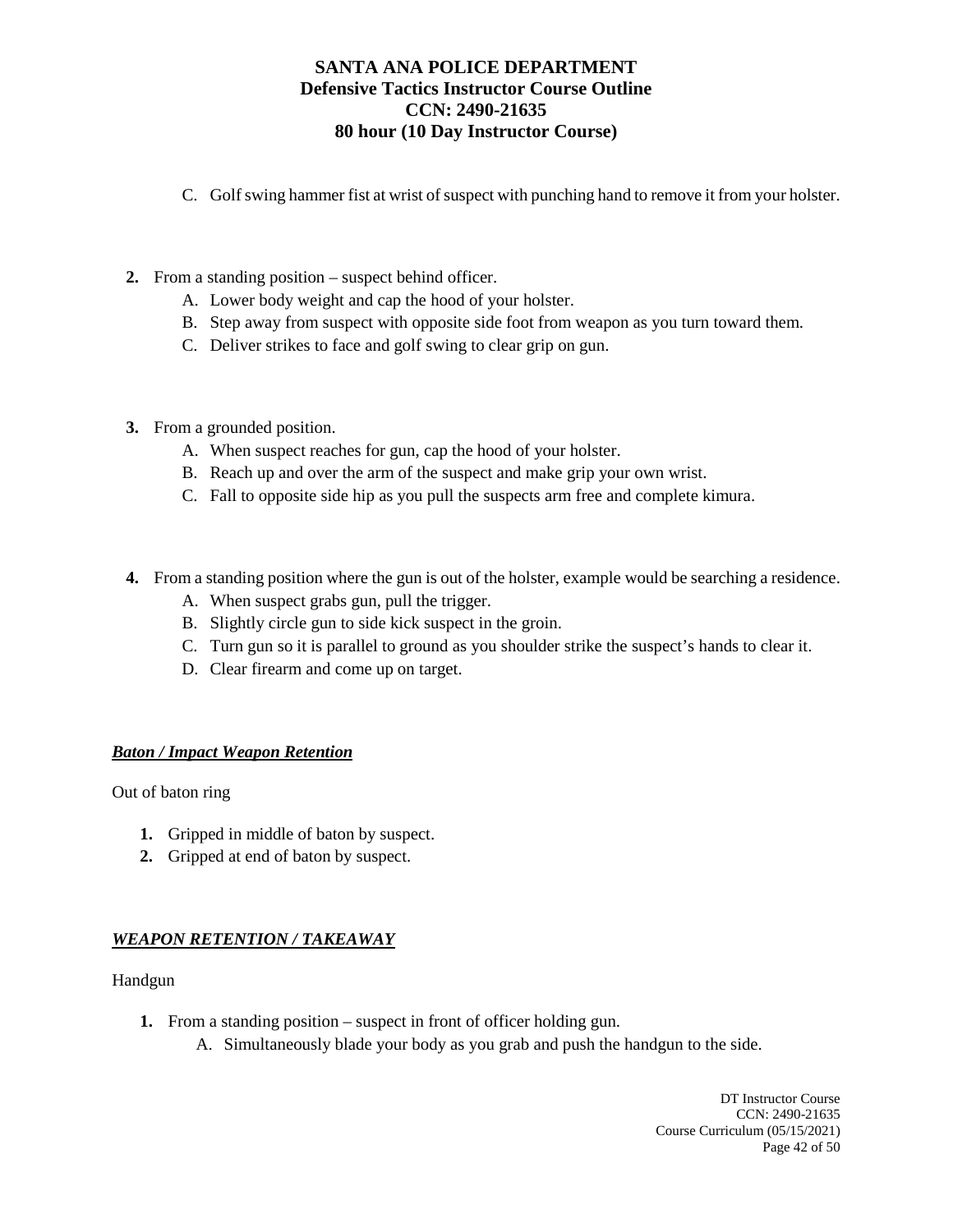- B. Force handgun into belt buckle of the suspect as you deliver several dominant side punches to face to suspect.
	- Up on the balls of your feet.
- C. Reach up and under handgun with bowling ball grip to remove gun from suspect.
- D. Hand off to non-dominant hand, pointing it in a safe direction and pull your firearm from its holster.
	- Give verbal commands.
- **2.** From a standing position suspect behind officer.
	- A. Look behind you to verify it is a gun.
	- B. Spin into suspect and hook suspect's arm which is holding gun and deliver elbow strike to face of suspect.
		- Crook of elbow is the grip location on suspect.
	- C. Extend grip away from suspect's body.
	- D. Reach over the top of suspect's arm holding gun, gripping it over the rear sight.
	- E. Peel gun over their wrist.
	- F. Once free deliver strike to head of suspect with gun as you gain distance.
	- G. Hand off gun to non-dominant side and pull your handgun.
		- Give verbal instructions.

#### Long gun

- **3.** From a standing position suspect in front of officer.
	- A. Clear shoulders and grab at front barrel of gun.
	- B. Drive barrel towards waistline of suspect.
		- Knuckles to buckles
	- C. Deliver several strikes to face of suspect.
	- D. Twisting motion to remove long gun from suspect's grip.
- **4.** From a standing position suspect behind officer.
	- A. Clear shoulders and upper body by stepping into suspect.
	- B. Wrap gun and deliver elbow strike.
	- C. Push-pull.
	- D. Twisting motion to remove long gun from suspect's grip.

DT Instructor Course CCN: 2490-21635 Course Curriculum (05/15/2021) Page 43 of 50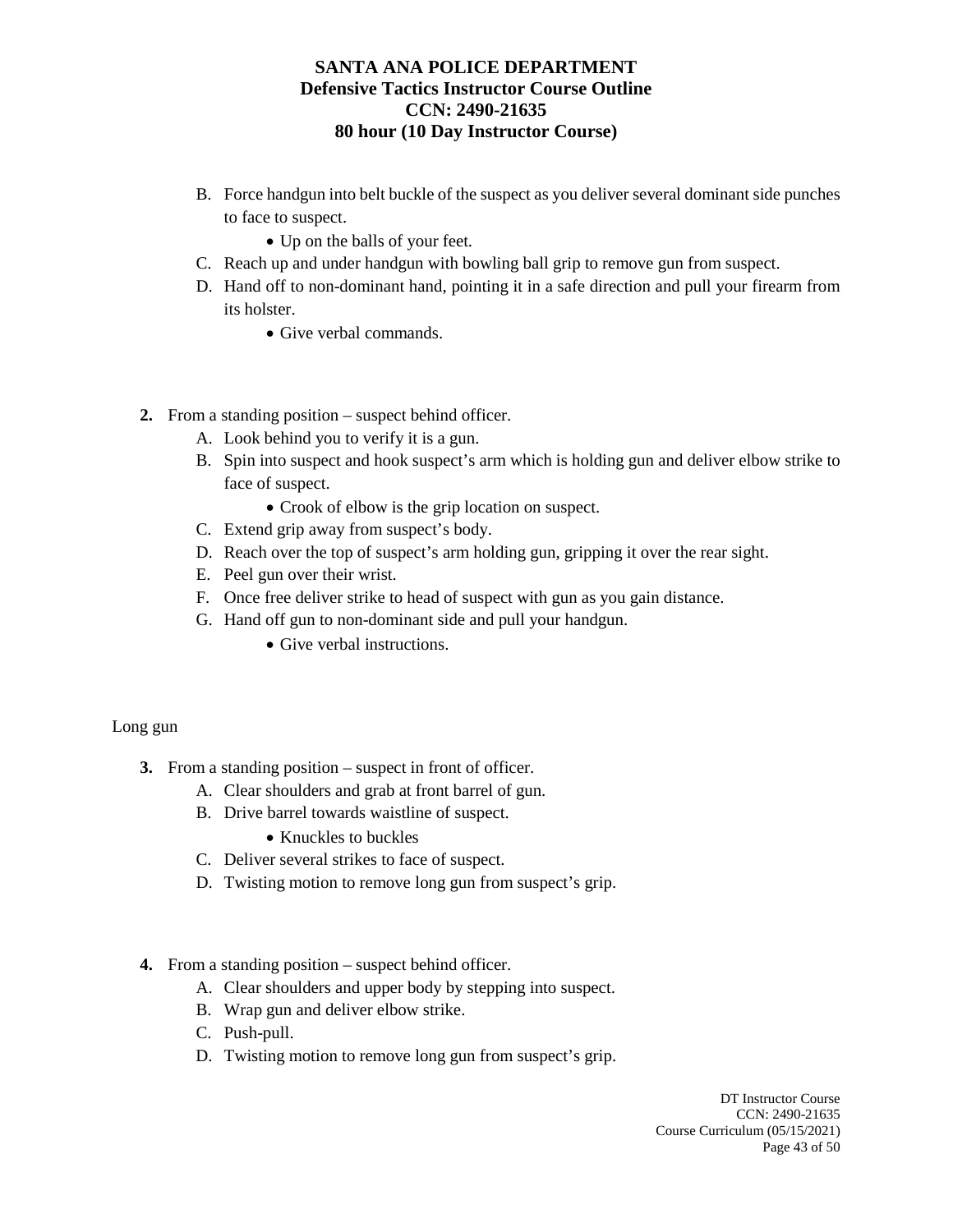# *DAY EIGHT*

## **DE-ESCALATION AND FORCE ALTERNATIVES (GROUP DISCUSSIONS)**

\*Post Use of Force Standards and Guidelines – November 4, 2020

This is a 33 page document broken down into 21 written standards from which law enforcement throughout the State of California is required to use in their creation of use of force policy. The requirements contained within this model became mandatory on January 1, 2021. We believe the framers of this document picked the order of these standards with clear and specific intentions.

**Standard #1** – Officers shall carry out their duties, including use of force, in a manner that is fair and unbiased.

**Standard #2 –** Officers shall utilize de-escalation techniques, crisis intervention tactics, and other alternatives to force when safe and feasible to do so.

- **1.** Requirements per this standard:
	- A. Utilize de-escalation techniques, crisis intervention tactics, and other alternatives to force.
	- B. Intent of de-escalation techniques and strategies apply throughout the course of any interaction with an individual.
		- Even after force is used.
- **2.** Recommendations or encouraged to consider per this standard:
	- A. Provide guidance on when and how to use communication, de-escalation, and crisis intervention strategies to defuse and resolve encounters without force.
	- B. Officers should approach a situation with the intent to de-escalate and consider he value to establishing time and distance in a confrontation where a use of force may be inherent.
	- C. Communication should be the first option and officers should maintain communication throughout any encounter.
	- D. Officers should communicate and endeavor to persuade, advise, and provide clear instructions and warnings.
		- How to approach, greet, engage, adapt, repair, and close the event in an effective manner.
		- Tactical methods not limited to time, distance, cover, and concealment.
		- The impact of volume, tone, pace, and demeanor on communication.
		- Give respect and dignity.
		- Active listening.

DT Instructor Course CCN: 2490-21635 Course Curriculum (05/15/2021) Page 44 of 50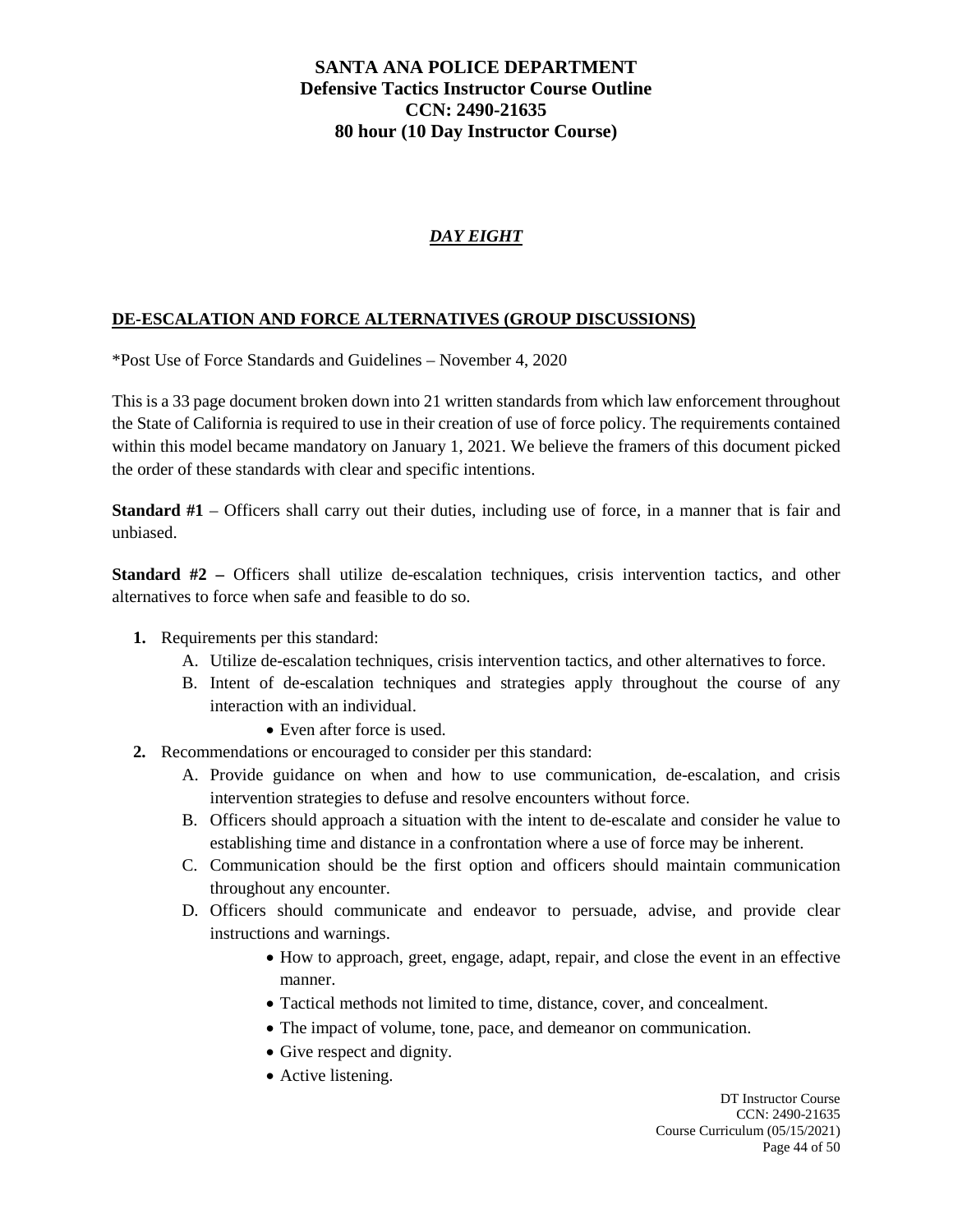- Ability to give and receive constructive feedback.
- Mindful attention.
- Provide a voice to others and the value of allowing people to "vent."
- Non-verbal communication and behavioral cues.
- Questioning strategies: open vs close ended.
- Persuasion strategies: rational, personal, or ethical appeals.
- Dealing with difficult or dominating people.
- Understand what inappropriate communication is.
- WAIT strategy Why Am I Talking
	- o Have a purpose and goal in mind before speaking.
- F. Officers should consider an individual's non-compliance may be due to a medical condition, mental impairment, substance interaction, developmental or physical disability, or other considerations that may be beyond the individual's control.

Keep in mind…Everyone has their own truth. In relation to de-escalation the  $1<sup>st</sup>$  question from defense attorney….so you have done all of this use of force training have you ever done anything to promote deescalation?

## *BODY CAMERA (GROUP DISCUSSIONS)*

Does the implementation of a body camera being utilized by a uniformed police officer change the actions of the police and/or suspect? This question has been hotly debated since the inception of the body worn camera. The notorious Rialto experiment in 2012 began with this very same hypothesis and yet we still cannot unequivocally answer the question. Even after the Washington DC Metro Police Study the findings are mixed. Break off into groups of four and discuss this question. Use personal experience and provide examples to support your theory.

- **1.** For the group activity answer the following questions:
	- A. Does a body camera modify officers / suspects actions?
	- B. Should officers be able to view their body camera footage prior to giving a statement or writing a report?
		- If the body camera is meant to capture evidence then we should be able to view it prior to documenting what occurred.

DT Instructor Course CCN: 2490-21635 Course Curriculum (05/15/2021) Page 45 of 50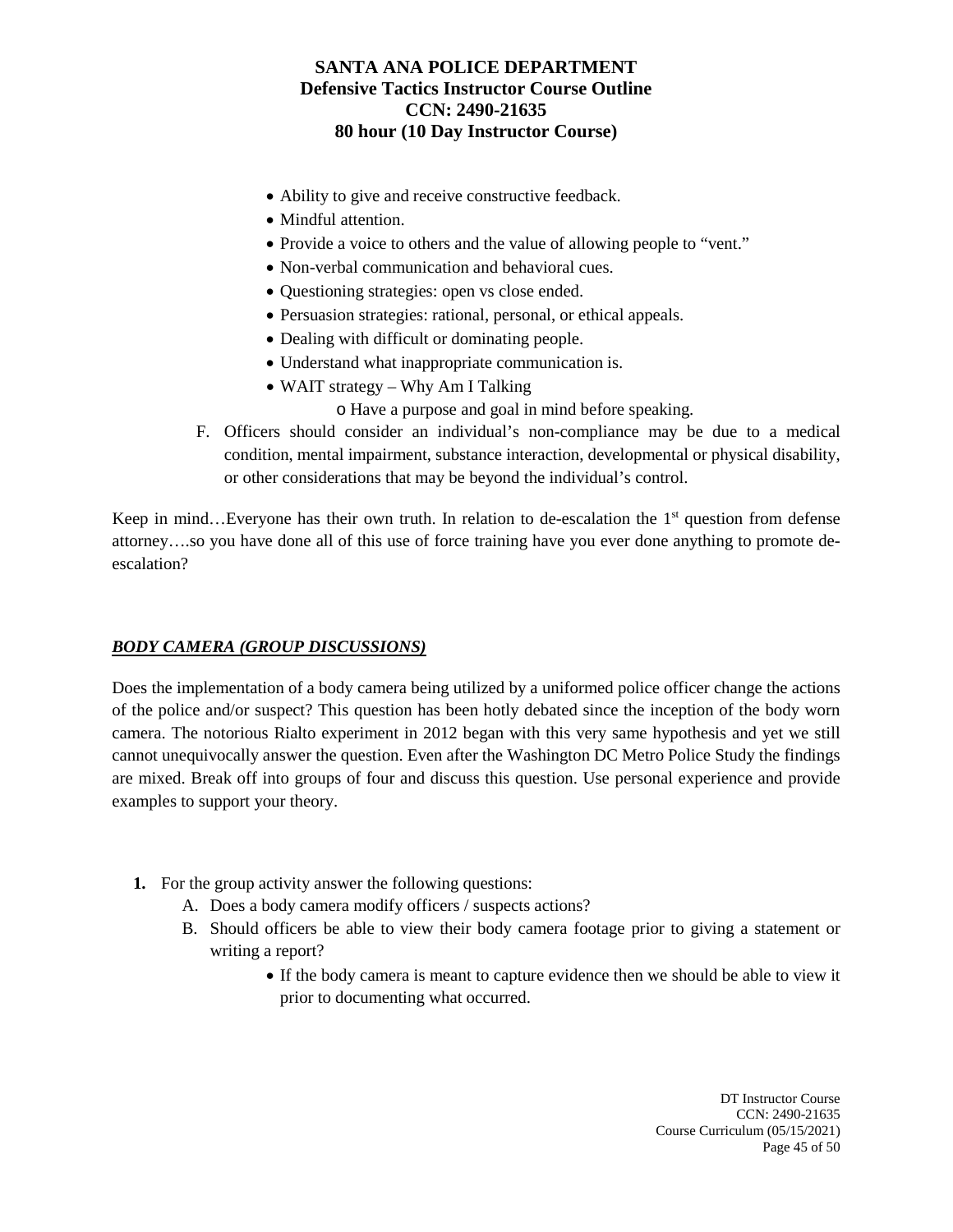- **2.** Overall Anecdotal Findings according to Human Performance Training Institute and Force Science
	- A. Officers don't fail to activate cameras to hide behavior.
	- B. Most cases show the officers doing the right thing.
	- C. Often shows the non-compliance of suspects.
	- D. Often shows untrue statements made by the suspect.
	- E. Clearly shows the human limitations of officers under stress.
	- F. Reduces civil suits of harassment and false accusations.
- **3.** Recommendations
	- A. Make a good movie.
	- B. Watch it prior to writing your report.
	- C. Focus on your actions not the actions of your partners.
	- D. Justify your actions explain why you did what you did.
	- E. Realize everyone has their own truth.
		- Some people never let the truth get in the way of a good story.

## *INTRODUCTION TO VEHICLE STOPS*

The following techniques are meant to be utilized on individuals who are compliant and willing participants to vehicle extractions. The more dynamic techniques are meant for individuals who are not willing to exit the vehicle and will be taught later.

- **1.** Proper alignment of vehicles.
- **2.** Proper approach towards suspect vehicle.
- **3.** First contact and verbal commands.
- **4.** Two points of contact and positive control.
	- A. Ensure seat belt is off and door unlocked.
- **5.** Removal from vehicle.

Scenarios will be utilized to ensure understanding.

## *INTRODUCTION TO FELONY CAR STOPS*

**6.** Proper alignment of vehicles.

DT Instructor Course CCN: 2490-21635 Course Curriculum (05/15/2021) Page 46 of 50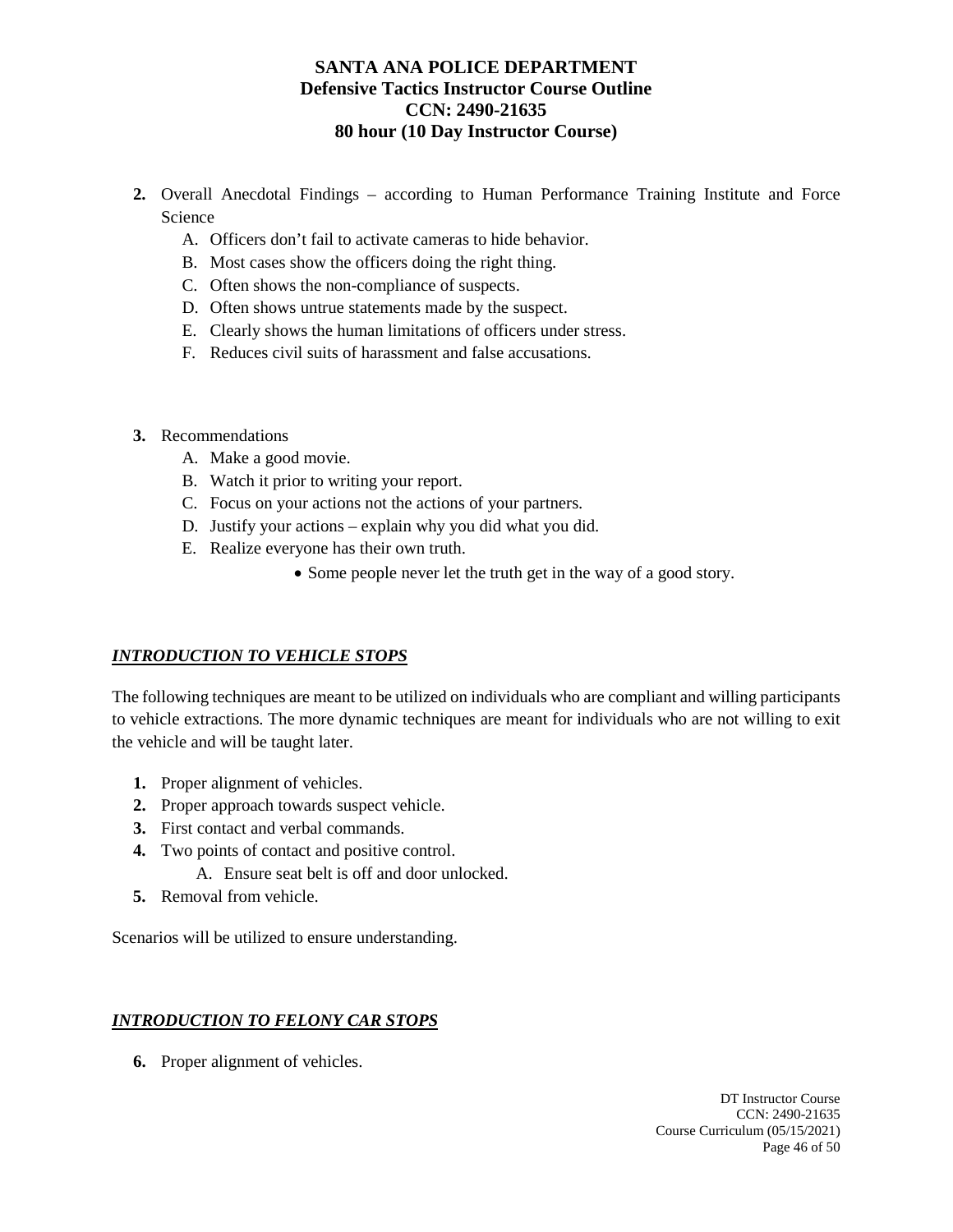- **7.** Maintain position of advantage.
- **8.** Allocate resources.
	- A. Where to deploy responding officers and their respective tasks upon arrival.
	- B. Tools and options available.
- **9.** Verbal commands.
- **10.** Removal from vehicle.
	- A. Logistics of which doors on vehicle to remain open or closed.
- **11.** When to transfer communications to arrest team.
	- A. Location of arrest team.
- **12.** Arrest teams contact with suspect.
- **13.** Suspect placement into patrol vehicle.
	- A. How many to transport suspect to patrol vehicle.
	- B. Information learned from suspect.
- **14.** Repeat as needed.

Scenarios will be utilized to ensure understanding.

# *DAY NINE*

## *BATON – STRAIGHT AND COLLAPSIBLE*

A baton is used to gain control. Once control has been achieved, the baton should not be used further against a subject. Batons should only be used when a peace officer is acting in an objectively reasonable manner. Each set of circumstances will require peace officer to exercise sound judgement in the decision to utilize a baton. As the subject's actions vary, peace officers must constantly re-evaluate the situation and the amount of force needed. Two factors to consider when using a baton is the threat to the safety of the officer and/or public and the suspect's active resistance. Keep in mind, a baton can be drawn as a show of force and may not be needed further. However, if it is to be utilized, utilize it properly pursuant to your agencies policies.

## *One Handed Strike*

- **1.** When being utilized the baton is to be held in the weapon side hand of the officer at the point of the shoulder.
	- A. Hide the tip if possible.

DT Instructor Course CCN: 2490-21635 Course Curriculum (05/15/2021) Page 47 of 50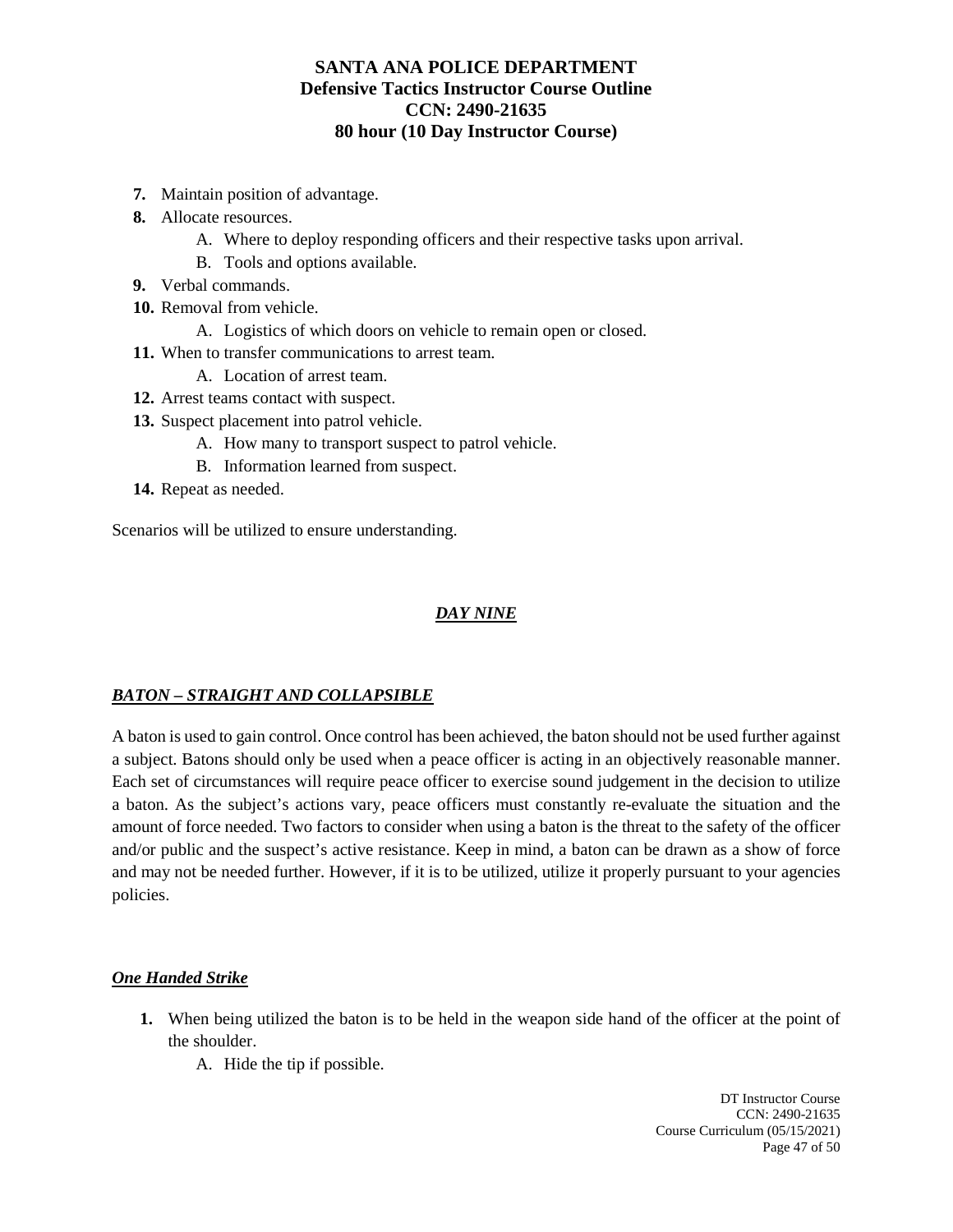- **2.** To strike, use a full hand grip to maintain control and possession of the baton.
- **3.** Swing the baton at a 45<sup>*'*</sup> angle and strike with last two to three inches of the baton.
- **4.** Follow through the target and baton should end up at opposite side shoulder of the officer.
- **5.** Offhand not holding baton should be up and protecting your face and neck.

## *Reaction Strike*

- **1.** After delivering a single handed strike a reaction strike is needed to return the baton to its original ready position.
- **2.** Figure 8 movement should be executed immediately following the initial strike.
- **3.** Striking hand will be palm down.
	- A. Although not as strong as the initial strike, it allows you to re-establish your position to deliver an additional weapon side strike if needed.
- **4.** Offhand not holding baton should be up and protecting your face and neck.

#### *Two Handed Strike*

- **1.** Same procedures should be used with two handed strike as with one handed.
- **2.** There is no off hand in a two handed strike.

#### *Use of Baton during Mobile Field Force*

- **1.** Baton is held with weapon side hand on the center of the grip.
- **2.** Reaction side hand is  $6 8$  inches back from the tip of the baton with an overhand grip.
- **3.** Held at waist level with tip facing forward.

#### *Forward Push (Passive Resister)*

- **1.** Used for non-compliant, passive resistors.
- **2.** Tip of baton is placed in the center body mass of the suspect.
- **3.** Hand toward front of baton is palm down.
- **4.** Officer uses body weight to lean forward, pushing the suspect back.

DT Instructor Course CCN: 2490-21635 Course Curriculum (05/15/2021) Page 48 of 50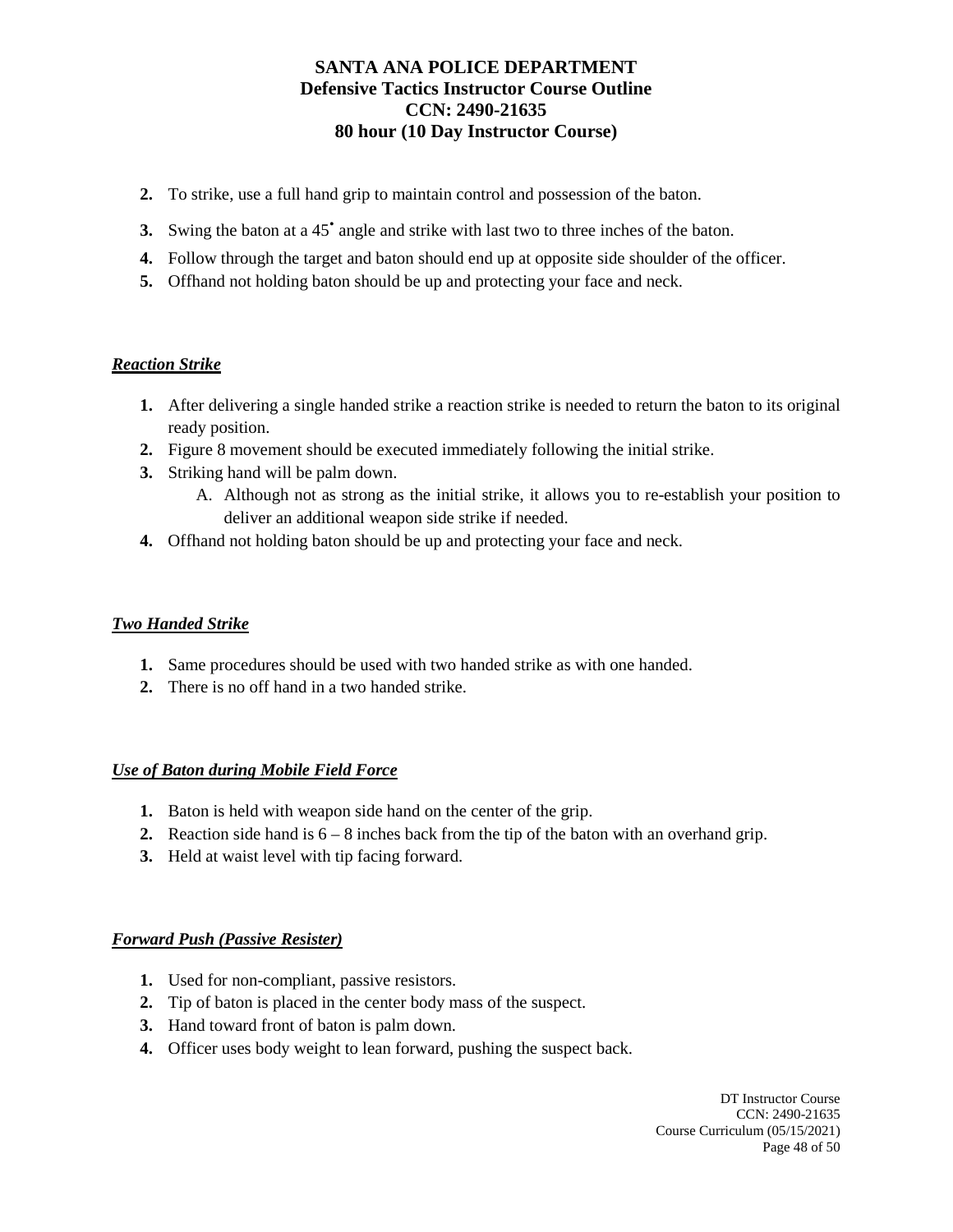## *Forward Thrust (Aggressive Resister)*

- **1.** Used for aggressive / combative suspects only.
- **2.** Tip of the baton is placed in the center body mass of the suspect.
- **3.** Hand toward front of baton is palm down.
- **4.** Quick movement similar to a strike and then baton is immediately returned to the ready position.

## *Dynamic Stacking Drill*

Students will be broken into groups of three. One student will act as the officer, equipped with a foam baton. The other two students in the group will be equipped with large protective striking pads. The point of the drill is to ensure the student officer is able to subdue multiple suspects while they actively attempt to engage with them. They will use stacking techniques to ensure they are not overwhelmed by the student suspect and can handle multiple attackers at one time. This drill will last one minute. The students in the group will switch positions and continue to rotate amongst one another.

#### **WRITTEN. ORAL, AND/OR DEMONSTRATION ASSESSMENT**

The Redman Practical Application Test will be utilized to ensure an all-encompassing understanding of the baton usage and techniques. In total the event will last approximately five minutes, including pre-exhaust. The events will be controlled by a Santa Ana Police Department Defensive Tactics Instructor. Protective gear will be provided and will include the following: head gear and a chest protector. All other protective gear will be provided by the student, including mouthpieces and groin protectors. A baton training suit, boxing gloves, and a groin protector will be utilized by the instructor and provided by the police department. Students will participate in a pre-exhaust which will minimize injures and mimic a real life adrenaline dump. Once the student finishes their pre-exhaust they will be confronted by one instructor initially and then the other will join. The student will have to utilize stacking techniques and effective strikes to be successful. After approximately one to one and one half minutes, the student will then take a supine position on the ground and a different instructor will take a side control position. The instructor will use controlling force techniques on the student and they will have to utilize their escaping ability to disengage from the instructor. This will be a well-rounded drill which will force the student to remember different techniques they have encountered throughout the course.

> DT Instructor Course CCN: 2490-21635 Course Curriculum (05/15/2021) Page 49 of 50